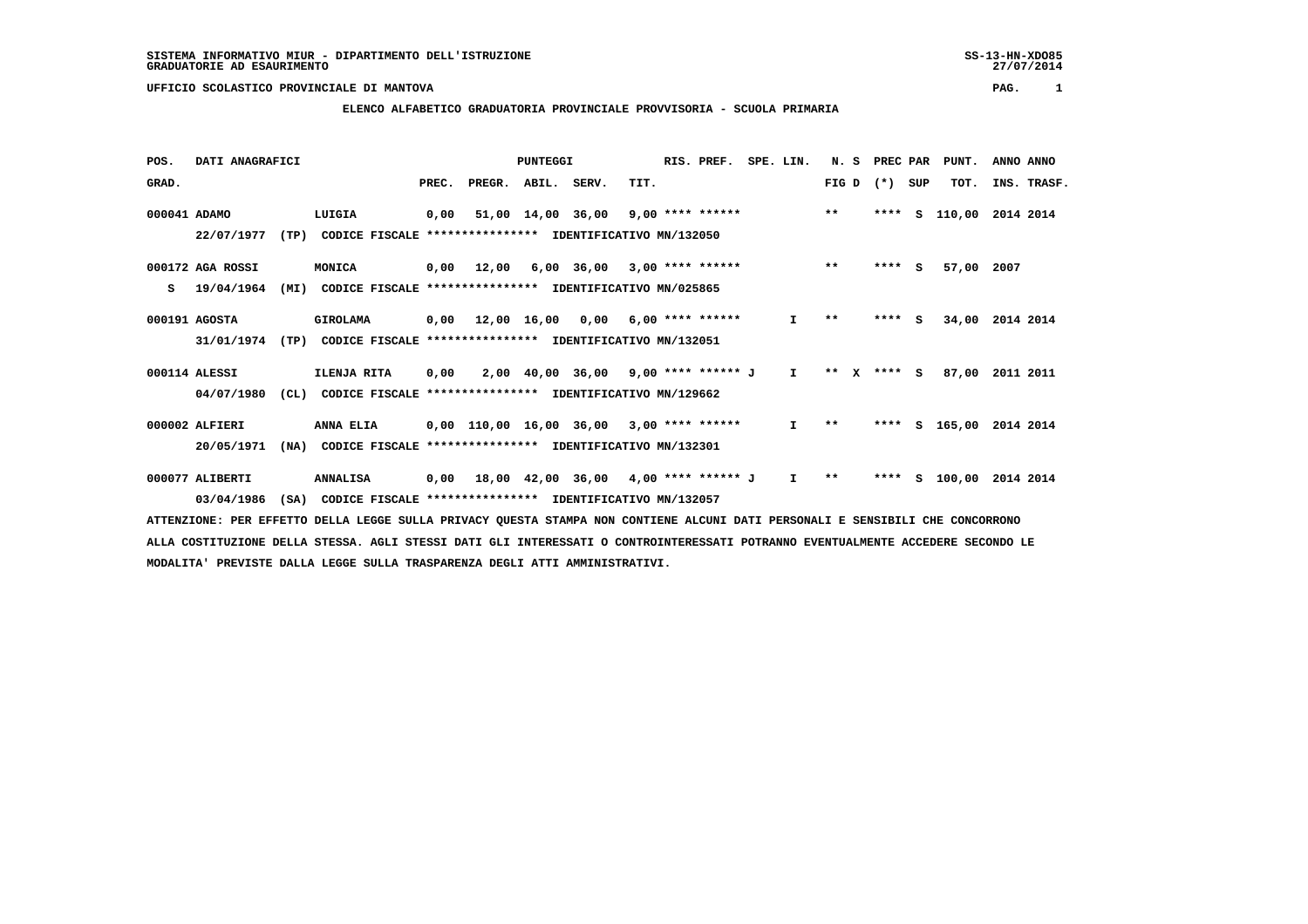### **ELENCO ALFABETICO GRADUATORIA PROVINCIALE PROVVISORIA - SCUOLA PRIMARIA**

| POS.  | DATI ANAGRAFICI   |      |                                                          |       |                                            | PUNTEGGI   |                                              |      | RIS. PREF.         | SPE. LIN.    | N.S        | PREC PAR |     | PUNT.        | ANNO ANNO   |  |
|-------|-------------------|------|----------------------------------------------------------|-------|--------------------------------------------|------------|----------------------------------------------|------|--------------------|--------------|------------|----------|-----|--------------|-------------|--|
| GRAD. |                   |      |                                                          | PREC. | PREGR. ABIL. SERV.                         |            |                                              | TIT. |                    |              | FIG D      | $(*)$    | SUP | TOT.         | INS. TRASF. |  |
|       | 000183 ALLEGRETTI |      | <b>ELISA</b>                                             | 0,00  | 40,00                                      | 6,00       | 0,00                                         |      | $0.00$ **** ****** |              | $***$      | ****     | - S | 46,00        | 2014 2014   |  |
| s     | 10/09/1973        | (MO) | CODICE FISCALE                                           |       | **************** IDENTIFICATIVO MN/132119  |            |                                              |      |                    |              |            |          |     |              |             |  |
|       | 000056 ALTOMARE   |      | GIUSEPPINA                                               |       | $0,00$ 53,00 15,00 36,00 0,00 **** ******  |            |                                              |      |                    | F            | $***$      | ****     |     | $S = 104,00$ | 2011 2011   |  |
|       | 16/02/1960        | (CS) | CODICE FISCALE **************** IDENTIFICATIVO MN/129664 |       |                                            |            |                                              |      |                    |              |            |          |     |              |             |  |
|       | 000001 AMALFA     |      | <b>CETTINA</b>                                           |       | $0.00$ 147.00 16.00 36.00 3.00 **** ****** |            |                                              |      |                    | $\mathbf{I}$ | $* *$      | ****     | S.  | 202,00       | 2014 2014   |  |
|       | 23/07/1974        | (ME) | CODICE FISCALE **************** IDENTIFICATIVO MN/132122 |       |                                            |            |                                              |      |                    |              |            |          |     |              |             |  |
|       | 000097 ANICITO    |      | GRAZIELLA                                                |       | 0,00 41,00 13,00 34,00                     |            |                                              |      | $3,00$ **** ****** |              | $* *$      | ****     | - S | 91,00        | 2007 2007   |  |
|       | 05/05/1978        | (CT) | CODICE FISCALE **************** IDENTIFICATIVO MN/026055 |       |                                            |            |                                              |      |                    |              |            |          |     |              |             |  |
|       | 000091 ARDUINI    |      | ALICE                                                    | 0,00  |                                            |            | $12,00$ $42,00$ $36,00$ $3,00$ **** ****** J |      |                    | I.           | $* *$      | ****     | S.  | 93,00        | 2007        |  |
|       | 03/10/1986        | (BS) | CODICE FISCALE                                           |       | **************** IDENTIFICATIVO MN/025867  |            |                                              |      |                    |              |            |          |     |              |             |  |
|       | 000217 ARDUINO    |      | <b>GIUSEPPA</b>                                          | 0,00  |                                            | 5,00 14,00 | 0,00                                         |      | $0,00$ **** ****** |              | $* *$<br>x | ****     | s.  | 19,00        | 2004 2004   |  |
|       | 29/03/1975        | (TP) | CODICE FISCALE **************** IDENTIFICATIVO MN/023983 |       |                                            |            |                                              |      |                    |              |            |          |     |              |             |  |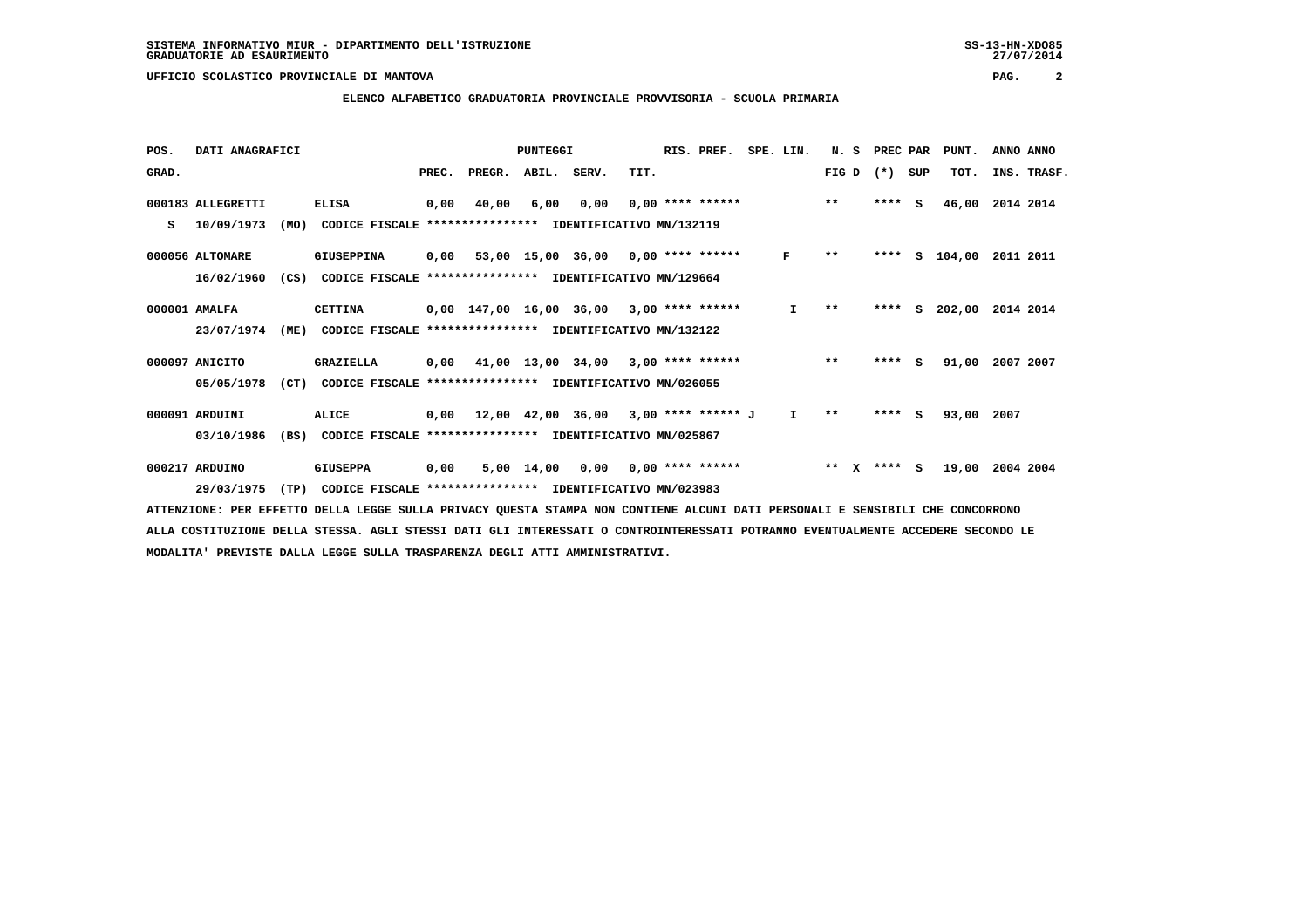### **ELENCO ALFABETICO GRADUATORIA PROVINCIALE PROVVISORIA - SCUOLA PRIMARIA**

| POS.         | DATI ANAGRAFICI       |      |                                                          |       |                    | PUNTEGGI |                                           |      | RIS. PREF.         | SPE. LIN.    | N. S  |              | PREC PAR |          | PUNT.      | ANNO ANNO   |
|--------------|-----------------------|------|----------------------------------------------------------|-------|--------------------|----------|-------------------------------------------|------|--------------------|--------------|-------|--------------|----------|----------|------------|-------------|
| GRAD.        |                       |      |                                                          | PREC. | PREGR. ABIL. SERV. |          |                                           | TIT. |                    |              | FIG D |              | $(*)$    | SUP      | TOT.       | INS. TRASF. |
| 000045 BASCO |                       |      | <b>GIUSEPPINA</b>                                        | 0,00  |                    |          | 66,00 17,00 24,00 1,00 **** ******        |      |                    | F            | $**$  |              | ****     |          | S 108,00   | 2014 2014   |
|              | 11/05/1976            | (CE) | CODICE FISCALE                                           |       |                    |          | **************** IDENTIFICATIVO MN/132131 |      |                    |              |       |              |          |          |            |             |
|              | 000034 BASILE GIGANTE |      | SARA GABRIELL                                            |       |                    |          | $0,00$ 36,00 42,00 36,00 3,00 **** ****** |      |                    |              | $* *$ |              | ****     |          | s 117,00   | 2014 2014   |
|              | $01/11/1979$ (PA)     |      | CODICE FISCALE **************** IDENTIFICATIVO MN/132134 |       |                    |          |                                           |      |                    |              |       |              |          |          |            |             |
| 000141 BEFFA |                       |      | <b>ELISA</b>                                             | 0,00  |                    |          | $0,00$ 40,00 36,00 0,00 **** ****** J     |      |                    | I.           | $* *$ |              | ****     | <b>S</b> | 76,00      | 2007        |
|              | 05/01/1987            | (MN) | CODICE FISCALE **************** IDENTIFICATIVO MN/026015 |       |                    |          |                                           |      |                    |              |       |              |          |          |            |             |
| 000018 BELLA |                       |      | <b>ANGELO</b>                                            |       |                    |          | $0,00$ 84,00 15,00 36,00 0,00 **** ****** |      |                    | $\mathbf{I}$ | $* *$ |              | ****     | S.       | 135,00     | 2014 2014   |
|              | 22/10/1979            | (CT) | CODICE FISCALE **************** IDENTIFICATIVO MN/132058 |       |                    |          |                                           |      |                    |              |       |              |          |          |            |             |
|              | 000088 BERGAMINI      |      | AMILCARE                                                 | 0,00  |                    |          | 8,00 42,00 36,00 9,00 **** ******         |      |                    |              | $* *$ | $\mathbf{x}$ | $***$ S  |          | 95,00 2007 |             |
|              | 13/06/1969            | (MN) | CODICE FISCALE                                           |       |                    |          | **************** IDENTIFICATIVO MN/025875 |      |                    |              |       |              |          |          |            |             |
|              | 000132 BERTANI        |      | <b>ELENA</b>                                             | 0,00  |                    |          | 0,00 41,00 36,00                          |      | 3,00 **** ****** J | I.           | $* *$ |              | ****     | S        | 80,00      | 2009        |
|              | 15/03/1988            | (MN) | CODICE FISCALE **************** IDENTIFICATIVO MN/127447 |       |                    |          |                                           |      |                    |              |       |              |          |          |            |             |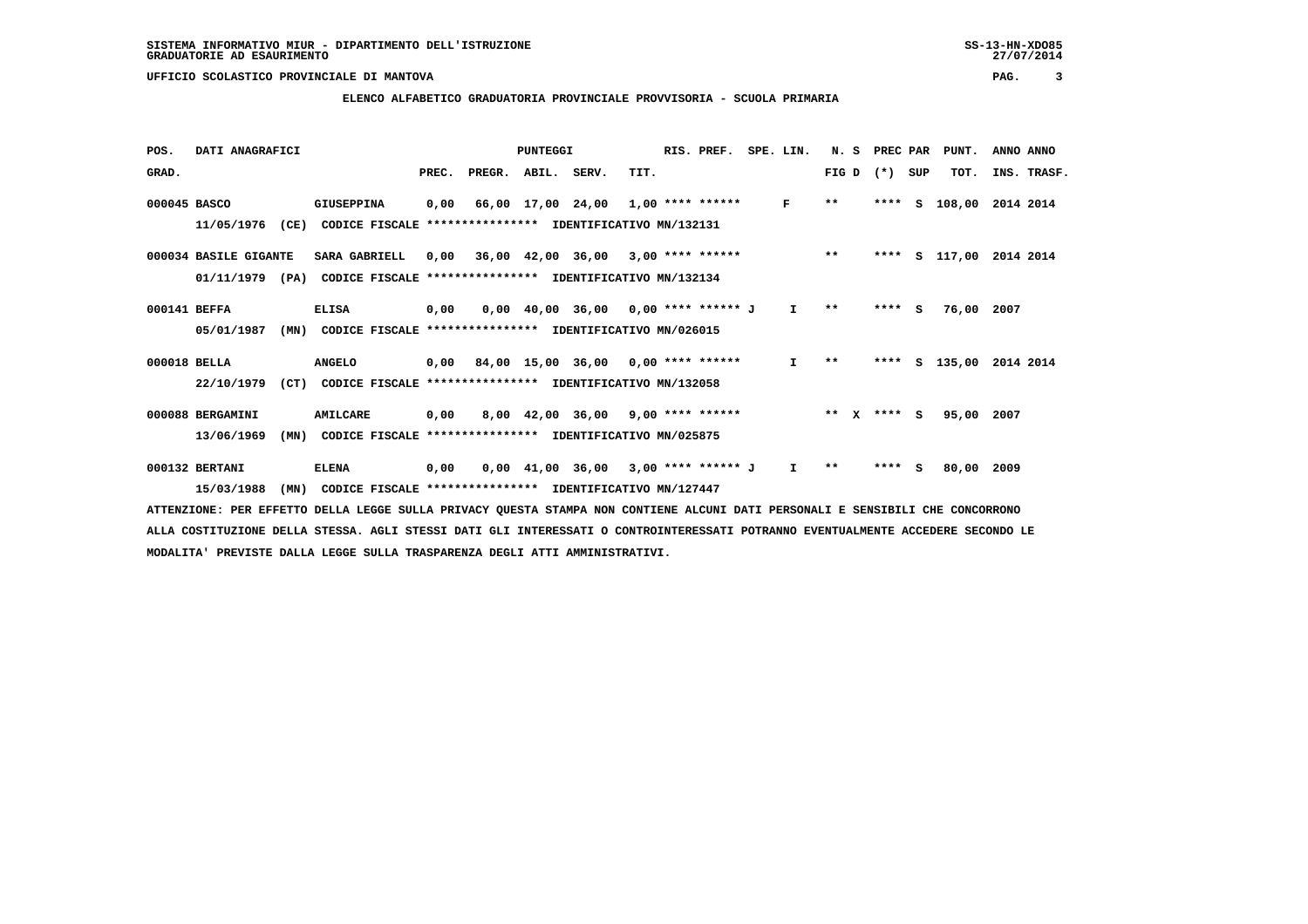### **ELENCO ALFABETICO GRADUATORIA PROVINCIALE PROVVISORIA - SCUOLA PRIMARIA**

| POS.         | DATI ANAGRAFICI  |      |                                                          |      |                          | PUNTEGGI     |                                                  |      | RIS. PREF.                | SPE. LIN.    | N. S         | PREC PAR |     | PUNT.    | ANNO ANNO   |
|--------------|------------------|------|----------------------------------------------------------|------|--------------------------|--------------|--------------------------------------------------|------|---------------------------|--------------|--------------|----------|-----|----------|-------------|
| GRAD.        |                  |      |                                                          |      | PREC. PREGR. ABIL. SERV. |              |                                                  | TIT. |                           |              | $FIG D (*)$  |          | SUP | TOT.     | INS. TRASF. |
|              | 000229 BERTANI   |      | <b>ROBERTA</b>                                           | 0,00 |                          | $3,00$ 12,00 | 0.00                                             |      | $0.00$ **** ******        |              | ** x **** S  |          |     | 15,00    | 2014 2014   |
|              | 30/07/1977       | (RE) | CODICE FISCALE                                           |      |                          |              | **************** IDENTIFICATIVO MN/132139        |      |                           |              |              |          |     |          |             |
| 000195 BILLA |                  |      | SONIA                                                    | 0,00 |                          |              | $9,00$ 16,00 0,00 3,00 **** ******               |      |                           | I.           | $* *$        | **** S   |     | 28,00    | 2014 2014   |
|              | 20/03/1971       | (ME) | CODICE FISCALE **************** IDENTIFICATIVO MN/132087 |      |                          |              |                                                  |      |                           |              |              |          |     |          |             |
|              | 000070 BLASCO    |      | <b>GIOVANNA</b>                                          | 0,00 |                          |              | $51,00$ $14,00$ $36,00$ $0,00$ $***$ **** ****** |      |                           |              | $***$        | ****     |     | S 101,00 | 2011 2011   |
|              | 09/01/1979       | (RG) | CODICE FISCALE **************** IDENTIFICATIVO MN/129696 |      |                          |              |                                                  |      |                           |              |              |          |     |          |             |
|              | 000136 BOSCHETTI |      | <b>AMBRA</b>                                             | 0,00 |                          |              | $0,00$ 42,00 36,00 0,00 **** ****** J            |      |                           | $\mathbf{I}$ | $\star\star$ | **** S   |     | 78,00    | 2009        |
|              | 12/08/1988       | (BS) | CODICE FISCALE **************** IDENTIFICATIVO MN/127449 |      |                          |              |                                                  |      |                           |              |              |          |     |          |             |
|              | 000193 BOTTONE   |      | <b>PAOLO</b>                                             | 0,00 | 24,00                    | 6,00         |                                                  |      | $0,00$ $0,00$ **** ****** |              | $***$        | **** S   |     | 30,00    | 2011 2011   |
| s            | 25/07/1973       | (NA) | CODICE FISCALE **************** IDENTIFICATIVO MN/129725 |      |                          |              |                                                  |      |                           |              |              |          |     |          |             |
|              | 000200 BOTTONE   |      | <b>SANDRO</b>                                            | 0,00 | 18,00                    | 6,00         |                                                  |      | $0,00$ $0,00$ **** ****** |              | $* *$        | ****     | s   | 24,00    | 2011 2011   |
| s            | 25/07/1973       | (NA) | CODICE FISCALE **************** IDENTIFICATIVO MN/129726 |      |                          |              |                                                  |      |                           |              |              |          |     |          |             |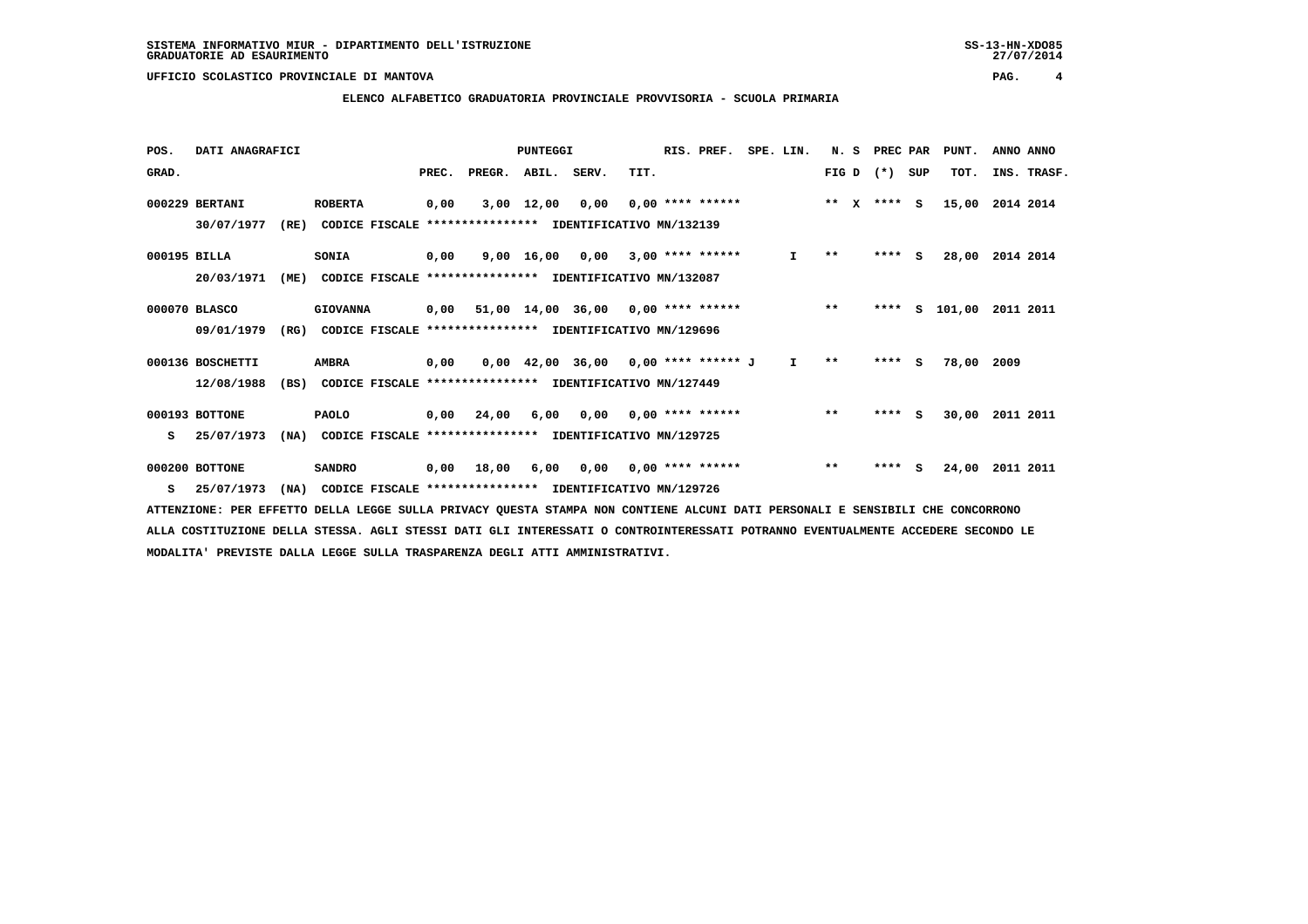### **ELENCO ALFABETICO GRADUATORIA PROVINCIALE PROVVISORIA - SCUOLA PRIMARIA**

| POS.  | DATI ANAGRAFICI |      |                                                          |      |                          | PUNTEGGI |                                           |      | RIS. PREF. | SPE. LIN.    | N. S         |              | PREC PAR    |     | PUNT.              | ANNO ANNO       |  |
|-------|-----------------|------|----------------------------------------------------------|------|--------------------------|----------|-------------------------------------------|------|------------|--------------|--------------|--------------|-------------|-----|--------------------|-----------------|--|
| GRAD. |                 |      |                                                          |      | PREC. PREGR. ABIL. SERV. |          |                                           | TIT. |            |              |              |              | $FIG D (*)$ | SUP | TOT.               | INS. TRASF.     |  |
|       | 000020 BRUGNANO |      | TIZIANA                                                  | 0,00 |                          |          | 76,00 17,00 36,00 3,00 **** ******        |      |            |              |              |              |             |     | ** X **** S 132,00 | 2014 2014       |  |
|       | 05/07/1975      | (KR) | CODICE FISCALE                                           |      |                          |          | **************** IDENTIFICATIVO MN/132060 |      |            |              |              |              |             |     |                    |                 |  |
|       | 000211 BUCCOLO  |      | ROSA                                                     | 0,00 |                          |          | $6,00$ 15,00 0,00 0,00 **** ******        |      |            | F            | $* *$        |              | $***$ S     |     |                    | 21,00 2014 2014 |  |
|       | 03/01/1972      | (MI) | CODICE FISCALE **************** IDENTIFICATIVO MN/132149 |      |                          |          |                                           |      |            |              |              |              |             |     |                    |                 |  |
|       | 000194 BUSCEMI  |      | <b>SONIA</b>                                             | 0,00 |                          |          | 15,00 14,00 0,00 0,00 **** ******         |      |            | S            | $\star\star$ | $\mathbf{x}$ | $***$ S     |     | 29,00              | 2007            |  |
|       | 28/09/1978      | (AG) | CODICE FISCALE **************** IDENTIFICATIVO MN/022620 |      |                          |          |                                           |      |            |              |              |              |             |     |                    |                 |  |
|       | 000197 CALIENDO |      | <b>MARIA ROSA</b>                                        |      |                          |          | $0,00$ 13,00 13,00 0,00 0,00 **** ******  |      |            | $\mathbf{I}$ | $* *$        |              | $***$ S     |     | 26,00              | 2011 2011       |  |
|       | 02/12/1976      | (NA) | CODICE FISCALE **************** IDENTIFICATIVO MN/129522 |      |                          |          |                                           |      |            |              |              |              |             |     |                    |                 |  |
|       | 000066 CALISTA  |      | <b>MARIA</b>                                             | 0,00 |                          |          | 77,00 17,00 8,00 0,00 **** ******         |      |            |              | $***$        |              |             |     | **** S 102,00      | 2014 2014       |  |
|       | 06/02/1975      | (PA) | CODICE FISCALE **************** IDENTIFICATIVO MN/132063 |      |                          |          |                                           |      |            |              |              |              |             |     |                    |                 |  |
|       | 000214 CALLEA   |      | <b>ANGELO</b>                                            | 0,00 |                          |          | $4,00$ 16,00 0,00 0,00 **** ****** L      |      |            |              | $* *$        |              | ****        | s   | 20,00              | 2005 2005       |  |
|       | 29/05/1963      | (AG) | CODICE FISCALE **************** IDENTIFICATIVO MN/025005 |      |                          |          |                                           |      |            |              |              |              |             |     |                    |                 |  |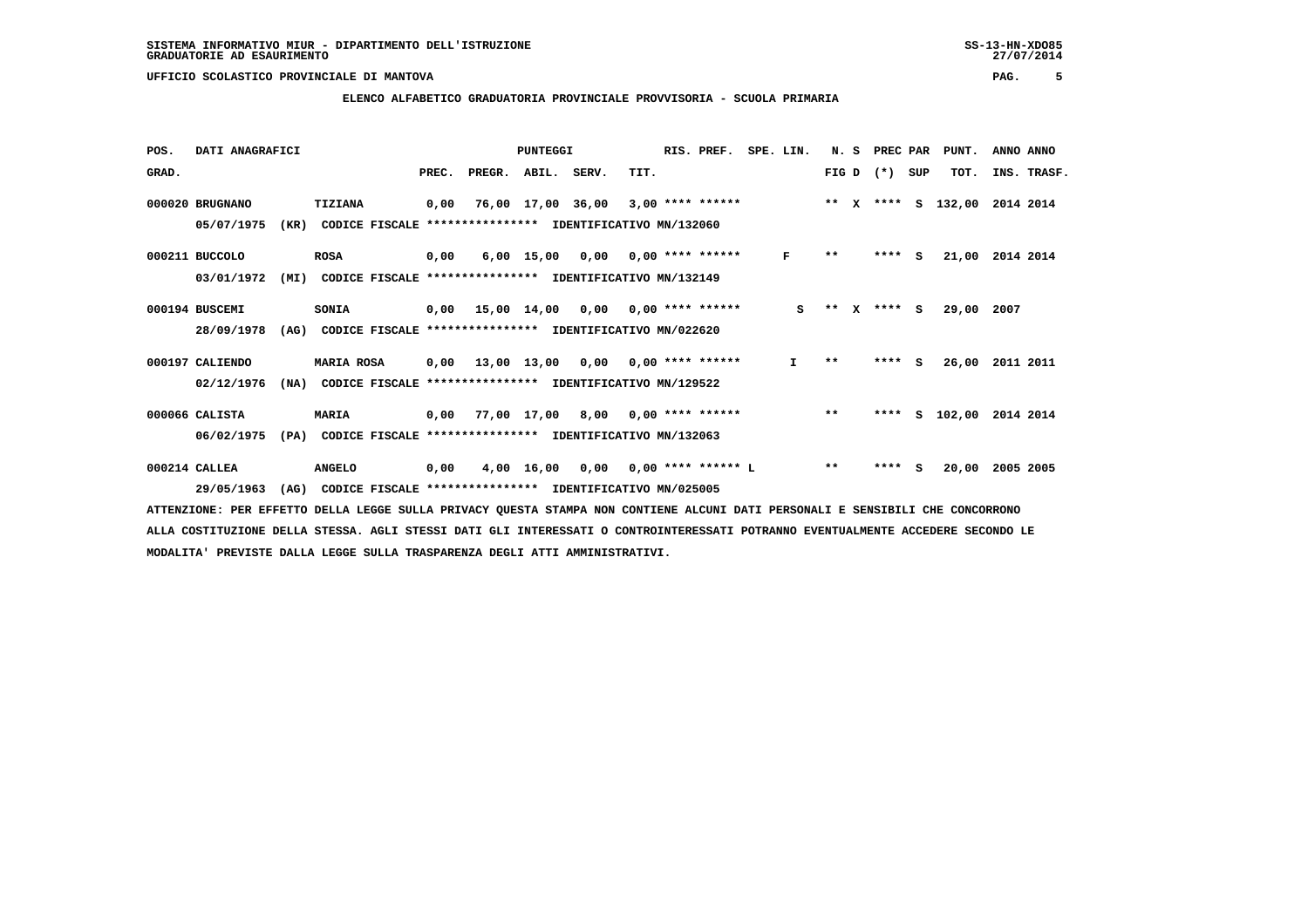### **ELENCO ALFABETICO GRADUATORIA PROVINCIALE PROVVISORIA - SCUOLA PRIMARIA**

| POS.         | DATI ANAGRAFICI   |      |                                                          |       |                                            | PUNTEGGI                            |      | RIS. PREF.         | SPE. LIN.    | N.S          |   | PREC PAR |     | PUNT.    | ANNO ANNO   |
|--------------|-------------------|------|----------------------------------------------------------|-------|--------------------------------------------|-------------------------------------|------|--------------------|--------------|--------------|---|----------|-----|----------|-------------|
| GRAD.        |                   |      |                                                          | PREC. | PREGR. ABIL. SERV.                         |                                     | TIT. |                    |              | FIG D        |   | $(* )$   | SUP | TOT.     | INS. TRASF. |
|              | 000080 CAMELI     |      | SILVIA                                                   | 0,00  |                                            | 12,00 42,00 36,00                   |      | 9,00 **** ****** J | $\mathbf{I}$ | $\star\star$ |   | ****     | - S | 99,00    | 2011 2011   |
|              | 14/08/1987        | (AP) | CODICE FISCALE **************** IDENTIFICATIVO MN/129710 |       |                                            |                                     |      |                    |              |              |   |          |     |          |             |
|              | 000007 CAMERLINGO |      | <b>RACHELE</b>                                           |       | $0,00$ 106,00 12,00 36,00 3,00 **** ****** |                                     |      |                    |              | $***$        |   | ****     |     | S 157,00 | 2014 2014   |
|              | 20/03/1972        | (NA) | CODICE FISCALE **************** IDENTIFICATIVO MN/132064 |       |                                            |                                     |      |                    |              |              |   |          |     |          |             |
|              | 000190 CANNATA    |      | TIZIANA                                                  | 0,00  |                                            | $6,00$ 15,00 0,00 13,00 **** ****** |      |                    | I.           | $* *$        |   | ****     | - S | 34,00    | 2014 2014   |
|              | 17/09/1973        | (RG) | CODICE FISCALE                                           |       | **************** IDENTIFICATIVO MN/132158  |                                     |      |                    |              |              |   |          |     |          |             |
|              | 000032 CANNELLA   |      | GIUSEPPINA                                               |       | 0,00 73,00 16,00 28,00                     |                                     |      | $3,00$ **** ****** | $\mathbf{I}$ | $* *$        |   | ****     | s   | 120,00   | 2014 2014   |
|              | 22/03/1976        | (PA) | CODICE FISCALE **************** IDENTIFICATIVO MN/132159 |       |                                            |                                     |      |                    |              |              |   |          |     |          |             |
| 000207 CAPPA |                   |      | <b>FLORINDA</b>                                          | 0,00  |                                            | $6,00$ 15,00 0,00 0,00 **** ******  |      |                    |              | $* *$        | x | ****     |     | 21,00    | 2007 2007   |
|              | 27/02/1964        | (MN) | CODICE FISCALE                                           |       | **************** IDENTIFICATIVO MN/025808  |                                     |      |                    |              |              |   |          |     |          |             |
| 000098 CAPPI |                   |      | <b>FEDERICA</b>                                          | 0,00  |                                            | 14,00 41,00 36,00                   |      | $0,00$ **** ****** | I.           | $* *$        |   | ****     | s   | 91,00    | 2007        |
|              | 08/06/1985        | (MN) | CODICE FISCALE **************** IDENTIFICATIVO MN/025938 |       |                                            |                                     |      |                    |              |              |   |          |     |          |             |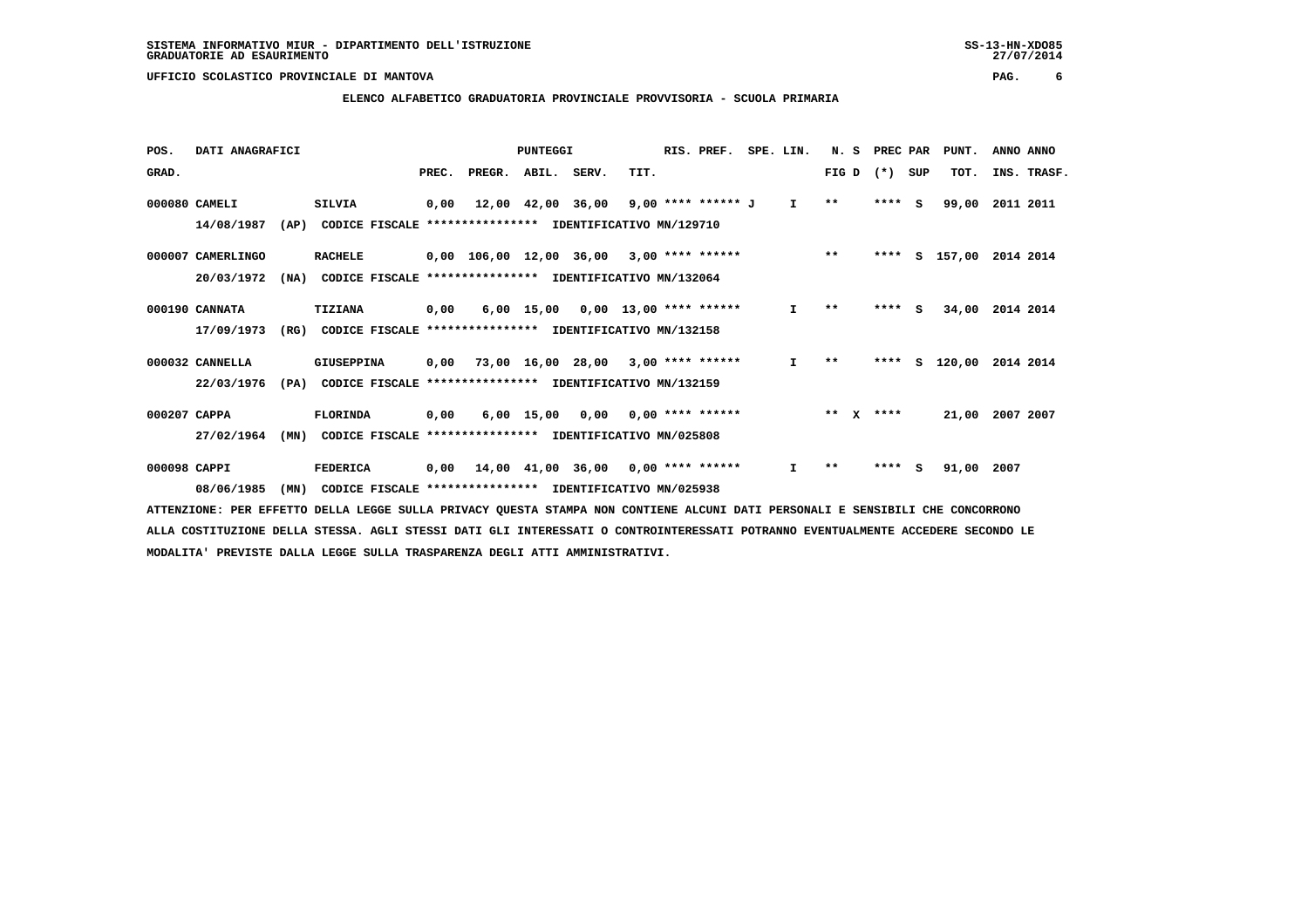### **ELENCO ALFABETICO GRADUATORIA PROVINCIALE PROVVISORIA - SCUOLA PRIMARIA**

| POS.  | DATI ANAGRAFICI   |      |                                                                                                                  |       |                                             | PUNTEGGI     |                                                                       |      | RIS. PREF.         | SPE. LIN.    | N.S          |              | PREC PAR      |     | PUNT. | ANNO ANNO   |  |
|-------|-------------------|------|------------------------------------------------------------------------------------------------------------------|-------|---------------------------------------------|--------------|-----------------------------------------------------------------------|------|--------------------|--------------|--------------|--------------|---------------|-----|-------|-------------|--|
| GRAD. |                   |      |                                                                                                                  | PREC. | PREGR.                                      | ABIL. SERV.  |                                                                       | TIT. |                    |              | FIG D        |              | $(*)$         | SUP | TOT.  | INS. TRASF. |  |
|       | 000123 CAPPUCCIO  |      | <b>SERENA VERONI</b>                                                                                             | 0,00  |                                             |              | $0.00 \quad 41.00 \quad 36.00 \quad 6.00 \quad *** \quad *** \quad J$ |      |                    | $\mathbf{I}$ | $\star\star$ |              | **** S        |     | 83,00 | 2007        |  |
|       | 05/12/1987        | (CS) | CODICE FISCALE                                                                                                   |       | *************** IDENTIFICATIVO MN/025847    |              |                                                                       |      |                    |              |              |              |               |     |       |             |  |
|       | 000223 CARBONE    |      | <b>DANIELA</b>                                                                                                   | 0,00  |                                             | 3,00 13,00   | 0,00                                                                  |      | $0,00$ **** ****** |              | $* *$        | $\mathbf{x}$ | **** S        |     | 16,00 | 2007 2007   |  |
|       | 24/04/1966        | (LE) | CODICE FISCALE **************** IDENTIFICATIVO MN/026085                                                         |       |                                             |              |                                                                       |      |                    |              |              |              |               |     |       |             |  |
|       | 000084 CARDONE    |      | PALMA                                                                                                            |       | $0,00$ 12,00 41,00 36,00 9,00 **** ****** J |              |                                                                       |      |                    | $\mathbf{I}$ | $\star\star$ |              | $***$ S       |     | 98,00 | 2011 2011   |  |
|       | 21/08/1979        | (BA) | CODICE FISCALE **************** IDENTIFICATIVO MN/129523                                                         |       |                                             |              |                                                                       |      |                    |              |              |              |               |     |       |             |  |
|       | 000228 CARLINI    |      | <b>RAFFAELLA</b>                                                                                                 | 0,00  |                                             | $3,00$ 12,00 | 0,00                                                                  |      | $0,00$ **** ****** |              | $***$        |              | ****          | - S | 15,00 | 2014 2014   |  |
|       | 30/03/1975        | (VR) | CODICE FISCALE                                                                                                   |       | *************** IDENTIFICATIVO MN/132338    |              |                                                                       |      |                    |              |              |              |               |     |       |             |  |
|       | 000163 CARPINELLI |      | <b>ANGELITA</b>                                                                                                  |       | 0,00 40,00 16,00                            |              | 0,00                                                                  |      | 6,00 **** ******   | F            | $***$        | $\mathbf{x}$ | **** S        |     | 62,00 | 2014 2014   |  |
|       | 01/10/1969        | (RC) | CODICE FISCALE **************** IDENTIFICATIVO MN/132100                                                         |       |                                             |              |                                                                       |      |                    |              |              |              |               |     |       |             |  |
|       | 000150 CASSANITI  |      | DANIELA RITA                                                                                                     | 0,00  |                                             |              | $20,00$ 13,00 36,00 0,00 **** ******                                  |      |                    |              |              |              | ** $X$ **** S |     | 69,00 | 2004 2004   |  |
|       | 06/05/1970        | (CT) | CODICE FISCALE **************** IDENTIFICATIVO MN/024010                                                         |       |                                             |              |                                                                       |      |                    |              |              |              |               |     |       |             |  |
|       |                   |      | חות מסמטות היה היסטוריה והוא היה היה היה היה היה המסורת המורד המורד המורדה היה היה היה היה הייחסים היה היה היה ה |       |                                             |              |                                                                       |      |                    |              |              |              |               |     |       |             |  |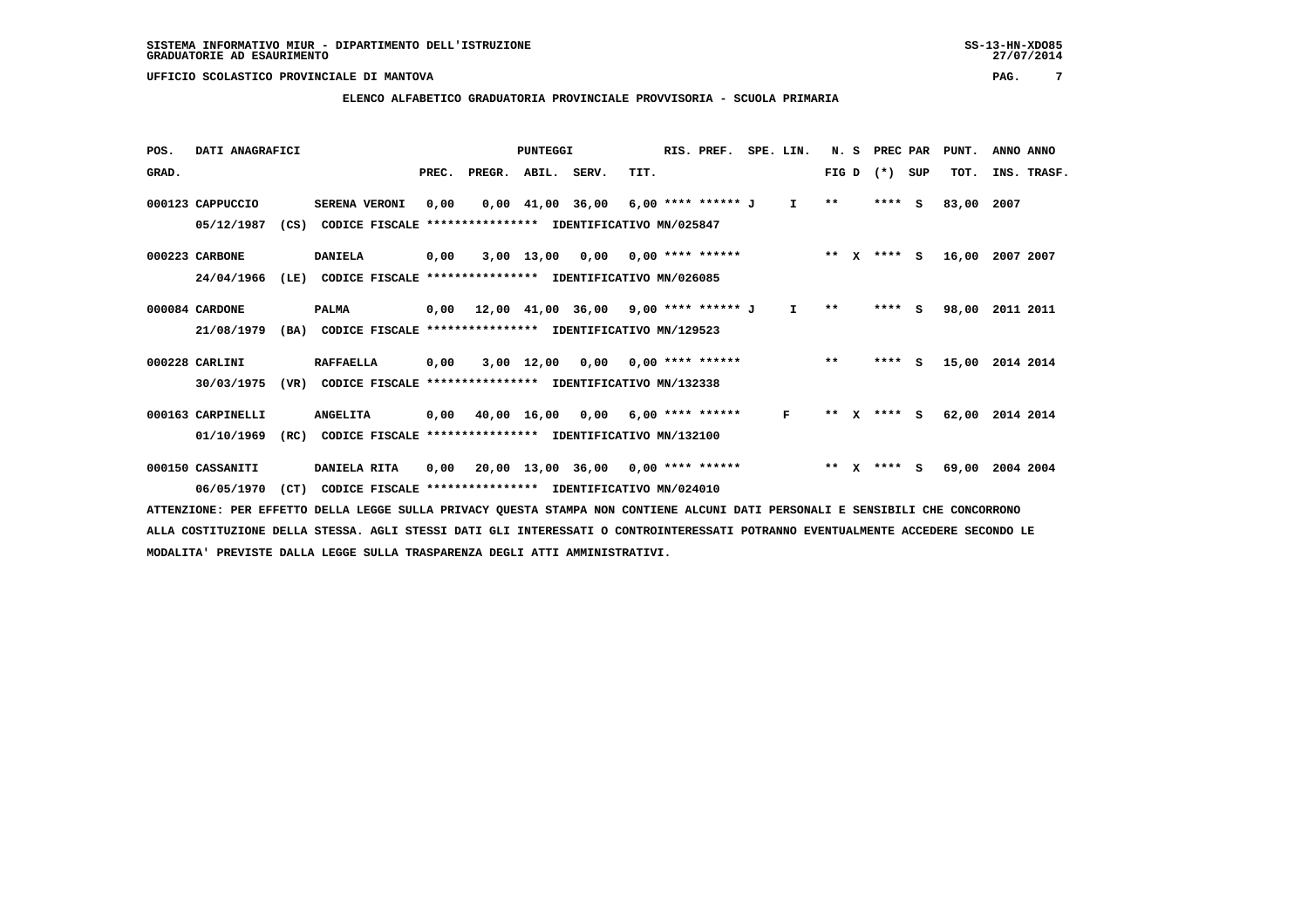### **ELENCO ALFABETICO GRADUATORIA PROVINCIALE PROVVISORIA - SCUOLA PRIMARIA**

| POS.         | DATI ANAGRAFICI  |      |                                                               |      |                                            | PUNTEGGI                                |      | RIS. PREF. | SPE. LIN.    | N. S                     | PREC PAR |     | PUNT.                   | ANNO ANNO   |  |
|--------------|------------------|------|---------------------------------------------------------------|------|--------------------------------------------|-----------------------------------------|------|------------|--------------|--------------------------|----------|-----|-------------------------|-------------|--|
| GRAD.        |                  |      |                                                               |      | PREC. PREGR. ABIL. SERV.                   |                                         | TIT. |            |              | FIG D $(*)$ SUP          |          |     | TOT.                    | INS. TRASF. |  |
|              | 000243 CASTAGNA  |      | <b>DARIA</b>                                                  | 0,00 |                                            | 12,00 42,00 24,00 0,00 **** ****** J ** |      |            |              |                          | $***$ S  |     | 78,00 2012              |             |  |
|              | 01/08/1984       | (BS) | CODICE FISCALE **************** IDENTIFICATIVO MN/129925      |      |                                            |                                         |      |            |              |                          |          |     |                         |             |  |
|              | 000202 CATALANO  |      | VINCENZA                                                      | 0,00 |                                            | $9,00$ 14,00 0,00 0,00 **** ******      |      |            | F            | $\pmb{\star}\pmb{\star}$ | $***$ S  |     | 23,00                   | 2011 2011   |  |
|              | 02/02/1962       | (AG) | CODICE FISCALE **************** IDENTIFICATIVO MN/129714      |      |                                            |                                         |      |            |              |                          |          |     |                         |             |  |
|              | 000216 CAVALIERI |      | <b>ANTONINA</b>                                               | 0,00 |                                            | $0.00$ 14.00 0.00 6.00 **** ******      |      |            | F            | $***$                    | **** S   |     | 20,00                   | 2014 2014   |  |
|              | 26/04/1972       |      | (SR) CODICE FISCALE **************** IDENTIFICATIVO MN/132169 |      |                                            |                                         |      |            |              |                          |          |     |                         |             |  |
| 000033 CELLA |                  |      | <b>DEBORA</b>                                                 |      | $0,00$ 60,00 13,00 36,00 10,00 **** ****** |                                         |      |            |              | $* *$                    |          |     | **** S 119,00 2014 2014 |             |  |
|              | 09/03/1970       | (CE) | CODICE FISCALE **************** IDENTIFICATIVO MN/132175      |      |                                            |                                         |      |            |              |                          |          |     |                         |             |  |
|              | 000040 CERCIELLO |      | MARIA ROSARIA                                                 | 0,00 | 46,00 14,00 38,00 13,00 **** ******        |                                         |      |            | $\star\star$ |                          |          |     | **** S 111,00           | 2014 2014   |  |
|              | 16/10/1965       | (NA) | CODICE FISCALE                                                |      | **************** IDENTIFICATIVO MN/132176  |                                         |      |            |              |                          |          |     |                         |             |  |
|              | 000157 CERIATI   |      | LISA                                                          | 0,00 |                                            | $0,00$ 41,00 24,00 0,00 **** ******     |      |            | I.           | $* *$                    | ****     | - S | 65,00                   | 2007        |  |
|              | 28/11/1986       | (MN) | CODICE FISCALE **************** IDENTIFICATIVO MN/025943      |      |                                            |                                         |      |            |              |                          |          |     |                         |             |  |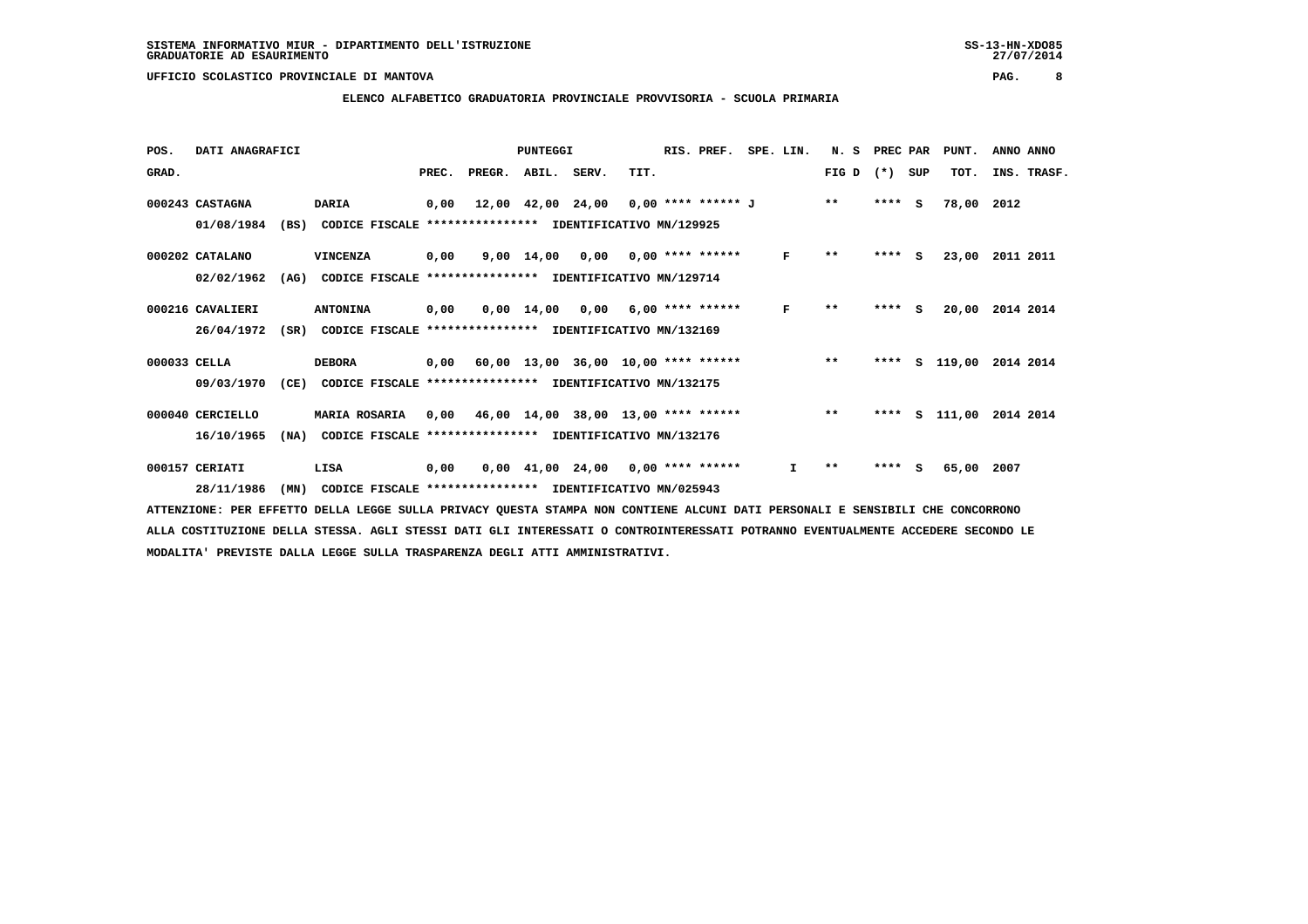### **ELENCO ALFABETICO GRADUATORIA PROVINCIALE PROVVISORIA - SCUOLA PRIMARIA**

| POS.  | DATI ANAGRAFICI    |      |                |                |       |                                                          | PUNTEGGI    |                                      |      | RIS. PREF.              | SPE. LIN.    | N.S   |   | PREC PAR |     | PUNT.      | ANNO ANNO   |
|-------|--------------------|------|----------------|----------------|-------|----------------------------------------------------------|-------------|--------------------------------------|------|-------------------------|--------------|-------|---|----------|-----|------------|-------------|
| GRAD. |                    |      |                |                | PREC. | PREGR.                                                   | ABIL. SERV. |                                      | TIT. |                         |              | FIG D |   | $(* )$   | SUP | TOT.       | INS. TRASF. |
|       | 000025 CHIAPPARA   |      | <b>MICHELA</b> |                |       | 0,00 108,00 15,00                                        |             | 2,00                                 |      | $3,00$ **** ******      | $\mathbf{I}$ | $* *$ |   | ****     | s   | 128,00     | 2014 2014   |
|       | 07/10/1978         | (PA) |                |                |       | CODICE FISCALE **************** IDENTIFICATIVO MN/132223 |             |                                      |      |                         |              |       |   |          |     |            |             |
|       | 000012 CHIARAMONTE |      | <b>ALESSIA</b> |                | 0,00  |                                                          |             | $90,00$ 16,00 36,00 3,00 **** ****** |      |                         | I.           | $* *$ |   | ****     |     | $S$ 145,00 | 2014 2014   |
|       | 04/04/1975         | (BS) |                | CODICE FISCALE |       | **************** IDENTIFICATIVO MN/132351                |             |                                      |      |                         |              |       |   |          |     |            |             |
|       | 000099 CHINDAMO    |      | <b>ROSANNA</b> |                |       | $0,00$ 16,00 39,00 36,00 0,00 **** ******                |             |                                      |      |                         | $\mathbf{I}$ | **    | x | $***$ S  |     | 91,00      | 2011 2011   |
|       | 27/08/1983         | (CO) |                |                |       | CODICE FISCALE **************** IDENTIFICATIVO MN/129525 |             |                                      |      |                         |              |       |   |          |     |            |             |
|       | 000201 CIANCIMINO  |      | SONIA          |                | 0,00  |                                                          | 8,00 15,00  | 0,00                                 |      | $0.00$ **** ******      |              | $* *$ |   | ****     | - S | 23,00      | 2005 2005   |
|       | 21/11/1975         | (PA) |                |                |       | CODICE FISCALE **************** IDENTIFICATIVO MN/025096 |             |                                      |      |                         |              |       |   |          |     |            |             |
|       | 000187 CIARFELLA   |      | <b>GERMANA</b> |                | 0,00  |                                                          | 19,00 14,00 |                                      |      | $0.00$ 3.00 **** ****** |              | $***$ |   | ****     | s   | 36,00      | 2005 2005   |
|       | 01/12/1978         | (PE) |                | CODICE FISCALE |       | **************** IDENTIFICATIVO MN/025093                |             |                                      |      |                         |              |       |   |          |     |            |             |
|       | 000233 COCCINIGLIO |      | GIUSI          |                | 0,00  | 0,00                                                     | 6,00        | 0,00                                 |      | $3,00$ **** ******      |              | $* *$ |   | **** S   |     | 9,00       | 2007        |
| s     | 12/10/1977         | (AG) |                |                |       | CODICE FISCALE **************** IDENTIFICATIVO MN/023394 |             |                                      |      |                         |              |       |   |          |     |            |             |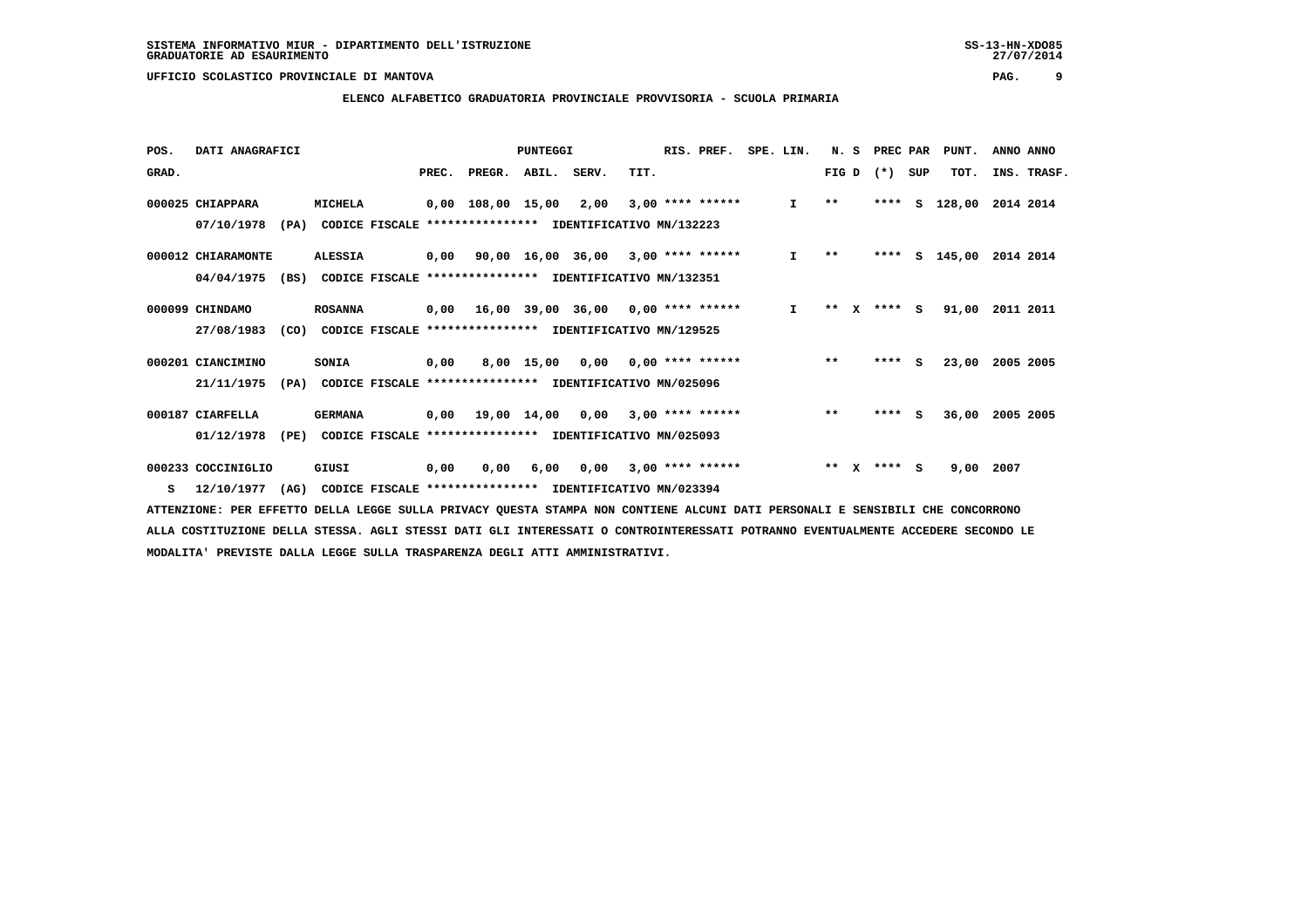### **ELENCO ALFABETICO GRADUATORIA PROVINCIALE PROVVISORIA - SCUOLA PRIMARIA**

| POS.         | DATI ANAGRAFICI   |      |                                                          |      |                                           | PUNTEGGI |                                     |      | RIS. PREF.                | SPE. LIN.    | N. S         |              | PREC PAR        |     | PUNT.           | ANNO ANNO |             |
|--------------|-------------------|------|----------------------------------------------------------|------|-------------------------------------------|----------|-------------------------------------|------|---------------------------|--------------|--------------|--------------|-----------------|-----|-----------------|-----------|-------------|
| GRAD.        |                   |      |                                                          |      | PREC. PREGR. ABIL. SERV.                  |          |                                     | TIT. |                           |              |              |              | FIG D $(*)$ SUP |     | TOT.            |           | INS. TRASF. |
|              | 000081 COLANGELO  |      | ANGELINA CATE                                            | 0.00 |                                           |          | 52,00 17,00 24,00 6,00 **** ******  |      |                           | $\mathbf{I}$ | $\star\star$ |              | $***$ S         |     | 99,00           | 2014 2014 |             |
|              | 16/11/1966        | (BN) | CODICE FISCALE **************** IDENTIFICATIVO MN/132226 |      |                                           |          |                                     |      |                           |              |              |              |                 |     |                 |           |             |
| 000069 COPPI |                   |      | <b>MARTA</b>                                             |      | $0,00$ 24,00 41,00 36,00 0,00 **** ****** |          |                                     |      |                           | $\mathbf{I}$ | $\star\star$ |              | ****            |     | S 101,00 2007   |           |             |
|              | 24/06/1984        | (BS) | CODICE FISCALE **************** IDENTIFICATIVO MN/025825 |      |                                           |          |                                     |      |                           |              |              |              |                 |     |                 |           |             |
|              | 000237 COPPINI    |      | ANNA                                                     | 0,00 | 0.00                                      | 6,00     |                                     |      | $0,00$ $0,00$ **** ****** |              | $***$        |              | $***$ S         |     | 6,00            | 2007      |             |
| s            | 07/07/1987        | (MN) | CODICE FISCALE **************** IDENTIFICATIVO MN/025971 |      |                                           |          |                                     |      |                           |              |              |              |                 |     |                 |           |             |
|              | 000158 COPPOLA    |      | NAGAINA CAROL                                            |      | $0,00$ 15,00 14,00 36,00 0,00 **** ****** |          |                                     |      |                           |              | $**$         |              | $***$ S         |     | 65,00           | 2011 2011 |             |
|              | 05/10/1979        | (PA) | CODICE FISCALE **************** IDENTIFICATIVO MN/129719 |      |                                           |          |                                     |      |                           |              |              |              |                 |     |                 |           |             |
|              | 000154 CORRADI    |      | <b>CRISTINA</b>                                          | 0,00 |                                           |          | $52,00$ 14,00 0,00 0,00 **** ****** |      |                           | $\mathbf{I}$ | $***$        | $\mathbf{x}$ | ****            |     | 66,00           | 2000      |             |
|              | 27/08/1966        | (MN) | CODICE FISCALE **************** IDENTIFICATIVO MN/020356 |      |                                           |          |                                     |      |                           |              |              |              |                 |     |                 |           |             |
|              | 000108 COSTANTINI |      | <b>MARIA ANNA</b>                                        | 0,00 |                                           |          | 50,00 13,00 26,00 0,00 **** ******  |      |                           |              | $***$        |              | ****            | - S | 89,00 2014 2014 |           |             |
|              | 22/04/1976        | (BR) | CODICE FISCALE **************** IDENTIFICATIVO MN/132228 |      |                                           |          |                                     |      |                           |              |              |              |                 |     |                 |           |             |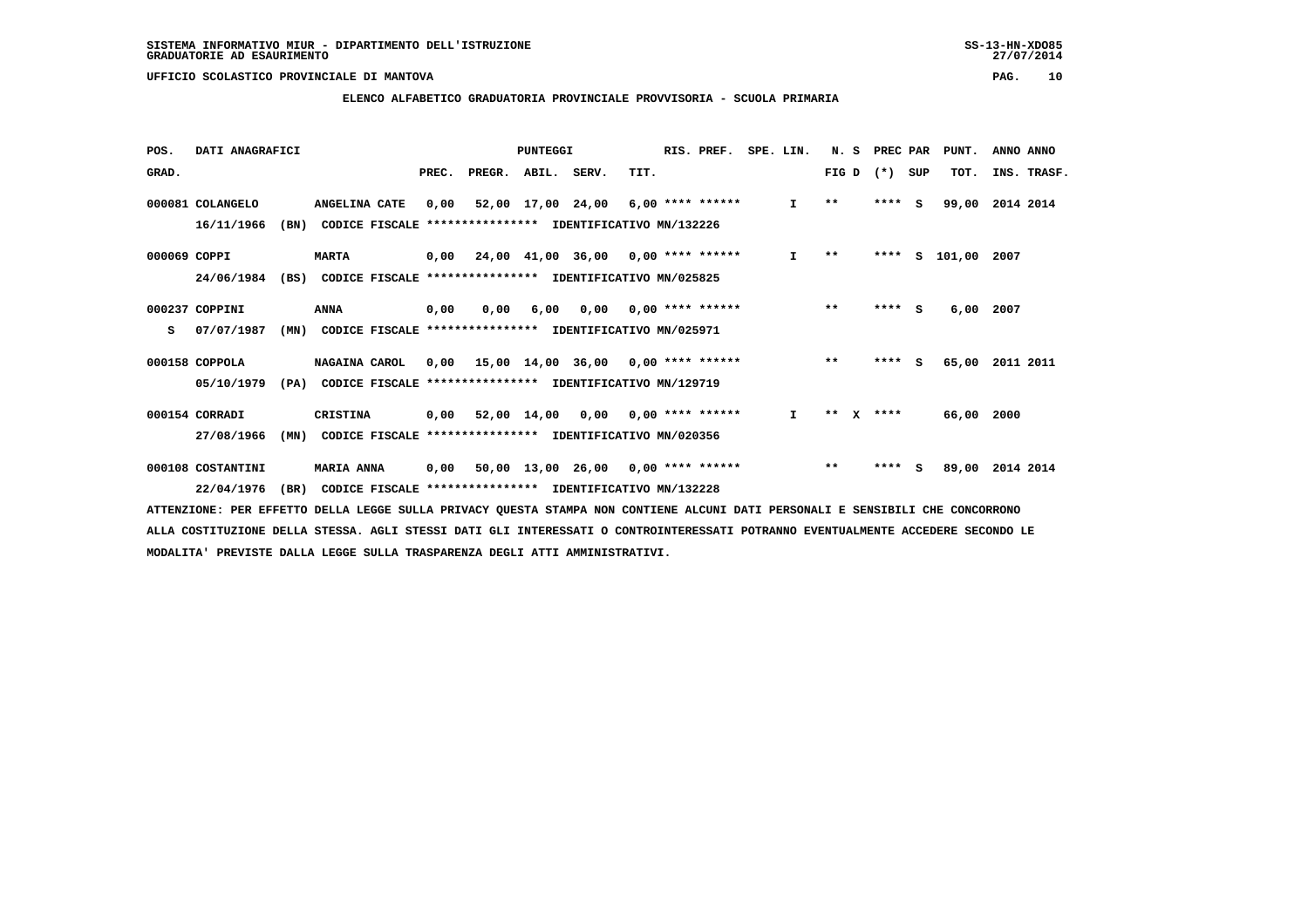### **ELENCO ALFABETICO GRADUATORIA PROVINCIALE PROVVISORIA - SCUOLA PRIMARIA**

| POS.  | DATI ANAGRAFICI   |      |                                                               |       |                                           | PUNTEGGI                              |      | RIS. PREF. | SPE. LIN.    | N.S          |              | PREC PAR |     | PUNT.  | ANNO ANNO   |  |
|-------|-------------------|------|---------------------------------------------------------------|-------|-------------------------------------------|---------------------------------------|------|------------|--------------|--------------|--------------|----------|-----|--------|-------------|--|
| GRAD. |                   |      |                                                               | PREC. | PREGR. ABIL. SERV.                        |                                       | TIT. |            |              | FIG D        |              | $(* )$   | SUP | TOT.   | INS. TRASF. |  |
|       | 000085 COSTANTINO |      | <b>ELEONORA</b>                                               | 0,00  |                                           | 36,00 15,00 36,00 10,00 **** ******   |      |            |              | $***$        |              | $***$ S  |     | 97,00  | 2007 2007   |  |
|       | 14/04/1976        | (ME) | CODICE FISCALE                                                |       | *************** IDENTIFICATIVO MN/026137  |                                       |      |            |              |              |              |          |     |        |             |  |
|       | 000143 CREDENDINO |      | <b>MARIA</b>                                                  | 0,00  |                                           | $0,00$ 38,00 36,00 0,00 **** ******   |      |            |              | $***$        | $\mathbf{x}$ | **** S   |     | 74,00  | 2009        |  |
|       | 21/10/1977        | (NA) | CODICE FISCALE **************** IDENTIFICATIVO MN/127510      |       |                                           |                                       |      |            |              |              |              |          |     |        |             |  |
|       | 000075 CRISTALDI  |      | LETIZIA MARIA                                                 | 0,00  | 48,00 15,00 36,00 1,00 **** ******        |                                       |      |            | I.           | $***$        |              | ****     | s   | 100,00 | 2014 2014   |  |
|       | 23/06/1980        | (CT) | CODICE FISCALE                                                |       | **************** IDENTIFICATIVO MN/132191 |                                       |      |            |              |              |              |          |     |        |             |  |
|       | 000156 CURTOSI    |      | <b>FRANCESCA</b>                                              | 0,00  |                                           | $0,00$ 41,00 24,00 0,00 **** ****** J |      |            | $\mathbf{I}$ | $* *$        |              | ****     | - S | 65,00  | 2007        |  |
|       | 04/07/1985        |      | (VV) CODICE FISCALE **************** IDENTIFICATIVO MN/025901 |       |                                           |                                       |      |            |              |              |              |          |     |        |             |  |
|       | 000192 D'AMICO    |      | <b>GIUSI ELIANA</b>                                           | 0,00  | 15,00 16,00 0,00 0,00 **** ******         |                                       |      |            | $\mathbf{I}$ | $\star\star$ |              | **** S   |     | 31,00  | 2014 2014   |  |
|       | 30/12/1975        | (CT) | CODICE FISCALE                                                |       | **************** IDENTIFICATIVO MN/132192 |                                       |      |            |              |              |              |          |     |        |             |  |
|       | 000111 D'AMICO    |      | <b>MARIA NENCHY</b>                                           | 0,00  |                                           | $33,00$ 16,00 36,00 3,00 **** ******  |      |            |              | $***$        |              | ****     | - S | 88,00  | 2007 2007   |  |
|       | 29/10/1979        | (CT) | CODICE FISCALE **************** IDENTIFICATIVO MN/025961      |       |                                           |                                       |      |            |              |              |              |          |     |        |             |  |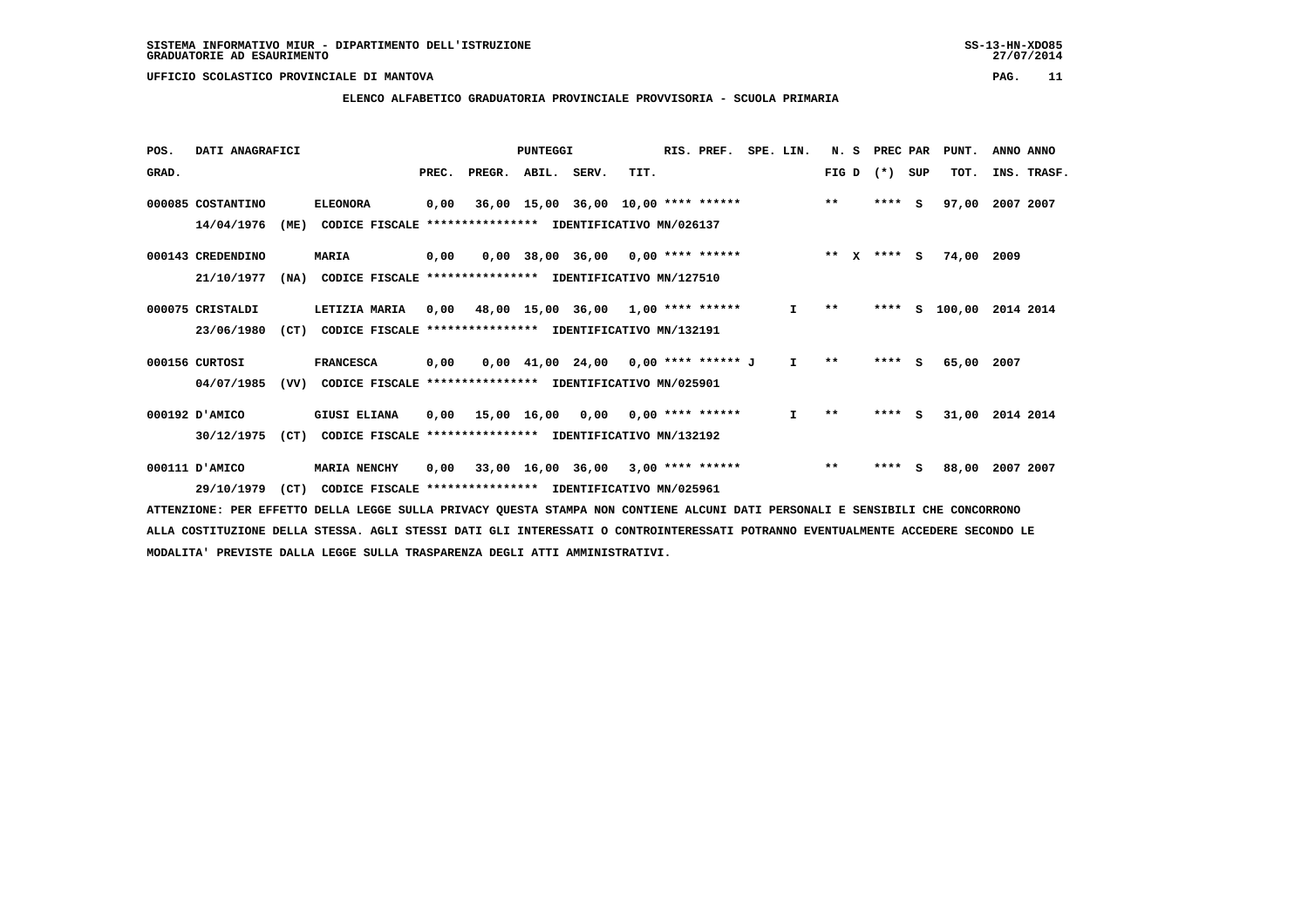### **ELENCO ALFABETICO GRADUATORIA PROVINCIALE PROVVISORIA - SCUOLA PRIMARIA**

| POS.  | DATI ANAGRAFICI    |      |                                                          |       |        | <b>PUNTEGGI</b>    |                                           |      | RIS. PREF.         | SPE. LIN. |              | N.S          |   | PREC PAR |          | PUNT.  | ANNO ANNO   |
|-------|--------------------|------|----------------------------------------------------------|-------|--------|--------------------|-------------------------------------------|------|--------------------|-----------|--------------|--------------|---|----------|----------|--------|-------------|
| GRAD. |                    |      |                                                          | PREC. | PREGR. | ABIL. SERV.        |                                           | TIT. |                    |           |              | FIG D        |   | $(* )$   | SUP      | TOT.   | INS. TRASF. |
|       | 000209 D'ANGELO    |      | <b>PALMA</b>                                             | 0,00  | 6,00   | 10,00              | 2,00                                      |      | $3,00$ **** ****** |           |              | $***$        |   | ****     | <b>S</b> | 21,00  | 2011 2011   |
|       | 25/01/1967         | (TP) | CODICE FISCALE **************** IDENTIFICATIVO MN/129528 |       |        |                    |                                           |      |                    |           |              |              |   |          |          |        |             |
|       | 000203 D'ASARO     |      | <b>MARIA ANTONEL</b>                                     | 0,00  |        | 3,00 17,00         | 0,00                                      |      | $3,00$ **** ****** |           | $\mathbf{I}$ | $* *$        | X | $***$ S  |          | 23,00  | 2011 2011   |
|       | 11/06/1980         | (PA) | CODICE FISCALE                                           |       |        |                    | *************** IDENTIFICATIVO MN/129529  |      |                    |           |              |              |   |          |          |        |             |
|       | 000031 D'ASTA      |      | ADELE                                                    | 0,00  |        |                    | 67,00 14,00 36,00                         |      | $3,00$ **** ****** |           |              | $***$        |   | ****     | s        | 120,00 | 2014 2014   |
|       | 25/08/1980         | (PA) | CODICE FISCALE **************** IDENTIFICATIVO MN/132229 |       |        |                    |                                           |      |                    |           |              |              |   |          |          |        |             |
|       | 000231 DE BIASI    |      | <b>ELENA</b>                                             | 0,00  | 8,00   | 6,00               | 0,00                                      |      | 0,00 **** ******   |           | $\mathbf{I}$ | * *          |   | **** S   |          | 14,00  | 2007        |
| s     | 29/05/1986         | (MN) | CODICE FISCALE **************** IDENTIFICATIVO MN/025975 |       |        |                    |                                           |      |                    |           |              |              |   |          |          |        |             |
|       | 000240 DE BIASI    |      | MONICA                                                   |       |        |                    | $0,00$ 26,00 42,00 24,00 6,00 **** ****** |      |                    |           | I.           | $\star\star$ |   | $***$ S  |          | 98,00  | 2012        |
|       | 05/03/1981         | (MN) | CODICE FISCALE **************** IDENTIFICATIVO MN/129926 |       |        |                    |                                           |      |                    |           |              |              |   |          |          |        |             |
|       | 000221 DEL GIUDICE |      | VINCENZA                                                 | 0,00  |        | $0,00 \quad 16,00$ | 2,00                                      |      | $0.00$ **** ****** |           | F            | $* *$        |   | ****     | <b>S</b> | 18,00  | 2014 2014   |
|       | 03/04/1968         | (NA) | CODICE FISCALE **************** IDENTIFICATIVO MN/132232 |       |        |                    |                                           |      |                    |           |              |              |   |          |          |        |             |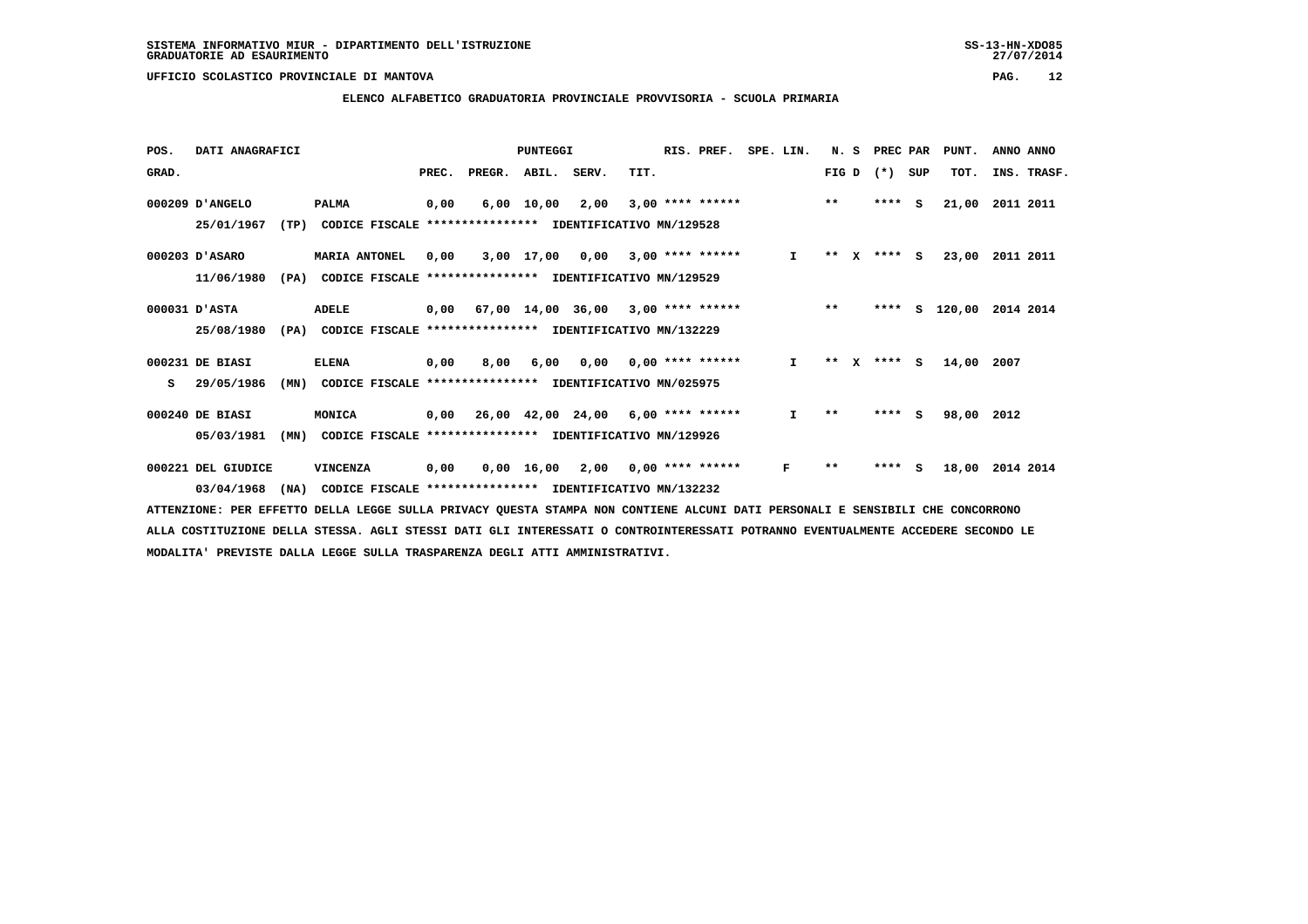### **ELENCO ALFABETICO GRADUATORIA PROVINCIALE PROVVISORIA - SCUOLA PRIMARIA**

| POS.  | DATI ANAGRAFICI |      |                                                          |       |        | PUNTEGGI          |                                            |      | RIS. PREF.         | SPE. LIN. |              | N.S          | PREC PAR |          | PUNT.    | ANNO ANNO   |
|-------|-----------------|------|----------------------------------------------------------|-------|--------|-------------------|--------------------------------------------|------|--------------------|-----------|--------------|--------------|----------|----------|----------|-------------|
| GRAD. |                 |      |                                                          | PREC. | PREGR. | ABIL. SERV.       |                                            | TIT. |                    |           |              | FIG D        | $(*)$    | SUP      | TOT.     | INS. TRASF. |
|       | 000106 DE MARCO |      | <b>STEFANIA</b>                                          | 0,00  |        | 12,00 41,00 36,00 |                                            |      | $0,00$ **** ****** |           | $\mathbf{I}$ | $\star\star$ | ****     | <b>S</b> | 89,00    | 2011 2011   |
|       | 29/11/1978      | (CS) | CODICE FISCALE **************** IDENTIFICATIVO MN/129530 |       |        |                   |                                            |      |                    |           |              |              |          |          |          |             |
|       | 000109 DENARO   |      | <b>MARIA</b>                                             |       |        |                   | $0,00$ 48,00 16,00 18,00 7,00 **** ******  |      |                    |           | $\mathbf{I}$ | $**$         | $***$ S  |          | 89,00    | 2014 2014   |
|       | 14/02/1966      | (SR) | CODICE FISCALE **************** IDENTIFICATIVO MN/132118 |       |        |                   |                                            |      |                    |           |              |              |          |          |          |             |
|       | 000094 DI CARLO |      | <b>ALFINA</b>                                            | 0,00  |        |                   | 46,00 15,00 32,00 0,00 **** ******         |      |                    |           |              | $***$        | ****     | <b>S</b> | 93,00    | 2014 2014   |
|       | 12/01/1970      | (CT) | CODICE FISCALE **************** IDENTIFICATIVO MN/132352 |       |        |                   |                                            |      |                    |           |              |              |          |          |          |             |
|       | 000005 DI CARLO |      | <b>MARIA CARMELA</b>                                     |       |        |                   | $0,00$ 105,00 15,00 36,00 4,00 **** ****** |      |                    |           |              | $**$         | ****     |          | S 160,00 | 2014 2014   |
|       | 04/07/1980      | CL)  | CODICE FISCALE **************** IDENTIFICATIVO MN/132121 |       |        |                   |                                            |      |                    |           |              |              |          |          |          |             |
|       | 000122 DIODATO  |      | <b>ANGELINA</b>                                          | 0,00  |        |                   | 54,00 15,00 12,00 3,00 **** ******         |      |                    |           |              | $***$        | ****     | - 5      | 84,00    | 2014 2014   |
|       | 05/12/1970      | (BN) | CODICE FISCALE **************** IDENTIFICATIVO MN/132235 |       |        |                   |                                            |      |                    |           |              |              |          |          |          |             |
|       | O00161 JPPOLITO |      | <b>ANTONIA</b>                                           |       |        |                   | 0,00 24,00 18,00 18,00 3,00 **** ******    |      |                    |           | $\mathbf{I}$ | $* *$        | ****     | S        | 63,00    | 2014 2014   |
|       | 13/01/1975      | (TA) | CODICE FISCALE **************** IDENTIFICATIVO MN/132230 |       |        |                   |                                            |      |                    |           |              |              |          |          |          |             |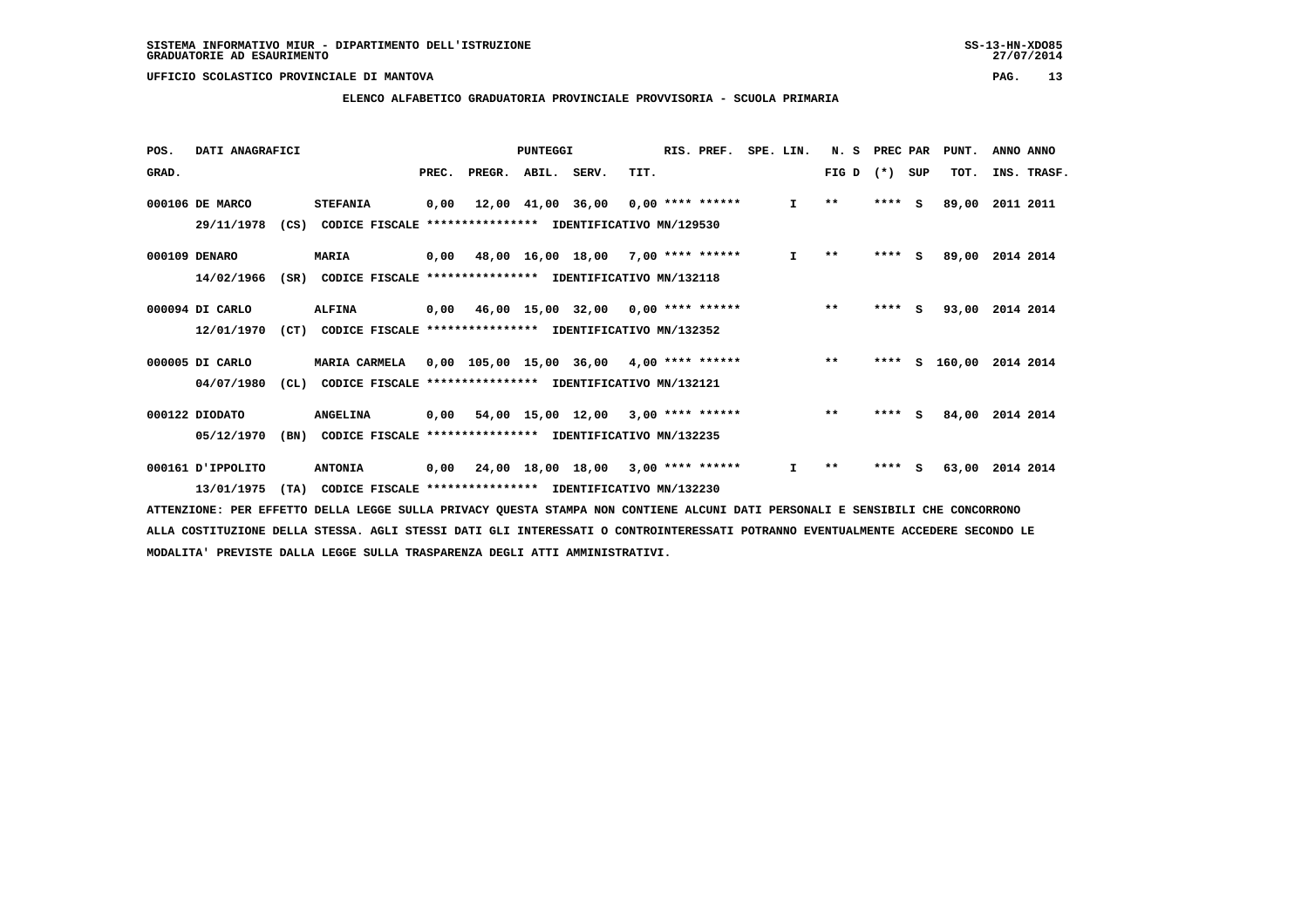### **ELENCO ALFABETICO GRADUATORIA PROVINCIALE PROVVISORIA - SCUOLA PRIMARIA**

| POS.         | DATI ANAGRAFICI |      |                                                               |       |                                          | <b>PUNTEGGI</b> |                                     |      | RIS. PREF.               | SPE. LIN.    | N. S         | PREC PAR | PUNT.              | ANNO ANNO       |
|--------------|-----------------|------|---------------------------------------------------------------|-------|------------------------------------------|-----------------|-------------------------------------|------|--------------------------|--------------|--------------|----------|--------------------|-----------------|
| GRAD.        |                 |      |                                                               | PREC. | PREGR. ABIL. SERV.                       |                 |                                     | TIT. |                          |              | FIG D        | (*) SUP  | TOT.               | INS. TRASF.     |
| 000234 DOTTI |                 |      | <b>FRANCESCA</b>                                              | 0,00  | 0,00                                     | 6,00            | 0,00                                |      | $3,00$ **** ****** ** ** |              |              | $***$ S  | 9,00               | 2007            |
| s            | 11/07/1975      | (VR) | CODICE FISCALE **************** IDENTIFICATIVO MN/025890      |       |                                          |                 |                                     |      |                          |              |              |          |                    |                 |
| 000210 DURO  |                 |      | PATRIZIA                                                      | 0,00  |                                          |                 | 3,00 12,00 0,00 6,00 **** ******    |      |                          |              | $**$         | $***$ S  | 21,00              | 2014 2014       |
|              | 07/01/1974      | (ME) | CODICE FISCALE **************** IDENTIFICATIVO MN/132236      |       |                                          |                 |                                     |      |                          |              |              |          |                    |                 |
|              | 000205 D'URSO   |      | <b>ANTONELLA CLE</b>                                          | 0,00  |                                          |                 | 6,00 16,00 0,00 0,00 **** ******    |      |                          | $\mathbf{I}$ | $**$         | ****     |                    | 22,00 2014 2014 |
|              | 12/02/1969      |      | (CT) CODICE FISCALE **************** IDENTIFICATIVO MN/132231 |       |                                          |                 |                                     |      |                          |              |              |          |                    |                 |
|              | 000127 FANARA   |      | CALOGERA                                                      |       | $0,00$ 36,00 6,00 36,00 3,00 **** ****** |                 |                                     |      |                          |              | $**$         | $***$ S  | 81,00              | 2007            |
| s            | 16/02/1966      | (AG) | CODICE FISCALE **************** IDENTIFICATIVO MN/023507      |       |                                          |                 |                                     |      |                          |              |              |          |                    |                 |
|              | 000165 FARINA   |      | <b>SIMONA</b>                                                 | 0,00  |                                          |                 | $0,00$ 41,00 12,00 6,00 **** ****** |      |                          | $\mathbf{I}$ | $\star\star$ | $***$ S  | 59,00              | 2007            |
|              | 14/09/1968      | (MN) | CODICE FISCALE **************** IDENTIFICATIVO MN/025978      |       |                                          |                 |                                     |      |                          |              |              |          |                    |                 |
|              | 000046 FAZZINO  |      | <b>MARIA ELENA</b>                                            |       | 0,00 24,00 41,00 36,00 6,00 **** ******  |                 |                                     |      |                          | $\mathbf{I}$ | $***$ X      |          | **** S 107,00 2009 |                 |
|              | 12/02/1984      | (CH) | CODICE FISCALE **************** IDENTIFICATIVO MN/127512      |       |                                          |                 |                                     |      |                          |              |              |          |                    |                 |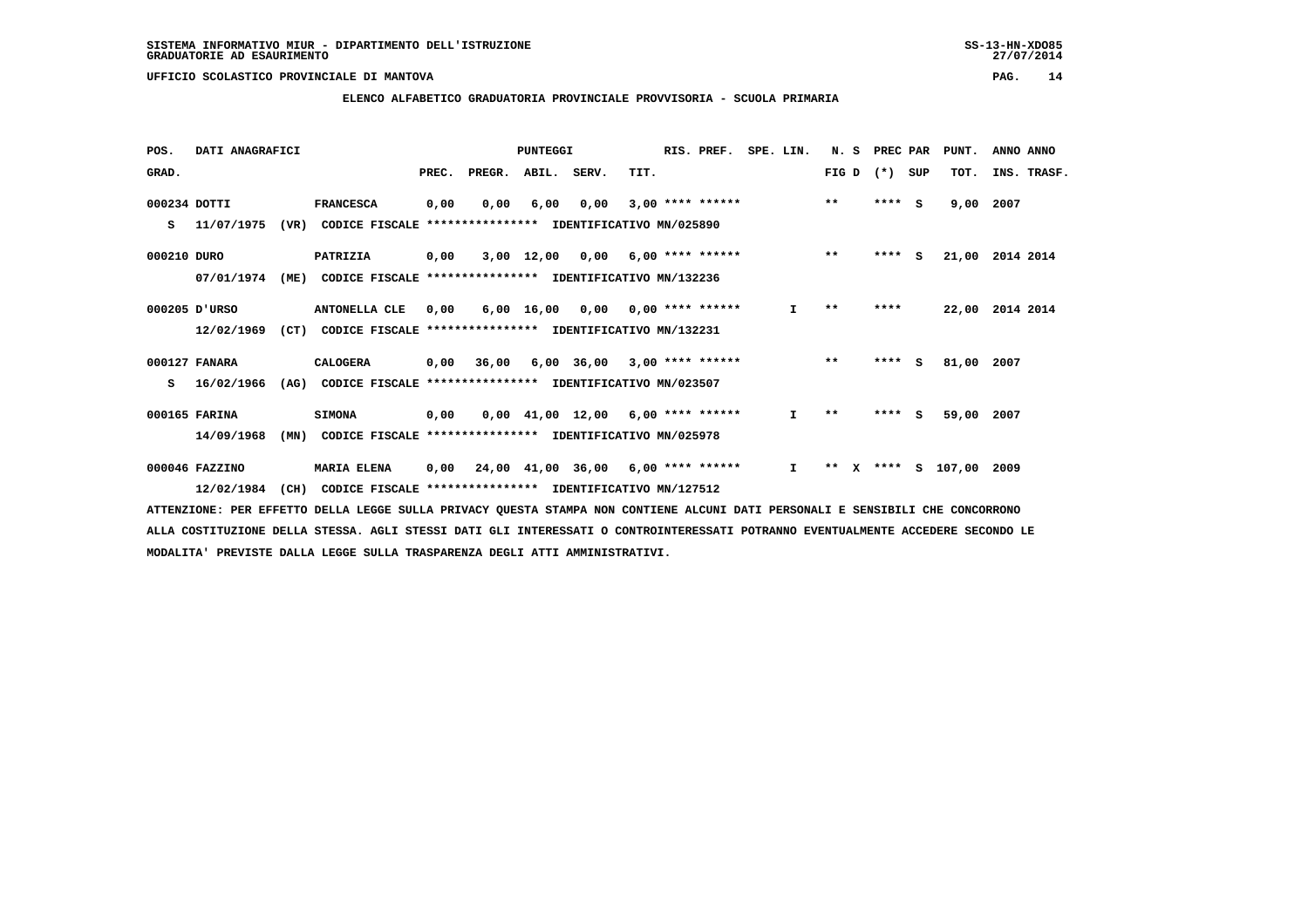### **ELENCO ALFABETICO GRADUATORIA PROVINCIALE PROVVISORIA - SCUOLA PRIMARIA**

| POS.         | DATI ANAGRAFICI |      |                                                          |       |        | PUNTEGGI    |                                            |      | RIS. PREF.         | SPE. LIN. |              | N.S                   | PREC PAR |     | PUNT.    | ANNO ANNO   |
|--------------|-----------------|------|----------------------------------------------------------|-------|--------|-------------|--------------------------------------------|------|--------------------|-----------|--------------|-----------------------|----------|-----|----------|-------------|
| GRAD.        |                 |      |                                                          | PREC. | PREGR. | ABIL. SERV. |                                            | TIT. |                    |           |              | FIG D                 | $(*)$    | SUP | TOT.     | INS. TRASF. |
|              | 000159 FERLISI  |      | <b>ROSALIA</b>                                           | 0,00  |        | 50,00 14,00 | 0,00                                       |      | $0.00$ **** ****** |           |              | $* *$<br>$\mathbf{x}$ | $***$ S  |     | 64,00    | 2011 2011   |
|              | 02/12/1970      | (AG) | CODICE FISCALE **************** IDENTIFICATIVO MN/129549 |       |        |             |                                            |      |                    |           |              |                       |          |     |          |             |
|              | 000043 FERRARA  |      | <b>ANGELA</b>                                            |       |        |             | $0,00$ 51,00 17,00 36,00 6,00 **** ******  |      |                    |           | $\mathbf{I}$ | $***$                 | ****     |     | S 110,00 | 2014 2014   |
|              | 24/01/1970      | (SR) | CODICE FISCALE **************** IDENTIFICATIVO MN/132132 |       |        |             |                                            |      |                    |           |              |                       |          |     |          |             |
|              | 000096 FIASCHI  |      | MARIA CARMELA                                            | 0,00  |        |             | 42,00 14,00 36,00 0,00 **** ******         |      |                    |           |              | $***$                 | $***$ S  |     | 92,00    | 2014 2014   |
|              | 18/10/1964      | (CT) | CODICE FISCALE **************** IDENTIFICATIVO MN/132135 |       |        |             |                                            |      |                    |           |              |                       |          |     |          |             |
| 000026 FIORE |                 |      | <b>ALBINA</b>                                            |       |        |             | $0,00$ 75,00 13,00 36,00 3,00 **** ******  |      |                    |           |              | $***$                 | ****     |     | S 127,00 | 2014 2014   |
|              | 07/11/1976      | (BN) | CODICE FISCALE **************** IDENTIFICATIVO MN/132242 |       |        |             |                                            |      |                    |           |              |                       |          |     |          |             |
|              | 000104 FONTANA  |      | ANNA MARIA                                               | 0,00  |        |             | 36,00 12,00 36,00                          |      | 6,00 **** ******   |           |              | $***$                 | ****     | s   | 90,00    | 2011 2011   |
|              | 28/05/1977      | (TP) | CODICE FISCALE **************** IDENTIFICATIVO MN/129551 |       |        |             |                                            |      |                    |           |              |                       |          |     |          |             |
|              | 000103 FONTANA  |      | LAURA                                                    | 0,00  |        |             | $10,00$ $40,00$ $36,00$ $4,00$ **** ****** |      |                    |           | I.           | $\star$ $\star$       | ****     | s   | 90,00    | 2009        |
|              | 20/08/1980      | (ME) | CODICE FISCALE **************** IDENTIFICATIVO MN/127514 |       |        |             |                                            |      |                    |           |              |                       |          |     |          |             |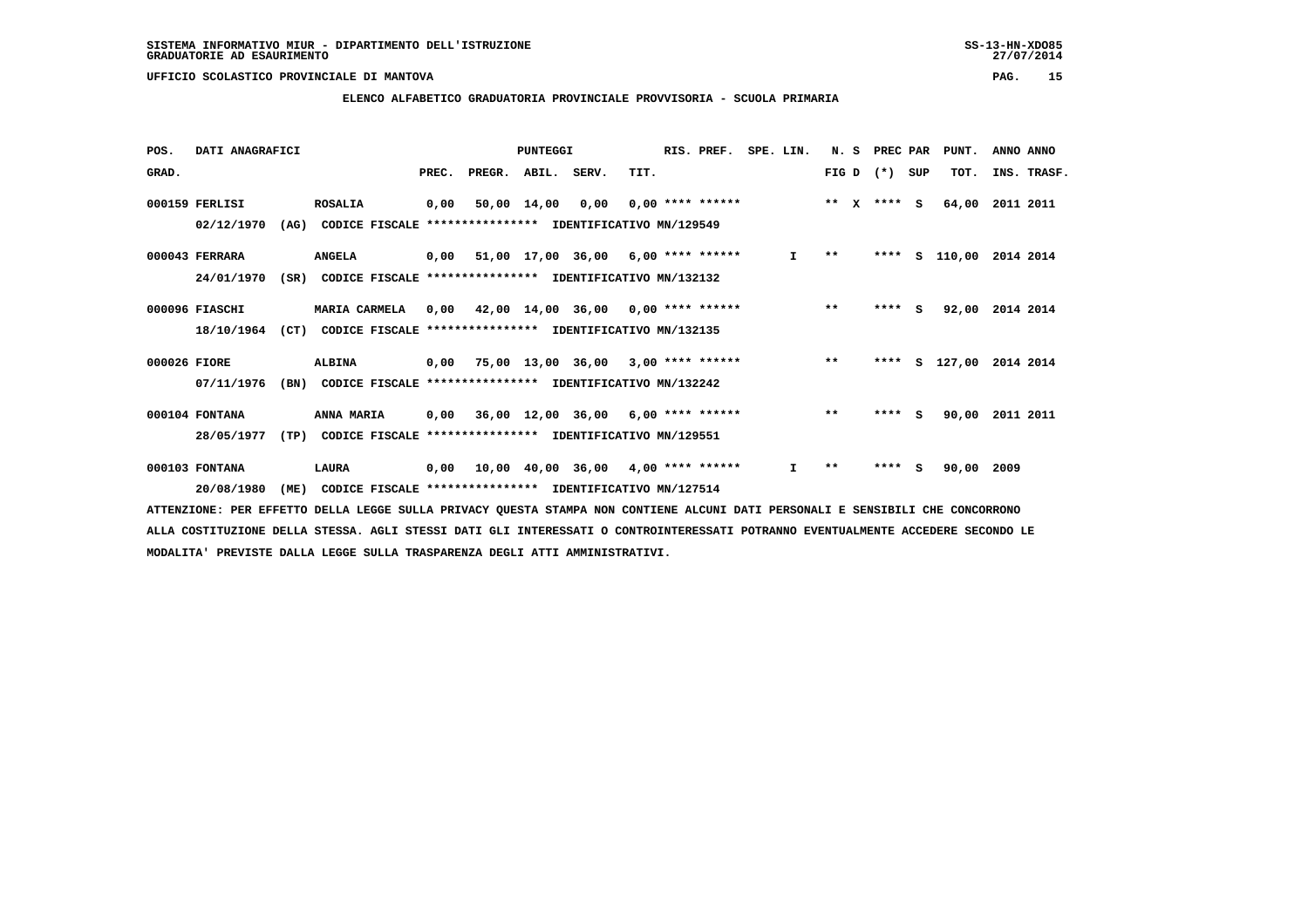### **ELENCO ALFABETICO GRADUATORIA PROVINCIALE PROVVISORIA - SCUOLA PRIMARIA**

| POS.         | DATI ANAGRAFICI      |      |                                                          |       |                                           | PUNTEGGI                       |                                            |      | RIS. PREF.                | SPE. LIN. |              | N.S   | PREC PAR |     | PUNT.  | ANNO ANNO   |
|--------------|----------------------|------|----------------------------------------------------------|-------|-------------------------------------------|--------------------------------|--------------------------------------------|------|---------------------------|-----------|--------------|-------|----------|-----|--------|-------------|
| GRAD.        |                      |      |                                                          | PREC. | PREGR.                                    | ABIL.                          | SERV.                                      | TIT. |                           |           |              | FIG D | $(* )$   | SUP | TOT.   | INS. TRASF. |
|              | 000178 FORESTIERO    |      | <b>STEFANIA</b>                                          | 0,00  |                                           | 3,00 12,00 34,00               |                                            |      | $0,00$ **** ******        |           |              | $***$ | ****     | s   | 49,00  | 2014 2014   |
|              | 03/01/1976           | (CS) | CODICE FISCALE **************** IDENTIFICATIVO MN/132245 |       |                                           |                                |                                            |      |                           |           |              |       |          |     |        |             |
|              | 000130 FORTESE       |      | VALENTINA CON                                            | 0,00  |                                           |                                | $26,00$ $16,00$ $36,00$ $3,00$ **** ****** |      |                           |           | I.           | $* *$ | ****     |     | 81,00  | 2014 2014   |
|              | 28/10/1976           | (CT) | CODICE FISCALE **************** IDENTIFICATIVO MN/132246 |       |                                           |                                |                                            |      |                           |           |              |       |          |     |        |             |
|              | 000144 FRANZE        |      | <b>ROSA ALBA</b>                                         | 0,00  | 58,00 16,00                               |                                |                                            |      | $0,00$ $0,00$ **** ****** |           | F            | $* *$ | ****     | s   | 74,00  | 2014 2014   |
|              | 09/09/1955           | (VV) | CODICE FISCALE                                           |       | **************** IDENTIFICATIVO MN/132247 |                                |                                            |      |                           |           |              |       |          |     |        |             |
| 000152 FUSCO |                      |      | <b>GRAZIA</b>                                            | 0,00  |                                           | $0,00 \quad 42,00 \quad 24,00$ |                                            |      | $3,00$ **** ******        |           | $\mathbf{I}$ | $**$  | ****     | - 5 | 69,00  | 2014 2014   |
|              | 09/11/1987           | (PA) | CODICE FISCALE **************** IDENTIFICATIVO MN/132248 |       |                                           |                                |                                            |      |                           |           |              |       |          |     |        |             |
|              | 000107 GABRIELE      |      | <b>ROSANNA</b>                                           | 0,00  |                                           |                                | $30,00$ 16,00 36,00 7,00 **** ******       |      |                           |           | I.           | $* *$ | ****     | s   | 89,00  | 2011 2011   |
|              | 19/05/1977           | (PA) | CODICE FISCALE                                           |       | **************** IDENTIFICATIVO MN/129552 |                                |                                            |      |                           |           |              |       |          |     |        |             |
|              | 000054 GALBATO GATTO |      | <b>ORIETTA</b>                                           | 0,00  |                                           |                                | 22,00 41,00 36,00                          |      | $6,00$ **** ****** J      |           | I.           | $* *$ | ****     | s   | 105,00 | 2009        |
|              | 25/02/1978           | (CT) | CODICE FISCALE **************** IDENTIFICATIVO MN/127517 |       |                                           |                                |                                            |      |                           |           |              |       |          |     |        |             |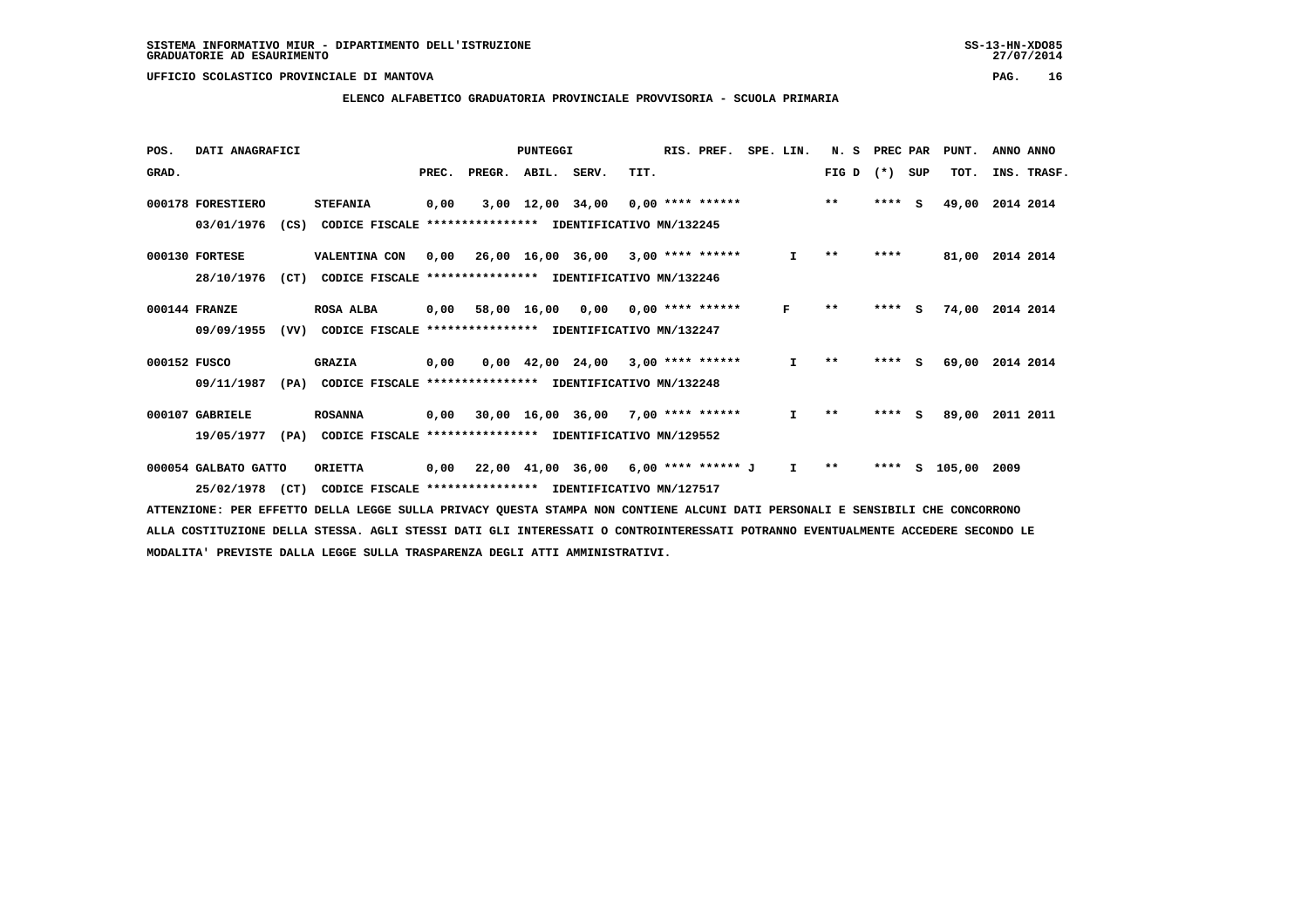### **ELENCO ALFABETICO GRADUATORIA PROVINCIALE PROVVISORIA - SCUOLA PRIMARIA**

| POS.         | DATI ANAGRAFICI   |      |                                                          |      |                          | PUNTEGGI |                                                             |      | RIS. PREF. | SPE. LIN. | N. S    | PREC PAR    |     | PUNT.         | ANNO ANNO   |  |
|--------------|-------------------|------|----------------------------------------------------------|------|--------------------------|----------|-------------------------------------------------------------|------|------------|-----------|---------|-------------|-----|---------------|-------------|--|
| GRAD.        |                   |      |                                                          |      | PREC. PREGR. ABIL. SERV. |          |                                                             | TIT. |            |           |         | $FIG D (*)$ | SUP | TOT.          | INS. TRASF. |  |
| 000050 GAMEN |                   |      | <b>VERONICA</b>                                          | 0,00 |                          |          | 24,00 42,00 34,00 6,00 **** ****** J I                      |      |            |           | $***$   |             |     | **** S 106,00 | 2014 2014   |  |
|              | 18/03/1984        | (NA) | CODICE FISCALE                                           |      |                          |          | **************** IDENTIFICATIVO MN/132249                   |      |            |           |         |             |     |               |             |  |
|              | 000134 GATTAZZO   |      | <b>NICOLE</b>                                            | 0,00 |                          |          | $0,00$ 42,00 36,00 0,00 **** ****** J I                     |      |            |           | $***$ X | $***$ S     |     | 78,00 2009    |             |  |
|              | 30/05/1988        | (MN) | CODICE FISCALE **************** IDENTIFICATIVO MN/127521 |      |                          |          |                                                             |      |            |           |         |             |     |               |             |  |
|              | 000051 GENTILE    |      | <b>IVANA</b>                                             |      |                          |          | $0,00$ $47,00$ $14,00$ $36,00$ $9,00$ **** ****** ****** ** |      |            |           |         |             |     | **** S 106,00 | 2014 2014   |  |
|              | 08/02/1978        | (RG) | CODICE FISCALE **************** IDENTIFICATIVO MN/132061 |      |                          |          |                                                             |      |            |           |         |             |     |               |             |  |
|              | 000174 GHIRETTI   |      | <b>ISABELLA</b>                                          | 0,00 |                          |          | $0,00$ 42,00 12,00 0,00 **** ****** J I                     |      |            |           | $**$    | $***$ S     |     | 54,00         | 2009        |  |
|              | 18/05/1988        | (PR) | CODICE FISCALE **************** IDENTIFICATIVO MN/127529 |      |                          |          |                                                             |      |            |           |         |             |     |               |             |  |
|              | 000116 GIACOMAZZI |      | <b>SILVIA</b>                                            | 0,00 |                          |          | 7,00 42,00 36,00 0,00 **** ****** J I                       |      |            |           | $***$   | $***$ S     |     | 85,00         | 2007        |  |
|              | 23/03/1987        | (MN) | CODICE FISCALE **************** IDENTIFICATIVO MN/025853 |      |                          |          |                                                             |      |            |           |         |             |     |               |             |  |
|              | 000037 GIALLONGO  |      | <b>ROSARIA</b>                                           | 0,00 |                          |          | 63,00 14,00 36,00 1,00 **** ****** *** ***                  |      |            |           |         | ****        |     | s 114,00      | 2014 2014   |  |
|              | 28/08/1976        | (SR) | CODICE FISCALE **************** IDENTIFICATIVO MN/132072 |      |                          |          |                                                             |      |            |           |         |             |     |               |             |  |
|              |                   |      |                                                          |      |                          |          |                                                             |      |            |           |         |             |     |               |             |  |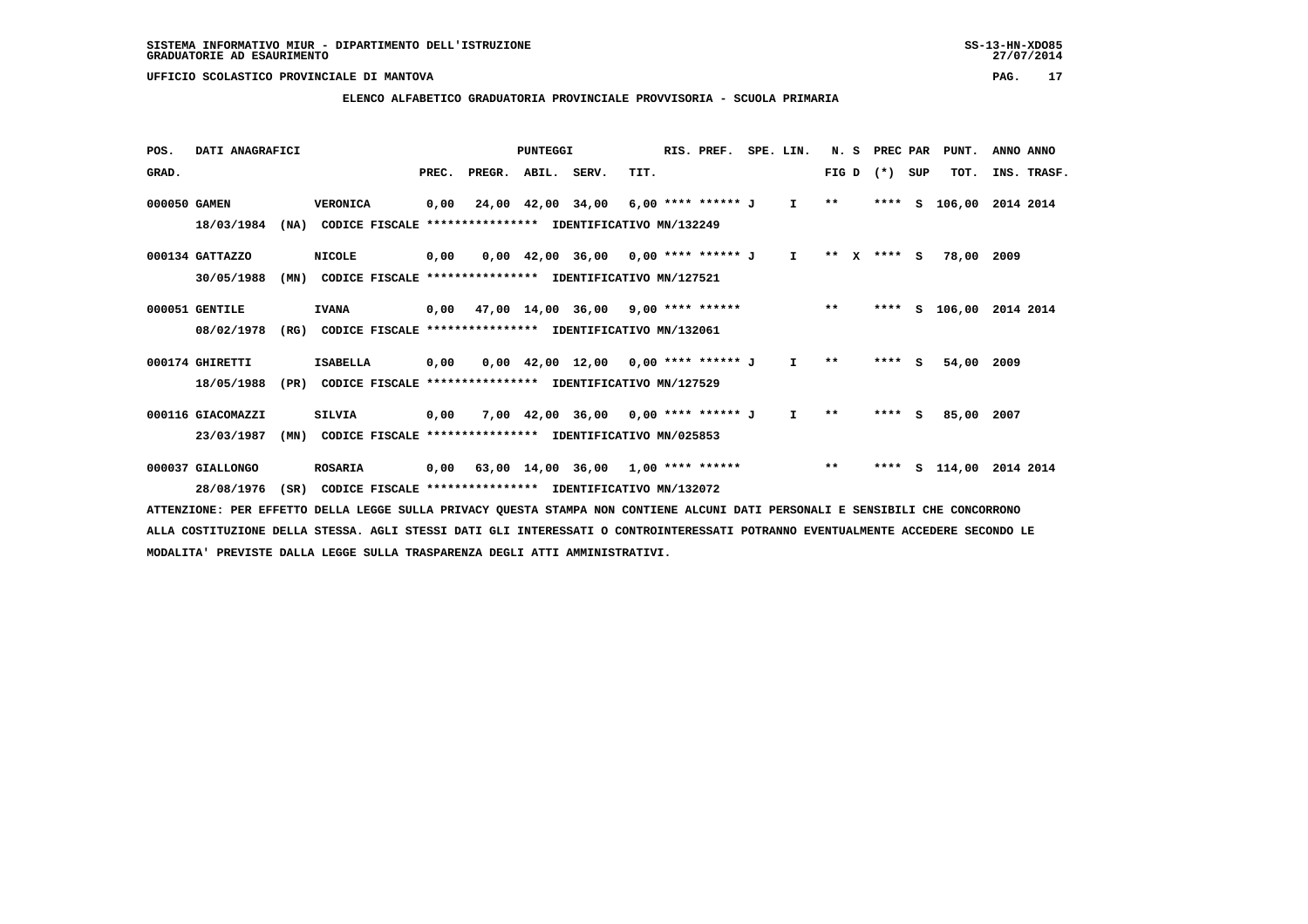### **ELENCO ALFABETICO GRADUATORIA PROVINCIALE PROVVISORIA - SCUOLA PRIMARIA**

| POS.         | DATI ANAGRAFICI    |                                                          |       |                    | PUNTEGGI |                                                 |      | RIS. PREF. | SPE. LIN.    | N.S          | PREC PAR |     | PUNT.           | ANNO ANNO          |
|--------------|--------------------|----------------------------------------------------------|-------|--------------------|----------|-------------------------------------------------|------|------------|--------------|--------------|----------|-----|-----------------|--------------------|
| GRAD.        |                    |                                                          | PREC. | PREGR. ABIL. SERV. |          |                                                 | TIT. |            |              | FIG D        | $(*)$    | SUP | TOT.            | INS. TRASF.        |
|              | 000006 GIAMPICCOLO | <b>PAOLA</b>                                             |       |                    |          | 0,00 105,00 14,00 36,00 4,00 **** ****** *** ** |      |            |              |              | ****     | s   | 159,00          | 2014 2014          |
|              | 12/07/1973<br>(RG) | CODICE FISCALE **************** IDENTIFICATIVO MN/132065 |       |                    |          |                                                 |      |            |              |              |          |     |                 |                    |
|              | 000093 GIORDANO    | MAURIZIO                                                 |       |                    |          | $0,00$ 15,00 40,00 32,00 6,00 **** ****** J     |      |            | $\mathbf{I}$ | $* *$        | $***$ S  |     | 93,00           | 2014 2014          |
|              | 17/05/1977<br>(SA) | CODICE FISCALE **************** IDENTIFICATIVO MN/132252 |       |                    |          |                                                 |      |            |              |              |          |     |                 |                    |
|              | 000029 GIORDANO    | <b>ROSA</b>                                              |       |                    |          | $0,00$ 72,00 14,00 36,00 0,00 **** ******       |      |            |              | $***$        |          |     | **** $S$ 122,00 | 2014 2014          |
|              | 10/05/1958<br>(SA) | CODICE FISCALE **************** IDENTIFICATIVO MN/132066 |       |                    |          |                                                 |      |            |              |              |          |     |                 |                    |
|              | 000030 GIUFFRIDA   | <b>ANGELA</b>                                            |       |                    |          | $0,00$ 68,00 15,00 36,00 3,00 **** ******       |      |            | F            | $* *$        | ****     |     |                 | S 122,00 2014 2014 |
|              | 03/01/1964<br>(CT) | CODICE FISCALE **************** IDENTIFICATIVO MN/132067 |       |                    |          |                                                 |      |            |              |              |          |     |                 |                    |
|              | 000008 GIUGNO      | <b>MARIA TERESA</b>                                      |       |                    |          | $0,00$ 102,00 13,00 36,00 4,00 **** ******      |      |            |              | $***$        | ****     |     | S 155,00        | 2014 2014          |
|              | 21/10/1976<br>(EN) | CODICE FISCALE                                           |       |                    |          | *************** IDENTIFICATIVO MN/132353        |      |            |              |              |          |     |                 |                    |
| 000241 GOZZI |                    | <b>ANNALISA</b>                                          |       |                    |          | $0,00$ 24,00 41,00 24,00 6,00 **** ******       |      |            | $\mathbf{I}$ | $\star\star$ | ****     | s   | 95,00 2012      |                    |
|              | 19/07/1983<br>(MN) | CODICE FISCALE **************** IDENTIFICATIVO MN/129964 |       |                    |          |                                                 |      |            |              |              |          |     |                 |                    |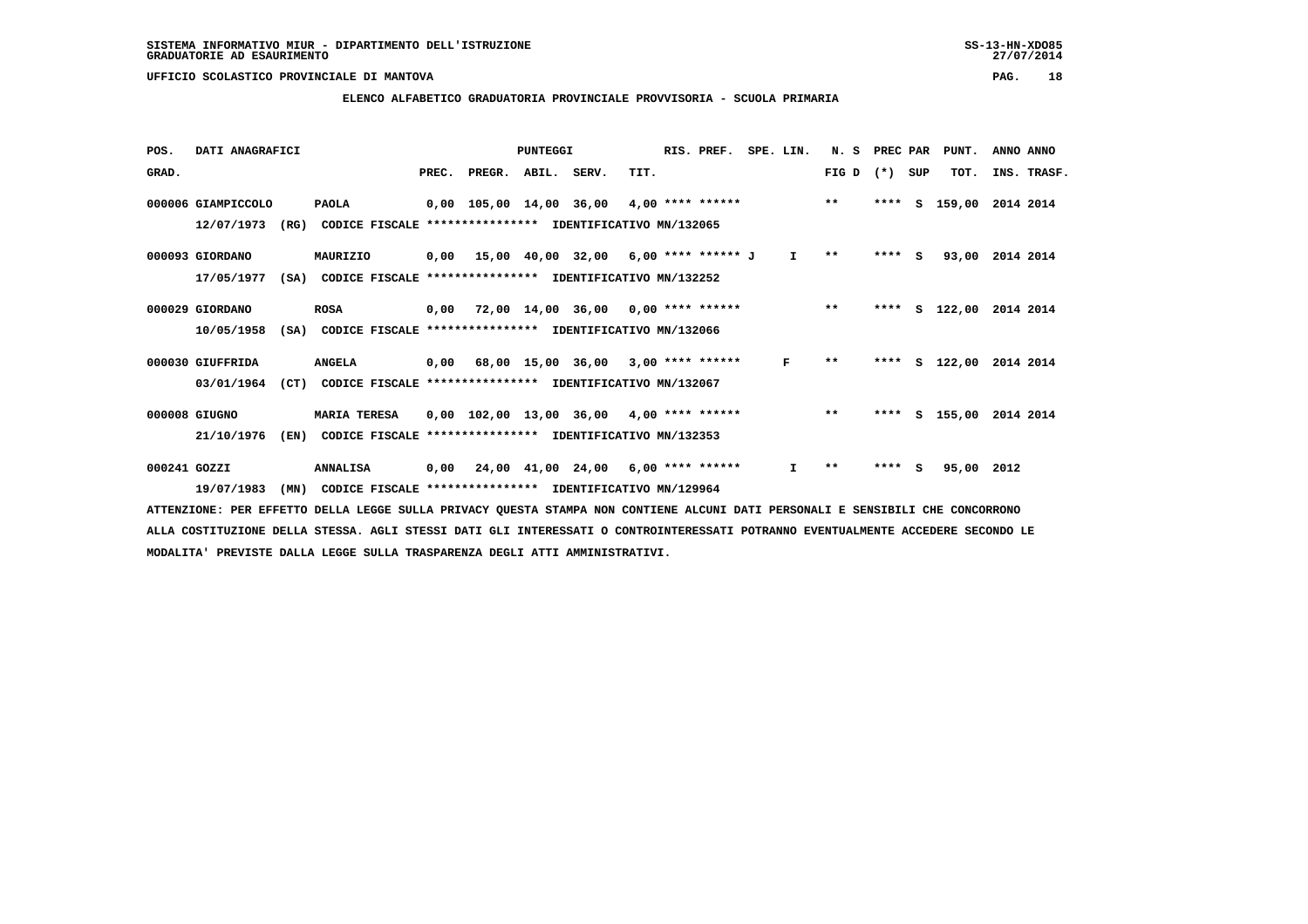### **ELENCO ALFABETICO GRADUATORIA PROVINCIALE PROVVISORIA - SCUOLA PRIMARIA**

| POS.         | DATI ANAGRAFICI    |      |                                                          |       | PUNTEGGI |                   |                                                  | RIS. PREF. | SPE. LIN.                 | N.S | PREC PAR |         | PUNT. | ANNO ANNO |             |
|--------------|--------------------|------|----------------------------------------------------------|-------|----------|-------------------|--------------------------------------------------|------------|---------------------------|-----|----------|---------|-------|-----------|-------------|
| GRAD.        |                    |      |                                                          | PREC. | PREGR.   | ABIL. SERV.       |                                                  | TIT.       |                           |     | FIG D    | $(*)$   | SUP   | TOT.      | INS. TRASF. |
|              | 000047 GRAZIANO    |      | ANNAMARIA                                                | 0,00  |          | 48,00 15,00 36,00 |                                                  |            | $7,00$ **** ******        |     | $**$     | ****    | s     | 106,00    | 2007        |
|              | 03/09/1976         | (CZ) | CODICE FISCALE **************** IDENTIFICATIVO MN/025914 |       |          |                   |                                                  |            |                           |     |          |         |       |           |             |
| 000176 GRECO |                    |      | <b>MARIA</b>                                             | 0,00  |          |                   | $5,00$ 12,00 34,00 0,00 **** ******              |            |                           |     | $***$    | $***$ S |       | 51,00     | 2014 2014   |
|              | 14/04/1976         | (VV) | CODICE FISCALE **************** IDENTIFICATIVO MN/132068 |       |          |                   |                                                  |            |                           |     |          |         |       |           |             |
|              | 000073 GREGORIATIS |      | FABIOLA                                                  | 0,00  |          |                   | $51,00$ $14,00$ $36,00$ $0,00$ $***$ **** ****** |            |                           |     | $***$    | ****    | s     | 101,00    | 2014 2014   |
|              | 23/09/1967         | (LE) | CODICE FISCALE **************** IDENTIFICATIVO MN/132257 |       |          |                   |                                                  |            |                           |     |          |         |       |           |             |
|              | 000048 GRUPPUSO    |      | <b>SERENA</b>                                            |       |          |                   | $0,00$ 51,00 16,00 36,00 3,00 **** ******        |            |                           | I.  | $* *$    | ****    |       | s 106,00  | 2007        |
|              | 10/08/1980         | (TP) | CODICE FISCALE **************** IDENTIFICATIVO MN/022882 |       |          |                   |                                                  |            |                           |     |          |         |       |           |             |
|              | 000171 GUALCO      |      | <b>IRENE</b>                                             | 0,00  |          |                   | $0,00$ 42,00 12,00 3,00 **** ****** J            |            |                           |     | $* *$    | ****    | - 5   | 57,00     | 2007        |
|              | 07/04/1976         | (IM) | CODICE FISCALE **************** IDENTIFICATIVO MN/025988 |       |          |                   |                                                  |            |                           |     |          |         |       |           |             |
|              | 000225 GULOTTA     |      | LILLA                                                    | 0,00  |          | 3,00 12,00        |                                                  |            | $0,00$ $0,00$ **** ****** |     | $***$    | ****    | s     | 15,00     | 2007 2007   |
|              | 01/06/1973         | (TP) | CODICE FISCALE **************** IDENTIFICATIVO MN/025960 |       |          |                   |                                                  |            |                           |     |          |         |       |           |             |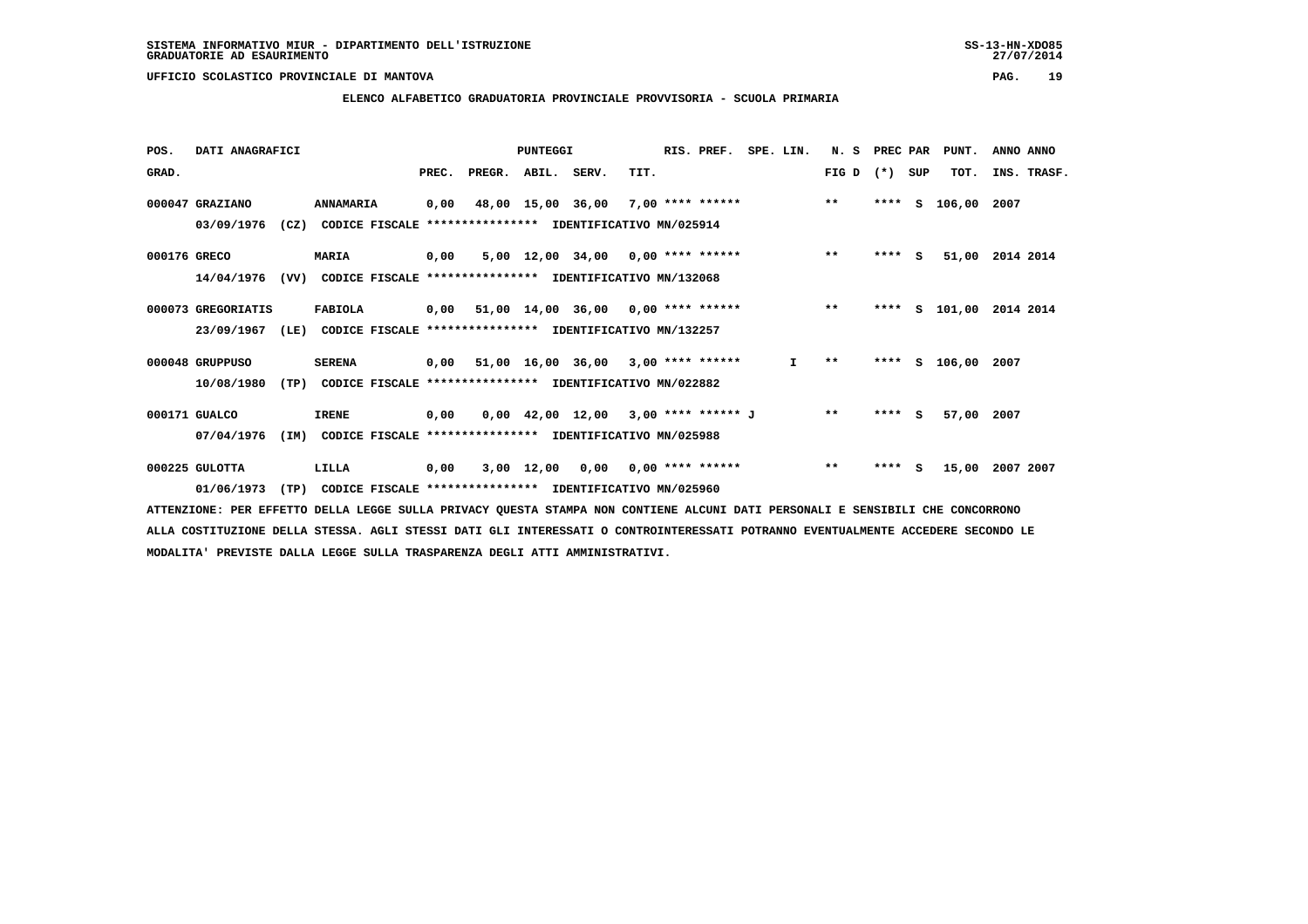### **ELENCO ALFABETICO GRADUATORIA PROVINCIALE PROVVISORIA - SCUOLA PRIMARIA**

| POS.         | DATI ANAGRAFICI  |      |                                                          |       |                                           | PUNTEGGI                                   |      | RIS. PREF.              | SPE. LIN. |              | N.S          | PREC PAR |          | PUNT.  | ANNO ANNO |             |
|--------------|------------------|------|----------------------------------------------------------|-------|-------------------------------------------|--------------------------------------------|------|-------------------------|-----------|--------------|--------------|----------|----------|--------|-----------|-------------|
| GRAD.        |                  |      |                                                          | PREC. | PREGR.                                    | ABIL. SERV.                                | TIT. |                         |           |              | FIG D        | $(*)$    | SUP      | TOT.   |           | INS. TRASF. |
|              | 000019 IACCARINO |      | <b>ANGELA</b>                                            | 0,00  |                                           | 78,00 13,00 36,00                          |      | $7,00$ **** ******      |           |              | $**$         | ****     | s        | 134,00 | 2014 2014 |             |
|              | 27/10/1970       | (AL) | CODICE FISCALE **************** IDENTIFICATIVO MN/132271 |       |                                           |                                            |      |                         |           |              |              |          |          |        |           |             |
|              | 000169 IAMELE    |      | <b>SARA</b>                                              | 0,00  |                                           | $0,00$ 41,00 12,00 6,00 **** ****** J      |      |                         |           | $\mathbf{I}$ | $\star\star$ | $***$ S  |          | 59,00  | 2014 2014 |             |
|              | 01/10/1987       | (FG) | CODICE FISCALE **************** IDENTIFICATIVO MN/132272 |       |                                           |                                            |      |                         |           |              |              |          |          |        |           |             |
|              | 000112 IASEVOLI  |      | <b>MARIA GABRIEL</b>                                     | 0.00  |                                           | 24,00 15,00 36,00 13,00 **** ******        |      |                         |           |              | $***$        | $***$ S  |          | 88,00  | 2014 2014 |             |
|              | 24/07/1973       | (NA) | CODICE FISCALE **************** IDENTIFICATIVO MN/132273 |       |                                           |                                            |      |                         |           |              |              |          |          |        |           |             |
| 000196 IENGO |                  |      | MARIO                                                    |       | 0,00 10,00 14,00                          |                                            |      | $0,00$ 3,00 **** ****** |           |              | $* *$        | $***$ S  |          | 27,00  | 2007 2007 |             |
|              | 01/02/1973       | (NA) | CODICE FISCALE **************** IDENTIFICATIVO MN/026147 |       |                                           |                                            |      |                         |           |              |              |          |          |        |           |             |
|              | 000086 INCISORE  |      | <b>CARMELA</b>                                           | 0,00  |                                           | $12,00$ $42,00$ $36,00$ $6,00$ **** ****** |      |                         |           | I.           | $* *$        | ****     | <b>S</b> | 96,00  | 2011 2011 |             |
|              | 04/09/1985       | (MI) | CODICE FISCALE **************** IDENTIFICATIVO MN/129839 |       |                                           |                                            |      |                         |           |              |              |          |          |        |           |             |
|              | 000065 INSIDIOSO |      | MARIA                                                    |       | $0,00$ 48,00 17,00 36,00 1,00 **** ****** |                                            |      |                         |           | I.           | $* *$        | ****     | s        | 102,00 | 2011 2011 |             |
|              | 05/01/1978       | (CE) | CODICE FISCALE **************** IDENTIFICATIVO MN/129840 |       |                                           |                                            |      |                         |           |              |              |          |          |        |           |             |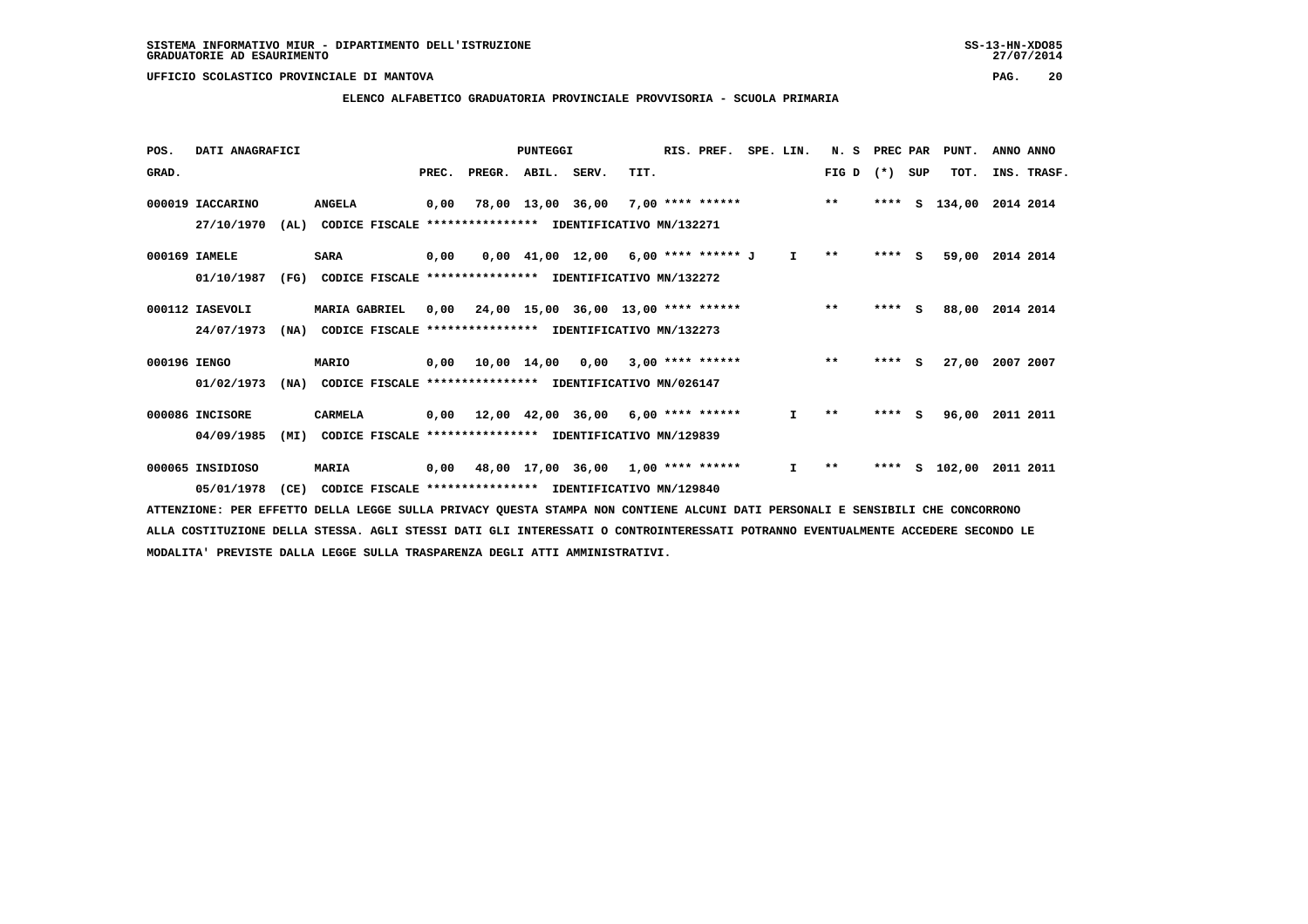### **ELENCO ALFABETICO GRADUATORIA PROVINCIALE PROVVISORIA - SCUOLA PRIMARIA**

| POS.         | DATI ANAGRAFICI |      |                                                          |       | PUNTEGGI |                   |                                                  | RIS. PREF. | SPE. LIN.          |  | N.S          | PREC PAR     |         | PUNT. | ANNO ANNO |             |
|--------------|-----------------|------|----------------------------------------------------------|-------|----------|-------------------|--------------------------------------------------|------------|--------------------|--|--------------|--------------|---------|-------|-----------|-------------|
| GRAD.        |                 |      |                                                          | PREC. | PREGR.   | ABIL. SERV.       |                                                  | TIT.       |                    |  |              | FIG D        | $(*)$   | SUP   | TOT.      | INS. TRASF. |
|              | 000017 IODICE   |      | <b>SILVANA</b>                                           | 0,00  | 78,00    | 16,00 36,00       |                                                  |            | $6,00$ **** ****** |  | $\mathbf{I}$ | $\star\star$ | ****    | s     | 136,00    | 2014 2014   |
|              | 25/10/1977      | (CE) | CODICE FISCALE ****************                          |       |          |                   | IDENTIFICATIVO MN/132274                         |            |                    |  |              |              |         |       |           |             |
| 000219 IZZO  |                 |      | <b>CELESTE</b>                                           | 0,00  |          | 6,00 13,00        | 0,00                                             |            | $0.00$ **** ****** |  | $\mathbf{I}$ | $***$        | ****    | - S   | 19,00     | 2014 2014   |
|              | 09/09/1978      | (NA) | CODICE FISCALE **************** IDENTIFICATIVO MN/132074 |       |          |                   |                                                  |            |                    |  |              |              |         |       |           |             |
|              | 000083 LA CORTE |      | <b>RACHELE</b>                                           | 0,00  |          | 42,00 15,00 36,00 |                                                  |            | $6,00$ **** ****** |  | $\mathbf{I}$ | $**$         | ****    | - S   | 99,00     | 2014 2014   |
|              | 18/01/1980      | (CT) | CODICE FISCALE **************** IDENTIFICATIVO MN/132075 |       |          |                   |                                                  |            |                    |  |              |              |         |       |           |             |
|              | 000162 LANFREDI |      | <b>ISABELLA</b>                                          | 0,00  | 50,00    | 6,00              | 0,00                                             |            | $6,00$ **** ****** |  | $\mathbf{I}$ | $* *$        | $***$ S |       | 62,00     | 2007        |
| s            | 11/12/1975      | (MN) | CODICE FISCALE                                           |       |          |                   | **************** IDENTIFICATIVO MN/026194        |            |                    |  |              |              |         |       |           |             |
| 000049 LARDO |                 |      | <b>MARIA GRAZIA</b>                                      | 0,00  |          | 55,00 15,00 36,00 |                                                  |            | $0,00$ **** ****** |  | I.           | $* *$        | ****    | s     | 106,00    | 2014 2014   |
|              | 10/12/1972      | (SA) | CODICE FISCALE                                           |       |          |                   | **************** IDENTIFICATIVO MN/132144        |            |                    |  |              |              |         |       |           |             |
|              | 000076 LA RIZZA |      | <b>ADELE TERESA</b>                                      | 0,00  |          |                   | $42,00$ $40,00$ $18,00$ $0,00$ $***$ **** ****** |            |                    |  | FI           | $* *$        | ****    | s     | 100,00    | 2014 2014   |
|              | 07/06/1979      | (VV) | CODICE FISCALE                                           |       |          |                   | **************** IDENTIFICATIVO MN/132275        |            |                    |  |              |              |         |       |           |             |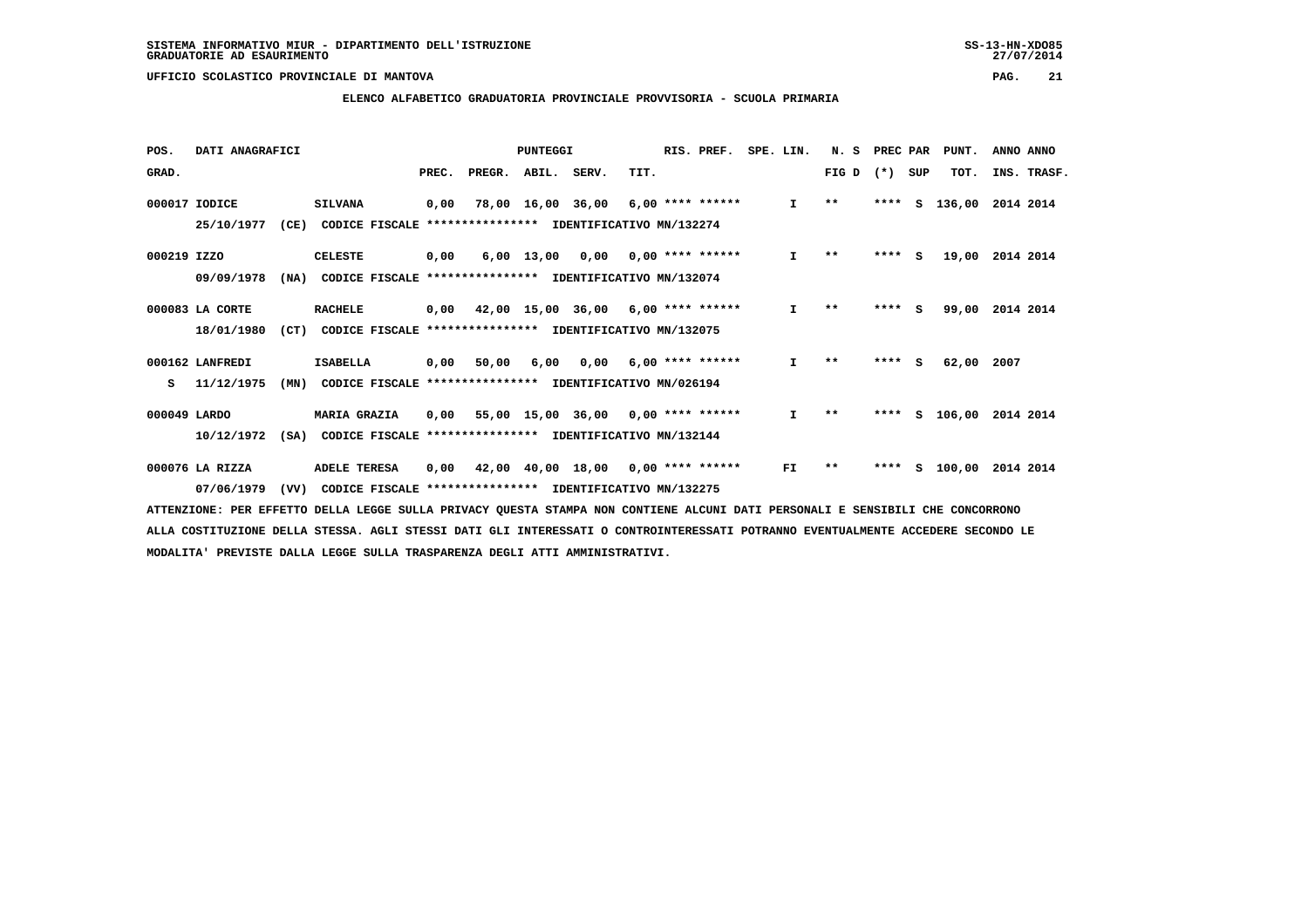### **ELENCO ALFABETICO GRADUATORIA PROVINCIALE PROVVISORIA - SCUOLA PRIMARIA**

| POS.         | DATI ANAGRAFICI                   |                                                                         |       |                    | <b>PUNTEGGI</b> |                                            |      | RIS. PREF.              | SPE. LIN. | N. S                 |       | PREC PAR | PUNT.  | ANNO ANNO   |
|--------------|-----------------------------------|-------------------------------------------------------------------------|-------|--------------------|-----------------|--------------------------------------------|------|-------------------------|-----------|----------------------|-------|----------|--------|-------------|
| GRAD.        |                                   |                                                                         | PREC. | PREGR. ABIL. SERV. |                 |                                            | TIT. |                         |           | FIG D                | $(*)$ | SUP      | TOT.   | INS. TRASF. |
| 000184 LAURO |                                   | CARLA                                                                   | 0.00  |                    |                 | $12,00$ $16,00$ $12,00$ $0,00$ **** ****** |      |                         | F         | $***$                |       | $***5$   | 40,00  | 2014 2014   |
|              | 20/12/1975<br>(NA)                | CODICE FISCALE **************** IDENTIFICATIVO MN/132145                |       |                    |                 |                                            |      |                         |           |                      |       |          |        |             |
| 000147 LONGO |                                   | <b>ROSA</b>                                                             |       |                    |                 | 0,00 50,00 15,00 4,00                      |      | $3,00$ **** ******      | s         | $* *$                |       | $***$ S  | 72,00  | 2014 2014   |
|              | (CT)<br>31/08/1974                | CODICE FISCALE **************** IDENTIFICATIVO MN/132147                |       |                    |                 |                                            |      |                         |           |                      |       |          |        |             |
|              | 000164 LO PRESTI COSTAN ROSALINDA |                                                                         | 0,00  |                    | 36,00 17,00     |                                            |      | $2,00$ 6,00 **** ****** | F         | $* *$                | ****  | -S       | 61,00  | 2014 2014   |
|              |                                   | 04/11/1977 (ME) CODICE FISCALE *************** IDENTIFICATIVO MN/132276 |       |                    |                 |                                            |      |                         |           |                      |       |          |        |             |
|              | 000100 LUCCHINI                   | <b>MARTA</b>                                                            |       |                    |                 | $0,00$ 34,00 17,00 36,00 3,00 **** ******  |      |                         |           | $***$                |       | $***$ S  | 90,00  | 2007        |
|              | 31/01/1976<br>(MN)                | CODICE FISCALE **************** IDENTIFICATIVO MN/025991                |       |                    |                 |                                            |      |                         |           |                      |       |          |        |             |
|              | 000236 MAGLIA                     | <b>GAIA</b>                                                             | 0,00  | 0.00               | 6,00            | 0,00                                       |      | $3,00$ **** ******      |           | $**$<br>$\mathbf{x}$ |       | **** S   | 9,00   | 2007        |
| s            | 24/08/1976<br>(MN)                | CODICE FISCALE **************** IDENTIFICATIVO MN/025992                |       |                    |                 |                                            |      |                         |           |                      |       |          |        |             |
|              | 000038 MAGNANO                    | <b>CONCETTA</b>                                                         | 0,00  |                    |                 | 57,00 15,00 36,00 6,00 **** ******         |      |                         |           | $***$                | ****  | s        | 114,00 | 2014 2014   |
|              | 30/07/1973<br>(CT)                | CODICE FISCALE **************** IDENTIFICATIVO MN/132152                |       |                    |                 |                                            |      |                         |           |                      |       |          |        |             |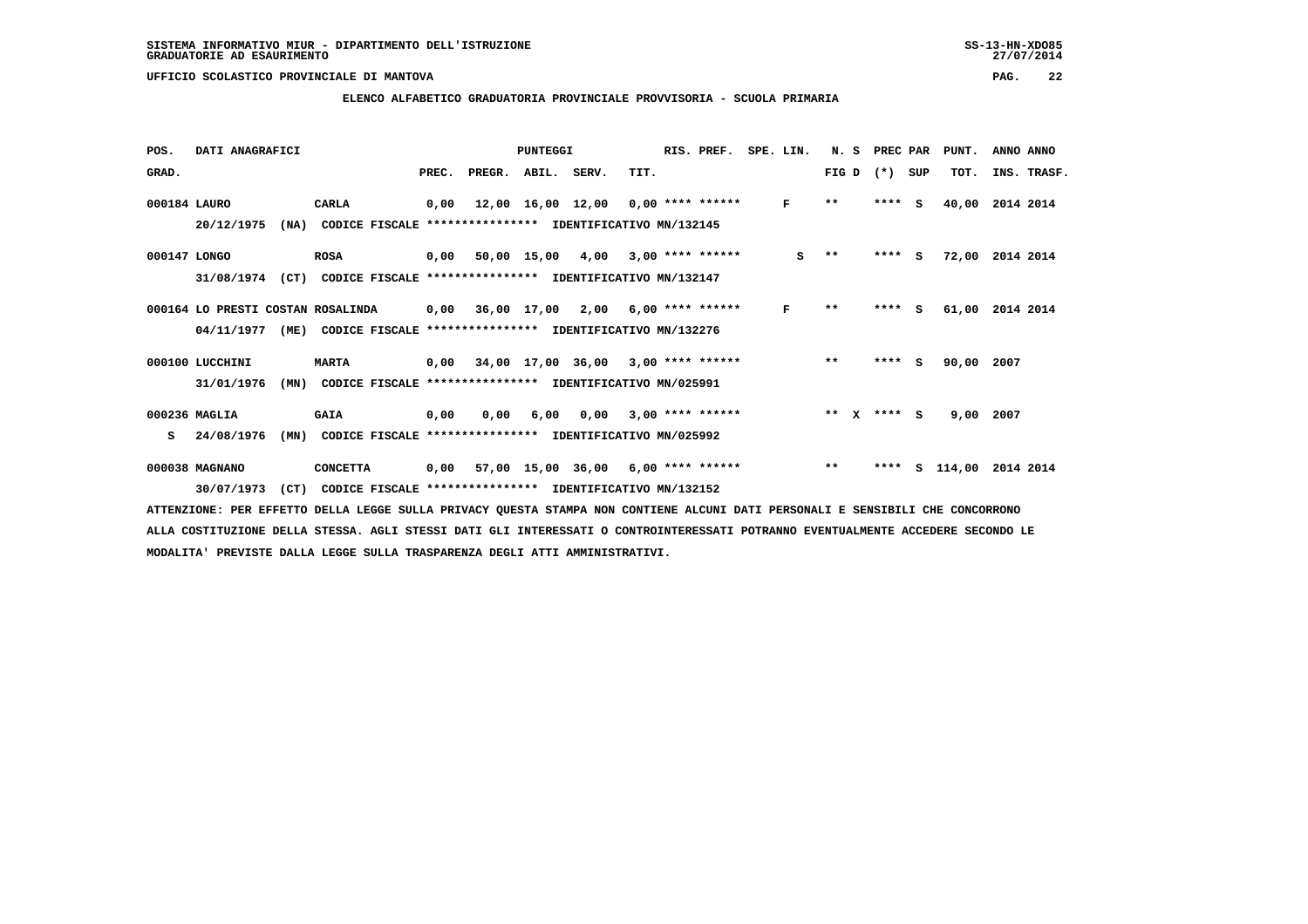### **ELENCO ALFABETICO GRADUATORIA PROVINCIALE PROVVISORIA - SCUOLA PRIMARIA**

| POS.         | DATI ANAGRAFICI    |      |                                                          |       | PUNTEGGI |                   |                                       | RIS. PREF. | SPE. LIN.                 | N.S          | PREC PAR     |         | PUNT. | ANNO ANNO |             |
|--------------|--------------------|------|----------------------------------------------------------|-------|----------|-------------------|---------------------------------------|------------|---------------------------|--------------|--------------|---------|-------|-----------|-------------|
| GRAD.        |                    |      |                                                          | PREC. | PREGR.   | ABIL. SERV.       |                                       | TIT.       |                           |              | FIG D        | $(*)$   | SUP   | TOT.      | INS. TRASF. |
| 000121 MAGNO |                    |      | <b>AGNESE TIZIAN</b>                                     | 0.00  |          | 31,00 14,00 36,00 |                                       |            | $3,00$ **** ******        | $\mathbf{I}$ | $\star\star$ | ****    | - 5   | 84,00     | 2014 2014   |
|              | 19/03/1980         | (CE) | CODICE FISCALE **************** IDENTIFICATIVO MN/132277 |       |          |                   |                                       |            |                           |              |              |         |       |           |             |
|              | 000129 MANZINI     |      | <b>ALBERTO</b>                                           | 0,00  |          |                   | 0,00 42,00 36,00 3,00 **** ****** J   |            |                           | $\mathbf{I}$ | $* *$        | $***$ S |       | 81,00     | 2011 2011   |
|              | 25/12/1975         | (MN) | CODICE FISCALE **************** IDENTIFICATIVO MN/129565 |       |          |                   |                                       |            |                           |              |              |         |       |           |             |
|              | 000115 MARCHESELLI |      | <b>GRETA</b>                                             | 0,00  |          |                   | 8,00 42,00 36,00 0,00 **** ****** J   |            |                           | $\mathbf{I}$ | $* *$        | **** S  |       | 86,00     | 2009        |
|              | 26/09/1987         | (RE) | CODICE FISCALE **************** IDENTIFICATIVO MN/127516 |       |          |                   |                                       |            |                           |              |              |         |       |           |             |
|              | 000238 MARGHELLA   |      | <b>ERMINIA</b>                                           | 0,00  | 0.00     | 6,00              |                                       |            | $0,00$ $0,00$ **** ****** | $\mathbf{I}$ | $* *$        | **** S  |       | 6,00      | 2007        |
| s            | 25/04/1987         | (CS) | CODICE FISCALE **************** IDENTIFICATIVO MN/025940 |       |          |                   |                                       |            |                           |              |              |         |       |           |             |
|              | 000061 MARICI      |      | <b>MILENA</b>                                            | 0,00  |          |                   | 45,00 15,00 36,00 6,00 **** ******    |            |                           |              | $***$        | ****    | s     | 102,00    | 2007 2007   |
|              | 13/07/1978         | (CT) | CODICE FISCALE **************** IDENTIFICATIVO MN/026130 |       |          |                   |                                       |            |                           |              |              |         |       |           |             |
| 000113 MARRA |                    |      | <b>GIOVANNA</b>                                          | 0,00  |          |                   | $0,00$ 42,00 36,00 9,00 **** ****** J |            |                           | I.           | $* *$        | ****    | - S   | 87,00     | 2007        |
|              | 12/11/1982         | (RC) | CODICE FISCALE **************** IDENTIFICATIVO MN/026180 |       |          |                   |                                       |            |                           |              |              |         |       |           |             |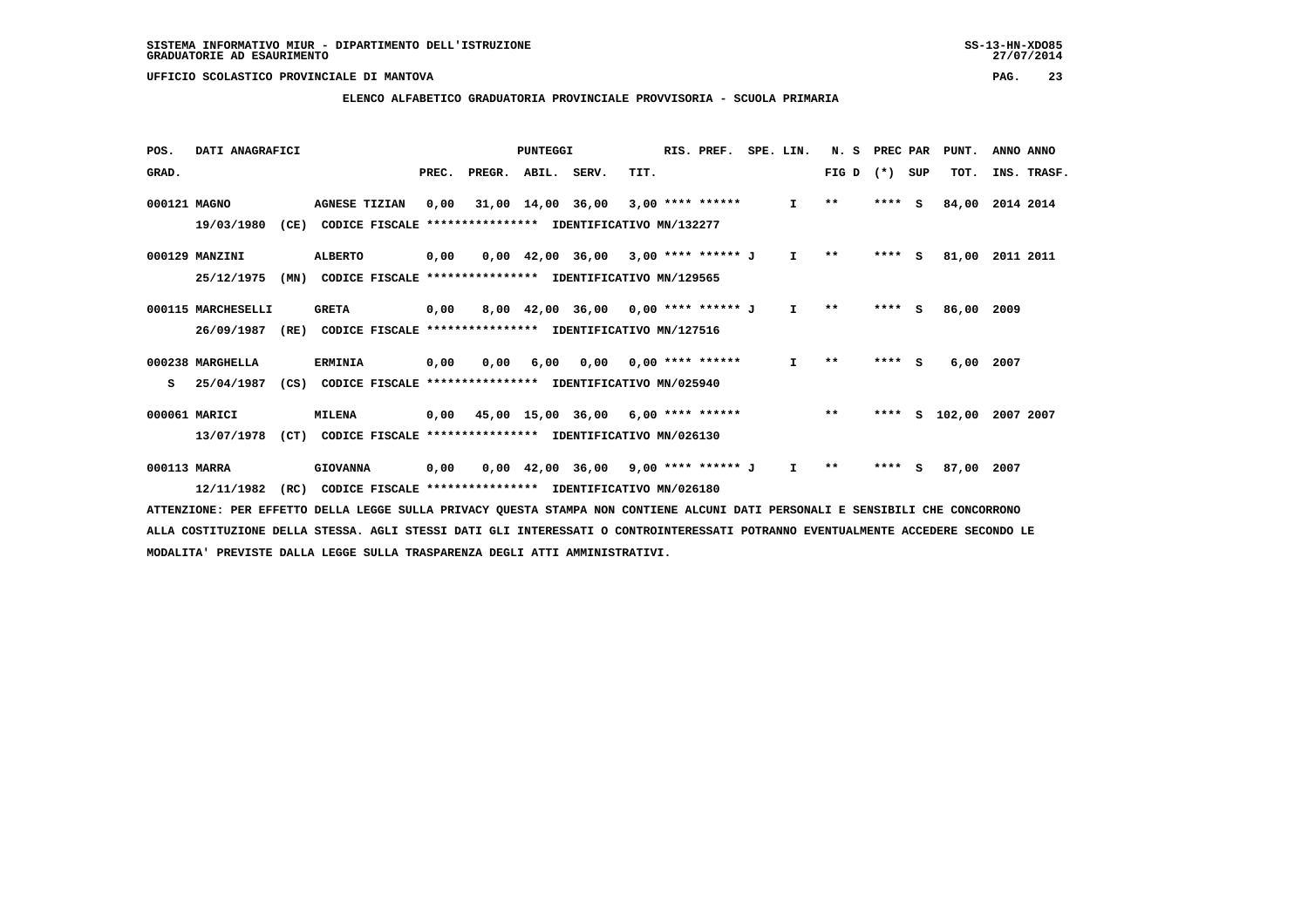### **ELENCO ALFABETICO GRADUATORIA PROVINCIALE PROVVISORIA - SCUOLA PRIMARIA**

| POS.         | DATI ANAGRAFICI |      |                                                               |      |                          | PUNTEGGI        |                                                                               |      | RIS. PREF.           | SPE. LIN.    | N. S        | PREC PAR |     | PUNT.         | ANNO ANNO               |  |
|--------------|-----------------|------|---------------------------------------------------------------|------|--------------------------|-----------------|-------------------------------------------------------------------------------|------|----------------------|--------------|-------------|----------|-----|---------------|-------------------------|--|
| GRAD.        |                 |      |                                                               |      | PREC. PREGR. ABIL. SERV. |                 |                                                                               | TIT. |                      |              | FIG D       | $(*)$    | SUP | TOT.          | INS. TRASF.             |  |
|              | 000213 MARTINEZ |      | SALVATORE AGO                                                 | 0.00 |                          | 3,00 17,00 0,00 |                                                                               |      | $0.00$ **** ****** K | $\mathbf{I}$ | $* *$       | ****     |     | 20,00 2002    |                         |  |
|              | 29/08/1961      | (TP) | CODICE FISCALE                                                |      |                          |                 | **************** IDENTIFICATIVO MN/020279                                     |      |                      |              |             |          |     |               |                         |  |
|              | 000082 MASSARI  |      | <b>GIUSEPPA</b>                                               |      |                          |                 | $0,00$ 66,00 15,00 18,00 0,00 **** ******                                     |      |                      | $\mathbf{I}$ | $***$       | ****     |     |               | 99,00 2014 2014         |  |
|              | 02/05/1968      | (RG) | CODICE FISCALE **************** IDENTIFICATIVO MN/132161      |      |                          |                 |                                                                               |      |                      |              |             |          |     |               |                         |  |
| 000153 MAZZA |                 |      | FILOMENA                                                      | 0,00 |                          |                 | $0.00 \quad 41.00 \quad 24.00 \quad 3.00 \quad *** \quad *** \quad J \quad I$ |      |                      |              | ** x **** S |          |     | 68,00         | 2011 2011               |  |
|              | 20/10/1988      |      | (KR) CODICE FISCALE **************** IDENTIFICATIVO MN/129849 |      |                          |                 |                                                                               |      |                      |              |             |          |     |               |                         |  |
|              | 000035 MAZZONE  |      | CAROLA                                                        |      |                          |                 | $0,00$ 67,00 13,00 36,00 0,00 **** ******                                     |      |                      |              | $**$        |          |     |               | **** S 116,00 2014 2014 |  |
|              | 24/02/1976      | (RG) | CODICE FISCALE **************** IDENTIFICATIVO MN/132354      |      |                          |                 |                                                                               |      |                      |              |             |          |     |               |                         |  |
| 000015 MEGNA |                 |      | <b>ROBERTA</b>                                                |      |                          |                 | 0,00 82,00 16,00 36,00 3,00 **** ******                                       |      |                      | $\mathbf{I}$ | $***$       |          |     | **** S 137,00 | 2014 2014               |  |
|              | 10/07/1969      | (PA) | CODICE FISCALE **************** IDENTIFICATIVO MN/132164      |      |                          |                 |                                                                               |      |                      |              |             |          |     |               |                         |  |
| 000222 MELIS |                 |      | <b>SANDRA</b>                                                 | 0,00 |                          |                 | $3,00$ 14,00 0,00 0,00 **** ******                                            |      |                      |              | $***$       | $***$ S  |     | 17,00         | 2014 2014               |  |
|              | 26/11/1968      | (CA) | CODICE FISCALE **************** IDENTIFICATIVO MN/132340      |      |                          |                 |                                                                               |      |                      |              |             |          |     |               |                         |  |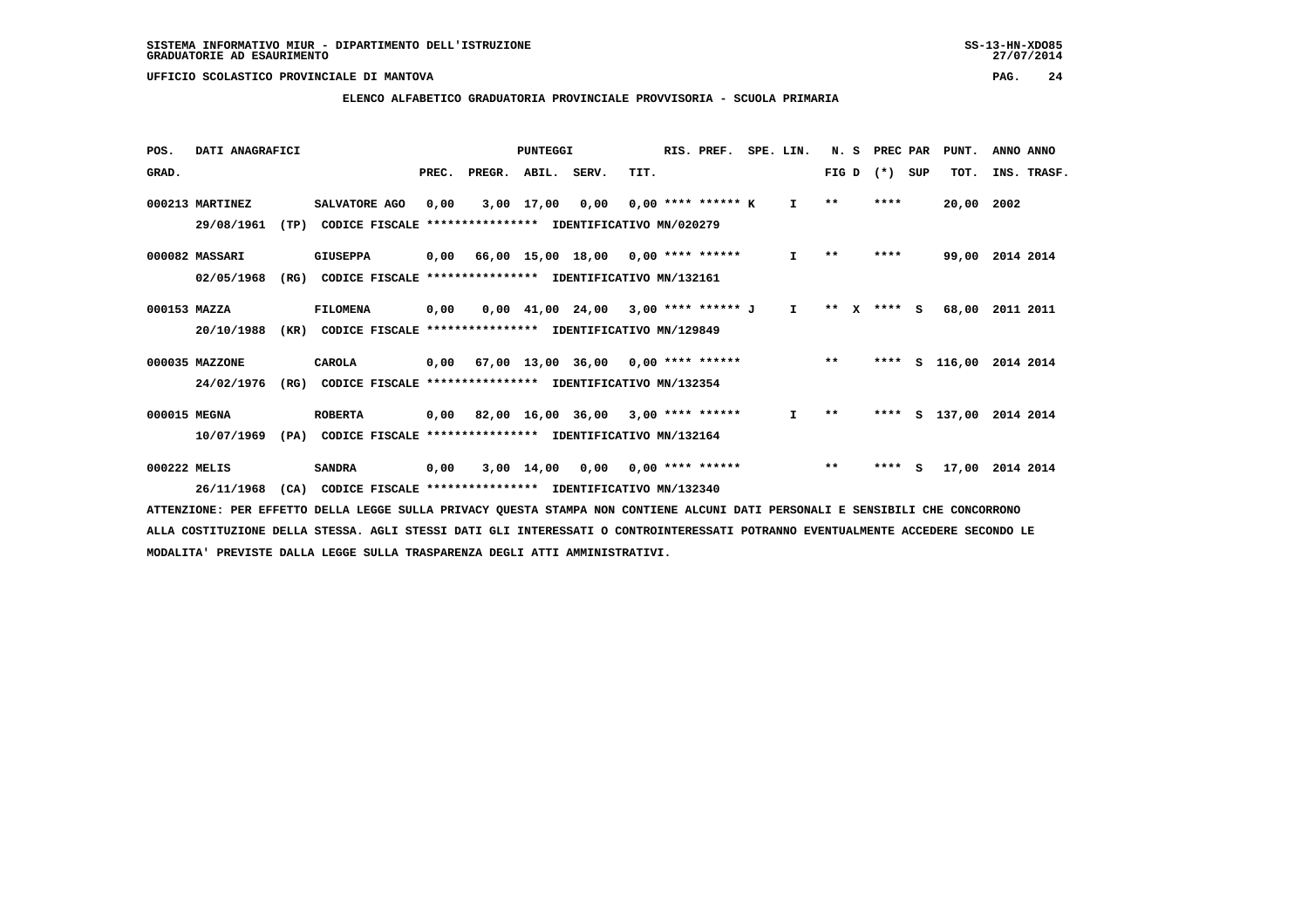### **ELENCO ALFABETICO GRADUATORIA PROVINCIALE PROVVISORIA - SCUOLA PRIMARIA**

| POS.  | DATI ANAGRAFICI   |      |                                                          |      |                          | PUNTEGGI |                                            |      | RIS. PREF. | SPE. LIN. |              |       | N. S | PREC PAR |     | PUNT.           | ANNO ANNO |             |
|-------|-------------------|------|----------------------------------------------------------|------|--------------------------|----------|--------------------------------------------|------|------------|-----------|--------------|-------|------|----------|-----|-----------------|-----------|-------------|
| GRAD. |                   |      |                                                          |      | PREC. PREGR. ABIL. SERV. |          |                                            | TIT. |            |           |              | FIG D |      | $(*)$    | SUP | TOT.            |           | INS. TRASF. |
|       | 000170 MELLUSO    |      | TIZIANA                                                  | 0,00 |                          |          | $15,00$ $16,00$ $24,00$ $3,00$ **** ****** |      |            |           | $\star\star$ |       |      | $***$ S  |     | 58,00           | 2011 2011 |             |
|       | 21/09/1962        | (RM) | CODICE FISCALE                                           |      |                          |          | **************** IDENTIFICATIVO MN/129850  |      |            |           |              |       |      |          |     |                 |           |             |
|       | 000179 MERCADANTE |      | <b>ROSA</b>                                              |      |                          |          | $0,00$ 12,00 16,00 18,00 3,00 **** ******  |      |            |           | $\mathbf{I}$ | ** X  |      | ****     |     | 49,00 2014 2014 |           |             |
|       | 13/01/1977        | (NA) | CODICE FISCALE **************** IDENTIFICATIVO MN/132278 |      |                          |          |                                            |      |            |           |              |       |      |          |     |                 |           |             |
|       | 000146 MICHELINI  |      | ANNAMARIA                                                | 0,00 |                          |          | 48,00 13,00 12,00 0,00 **** ******         |      |            |           |              | $***$ |      | $***$ S  |     | 73,00           | 2005 2005 |             |
|       | 06/09/1961        | (CR) | <b>CODICE FISCALE</b>                                    |      |                          |          | *************** IDENTIFICATIVO MN/025047   |      |            |           |              |       |      |          |     |                 |           |             |
|       | 000148 MIGLIORE   |      | <b>CLARISSA</b>                                          | 0,00 |                          |          | $0,00$ 41,00 26,00 3,00 **** ****** J      |      |            |           | $\mathbf{I}$ | $* *$ |      | $***$ S  |     | 70,00           | 2014 2014 |             |
|       | 11/09/1987        | (RG) | CODICE FISCALE **************** IDENTIFICATIVO MN/132279 |      |                          |          |                                            |      |            |           |              |       |      |          |     |                 |           |             |
|       | 000009 MILICI     |      | <b>CATERINA</b>                                          |      |                          |          | $0,00$ 113,00 17,00 24,00 1,00 **** ****** |      |            |           | $\mathbf{I}$ | $***$ |      |          |     | **** S 155,00   | 2014 2014 |             |
|       | 18/01/1966        | (EE) | CODICE FISCALE **************** IDENTIFICATIVO MN/132363 |      |                          |          |                                            |      |            |           |              |       |      |          |     |                 |           |             |
|       | 000079 MILONE     |      | <b>ANTONINA</b>                                          |      |                          |          | $0,00$ 58,00 16,00 26,00 0,00 **** ******  |      |            |           | $\mathbf{I}$ | $* *$ |      | ****     |     | s 100,00        | 2014 2014 |             |
|       | 25/04/1957        | (ME) | CODICE FISCALE **************** IDENTIFICATIVO MN/132280 |      |                          |          |                                            |      |            |           |              |       |      |          |     |                 |           |             |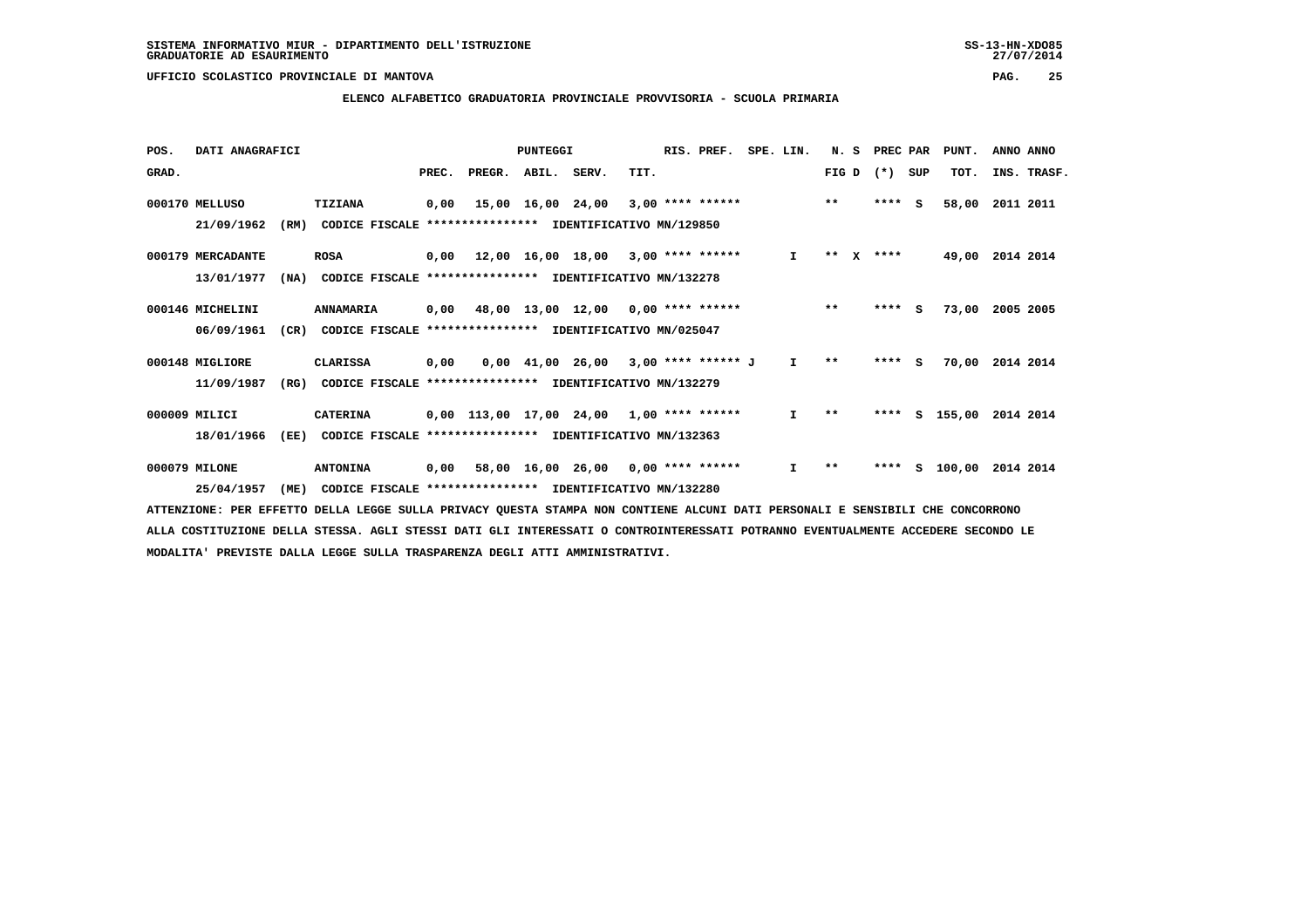### **ELENCO ALFABETICO GRADUATORIA PROVINCIALE PROVVISORIA - SCUOLA PRIMARIA**

| POS.  | DATI ANAGRAFICI   |      |                                                          |       |                    | PUNTEGGI    |                                                  |      | RIS. PREF.         | SPE. LIN.    | N. S         | PREC PAR |          | PUNT.    | ANNO ANNO |             |
|-------|-------------------|------|----------------------------------------------------------|-------|--------------------|-------------|--------------------------------------------------|------|--------------------|--------------|--------------|----------|----------|----------|-----------|-------------|
| GRAD. |                   |      |                                                          | PREC. | PREGR. ABIL. SERV. |             |                                                  | TIT. |                    |              | FIG D        | $(*)$    | SUP      | TOT.     |           | INS. TRASF. |
|       | 000175 MODICA     |      | MARIANGELA                                               | 0,00  |                    | 30,00 15,00 | 0,00                                             |      | $9,00$ **** ****** | $\mathbf{I}$ | $\star\star$ | $***$ S  |          | 54,00    | 2014 2014 |             |
|       | 17/05/1971        | (TP) | CODICE FISCALE                                           |       |                    |             | *************** IDENTIFICATIVO MN/132168         |      |                    |              |              |          |          |          |           |             |
|       | 000131 MONDINI    |      | <b>MORENA</b>                                            | 0,00  |                    |             | 0,00 41,00 36,00 3,00 **** ****** J              |      |                    | $\mathbf{I}$ | $\star\star$ | $***$ S  |          | 80,00    | 2007      |             |
|       | 22/04/1979        | (CR) | CODICE FISCALE **************** IDENTIFICATIVO MN/026006 |       |                    |             |                                                  |      |                    |              |              |          |          |          |           |             |
|       | 000072 MORREALE   |      | MARIA GIOVANN                                            | 0.00  |                    |             | $51,00$ $14,00$ $36,00$ $0,00$ $***$ **** ****** |      |                    |              | $***$        | ****     |          | S 101,00 | 2014 2014 |             |
|       | 20/03/1975        | (EE) | CODICE FISCALE **************** IDENTIFICATIVO MN/132366 |       |                    |             |                                                  |      |                    |              |              |          |          |          |           |             |
|       | 000208 MORTELLARO |      | <b>ANGELA</b>                                            | 0,00  |                    |             | $6,00$ 15,00 0,00 0,00 **** ******               |      |                    |              | $**$         | $***$ S  |          | 21,00    | 2011 2011 |             |
|       | 20/03/1976        | (PA) | CODICE FISCALE **************** IDENTIFICATIVO MN/129852 |       |                    |             |                                                  |      |                    |              |              |          |          |          |           |             |
|       | 000133 MOSTACCIO  |      | <b>VERA</b>                                              | 0.00  |                    |             | $29,00$ 14,00 36,00 0,00 **** ******             |      |                    |              | $***$        | ****     | <b>S</b> | 79,00    | 2011 2011 |             |
|       | 08/03/1979        | (CT) | CODICE FISCALE **************** IDENTIFICATIVO MN/129571 |       |                    |             |                                                  |      |                    |              |              |          |          |          |           |             |
|       | 000011 MUSCARNERA |      | <b>CALOGERA</b>                                          |       |                    |             | $0,00$ 89,00 18,00 36,00 3,00 **** ******        |      |                    |              | $***$        | ****     |          | S 146,00 | 2014 2014 |             |
|       | 04/05/1970        | (AG) | CODICE FISCALE **************** IDENTIFICATIVO MN/132355 |       |                    |             |                                                  |      |                    |              |              |          |          |          |           |             |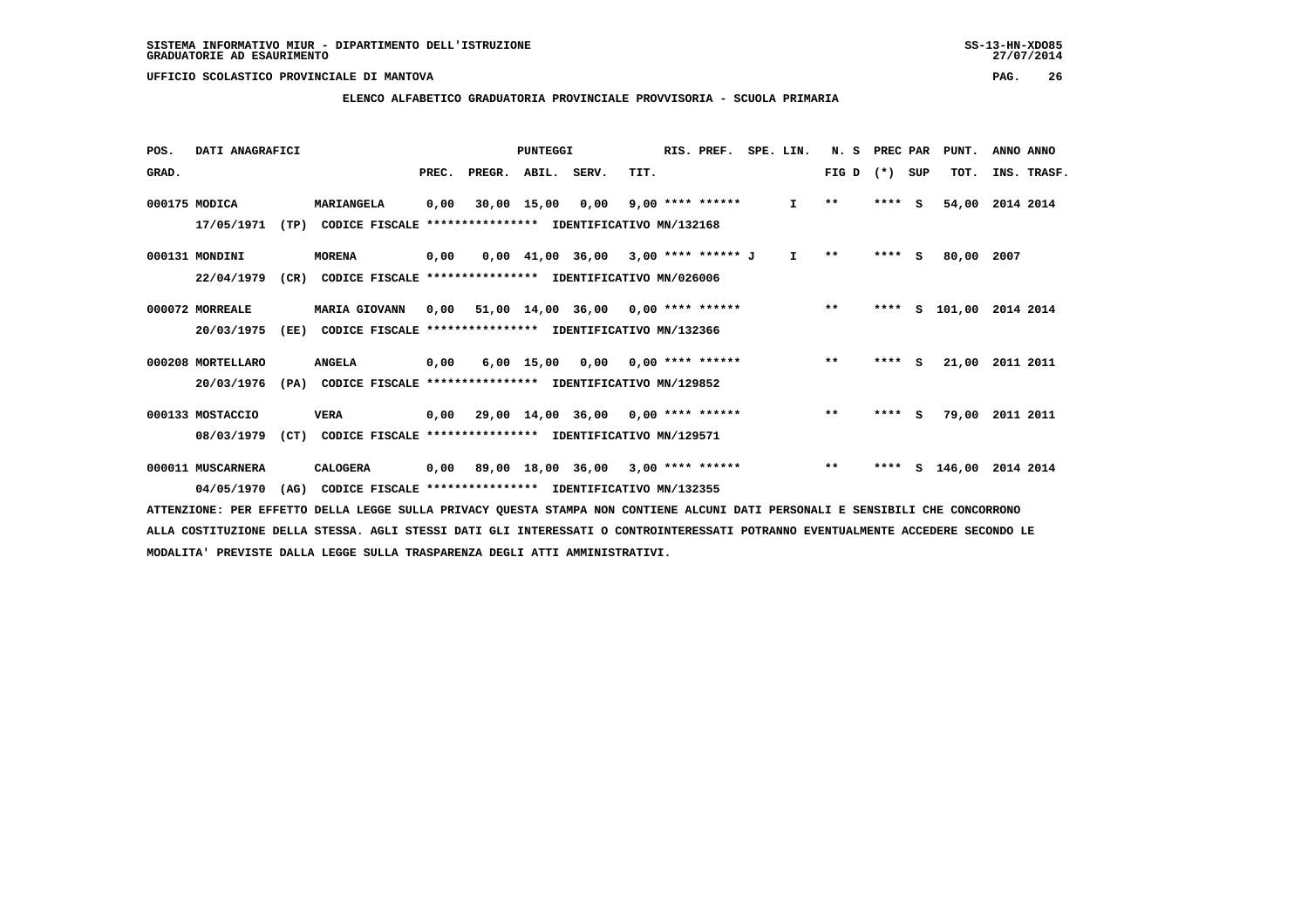### **ELENCO ALFABETICO GRADUATORIA PROVINCIALE PROVVISORIA - SCUOLA PRIMARIA**

| POS.         | DATI ANAGRAFICI |      |                                                               |       |        | PUNTEGGI    |                                                         |      | RIS. PREF.         | SPE. LIN.    | N.S    | PREC PAR |     | PUNT.              | ANNO ANNO   |
|--------------|-----------------|------|---------------------------------------------------------------|-------|--------|-------------|---------------------------------------------------------|------|--------------------|--------------|--------|----------|-----|--------------------|-------------|
| GRAD.        |                 |      |                                                               | PREC. | PREGR. | ABIL. SERV. |                                                         | TIT. |                    |              | FIG D  | $(*)$    | SUP | TOT.               | INS. TRASF. |
|              | 000120 NACLERIO |      | <b>RAFFAELLA</b>                                              | 0,00  |        |             | $0,00$ 42,00 36,00 6,00 **** ******                     |      |                    | $\mathbf{I}$ | $* *$  | $***5$   |     | 84,00              | 2011 2011   |
|              | 16/10/1985      | (NA) | CODICE FISCALE **************** IDENTIFICATIVO MN/129815      |       |        |             |                                                         |      |                    |              |        |          |     |                    |             |
|              | $000244$ NAPOLI |      | <b>FRANCESCA</b>                                              | 0,00  |        |             | 4,00 41,00 24,00 0,00 **** ******                       |      |                    |              | $***$  | $***$ S  |     | 69,00 2012         |             |
|              | 15/07/1983      | (CZ) | CODICE FISCALE **************** IDENTIFICATIVO MN/132281      |       |        |             |                                                         |      |                    |              |        |          |     |                    |             |
|              | 000235 NEGRELLI |      | FEDERICA                                                      | 0,00  | 0,00   | 6,00        | 0,00                                                    |      | $3,00$ **** ****** |              | ** $X$ | $***$ S  |     | 9,00               | 2007        |
| s            | 11/04/1979      |      | (RO) CODICE FISCALE **************** IDENTIFICATIVO MN/026008 |       |        |             |                                                         |      |                    |              |        |          |     |                    |             |
| 000027 NIGRO |                 |      | <b>SILVIA</b>                                                 |       |        |             | 0,00 86,00 14,00 20,00 3,00 **** ******                 |      |                    |              | $***$  | ****     |     | S 123,00           | 2014 2014   |
|              | 09/12/1973      | (CT) | CODICE FISCALE **************** IDENTIFICATIVO MN/132342      |       |        |             |                                                         |      |                    |              |        |          |     |                    |             |
|              | 000064 NODARI   |      | CLAUDIA                                                       |       |        |             | $0,00$ $24,00$ $42,00$ $36,00$ $0,00$ $***$ **** ****** |      |                    |              |        |          |     | ** x **** s 102,00 | 2011 2011   |
|              | 10/03/1985      | (MN) | CODICE FISCALE **************** IDENTIFICATIVO MN/129577      |       |        |             |                                                         |      |                    |              |        |          |     |                    |             |
|              | 000021 PACINI   |      | PAOLA FRANCES                                                 | 0.00  |        |             | 98,00 13,00 20,00 0,00 **** ******                      |      |                    |              | $***$  | ****     |     | s 131,00           | 2014 2014   |
|              | 20/09/1975      | (TP) | CODICE FISCALE **************** IDENTIFICATIVO MN/132282      |       |        |             |                                                         |      |                    |              |        |          |     |                    |             |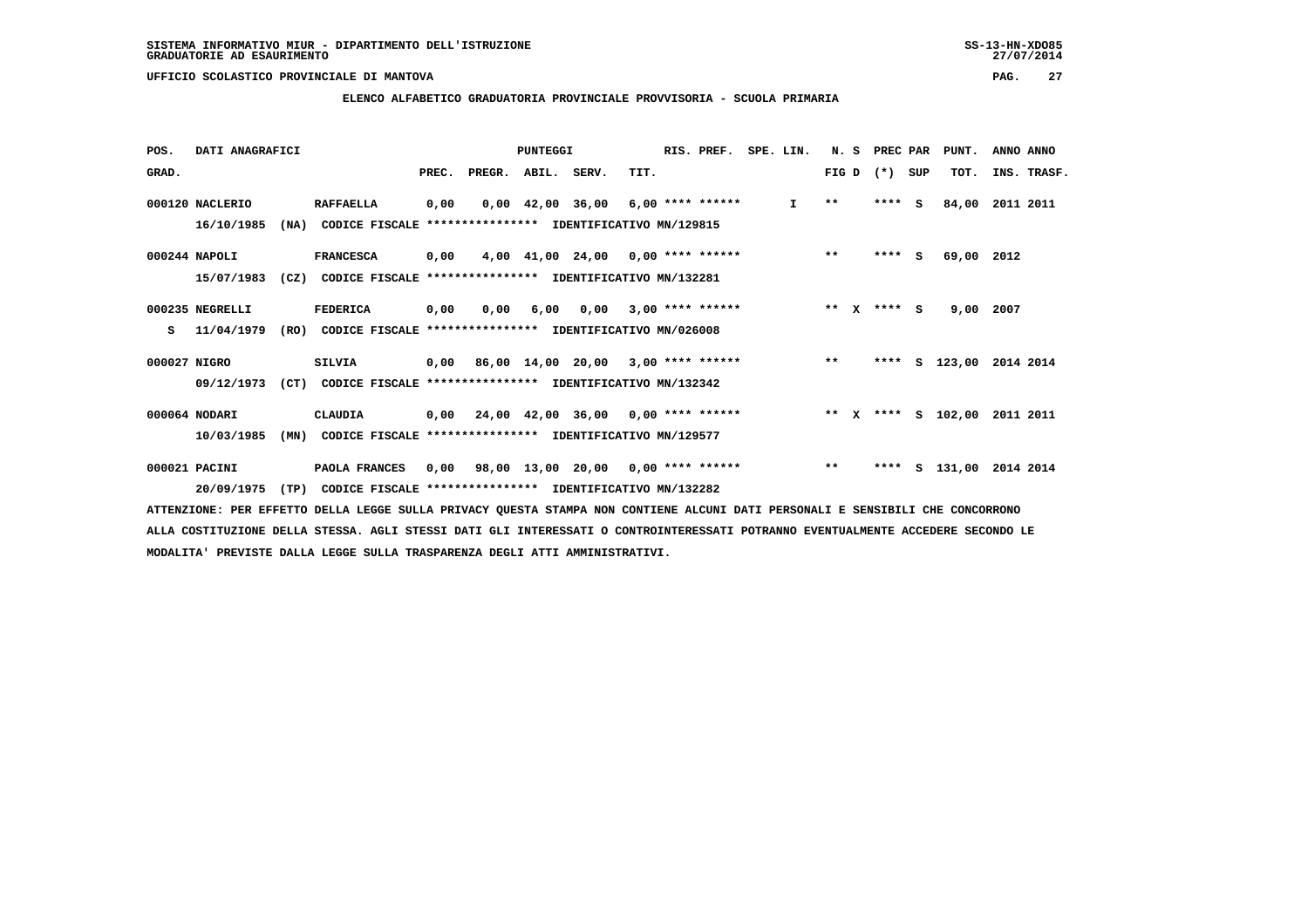### **ELENCO ALFABETICO GRADUATORIA PROVINCIALE PROVVISORIA - SCUOLA PRIMARIA**

| POS.  | DATI ANAGRAFICI   |      |                                                          |       |        | PUNTEGGI          |                                                 |      | RIS. PREF.         | SPE. LIN. |              | N.S   | PREC PAR |     | PUNT.  | ANNO ANNO   |
|-------|-------------------|------|----------------------------------------------------------|-------|--------|-------------------|-------------------------------------------------|------|--------------------|-----------|--------------|-------|----------|-----|--------|-------------|
| GRAD. |                   |      |                                                          | PREC. | PREGR. | ABIL. SERV.       |                                                 | TIT. |                    |           |              | FIG D | $(*)$    | SUP | TOT.   | INS. TRASF. |
|       | 000039 PALADINO   |      | LOREDANA VITA                                            | 0,00  | 51,00  | 16,00 36,00       |                                                 |      | $9,00$ **** ****** |           | $\mathbf{I}$ | $***$ | ****     | s   | 112,00 | 2014 2014   |
|       | 29/10/1968        | (EE) | CODICE FISCALE **************** IDENTIFICATIVO MN/132364 |       |        |                   |                                                 |      |                    |           |              |       |          |     |        |             |
|       | 000105 PANARIELLO |      | <b>MARIA</b>                                             | 0,00  |        |                   | 54,00 14,00 16,00 6,00 **** ******              |      |                    |           | $\mathbf{I}$ | $* *$ | $***$ S  |     | 90,00  | 2014 2014   |
|       | 09/05/1971        | (NA) | CODICE FISCALE **************** IDENTIFICATIVO MN/132188 |       |        |                   |                                                 |      |                    |           |              |       |          |     |        |             |
|       | 000206 PANASIDI   |      | <b>GIUSEPPA</b>                                          | 0,00  | 0,00   | 16,00             | 0,00                                            |      | $6,00$ **** ****** |           | $\mathbf{I}$ | $* *$ | ****     | S.  | 22,00  | 2014 2014   |
|       | 21/08/1966        | (ME) | CODICE FISCALE **************** IDENTIFICATIVO MN/132283 |       |        |                   |                                                 |      |                    |           |              |       |          |     |        |             |
|       | 000095 PAPAZZONI  |      | <b>CHIARA</b>                                            | 0,00  |        |                   | $0,00$ 42,00 44,00 6,00 **** ******             |      |                    |           | $\mathbf{I}$ | $* *$ | ****     | - S | 92,00  | 2009        |
|       | 04/08/1983        | (MN) | CODICE FISCALE **************** IDENTIFICATIVO MN/127524 |       |        |                   |                                                 |      |                    |           |              |       |          |     |        |             |
|       | 000110 PAPPALARDO |      | <b>AGNESE</b>                                            | 0,00  |        | 12,00 40,00 34,00 |                                                 |      | $3,00$ **** ****** |           | $\mathbf{I}$ | $* *$ | ****     | S.  | 89,00  | 2014 2014   |
|       | 16/06/1981        | (CT) | CODICE FISCALE *****************                         |       |        |                   | IDENTIFICATIVO MN/132284                        |      |                    |           |              |       |          |     |        |             |
|       | 000199 PAPPALARDO |      | ANNA LUCIA                                               | 0,00  |        |                   | $11,00$ $14,00$ $0,00$ $0,00$ $***$ **** ****** |      |                    |           | I.           | $* *$ | ****     | S   | 25,00  | 2014 2014   |
|       | 23/07/1967        | (CT) | CODICE FISCALE                                           |       |        |                   | *************** IDENTIFICATIVO MN/132285        |      |                    |           |              |       |          |     |        |             |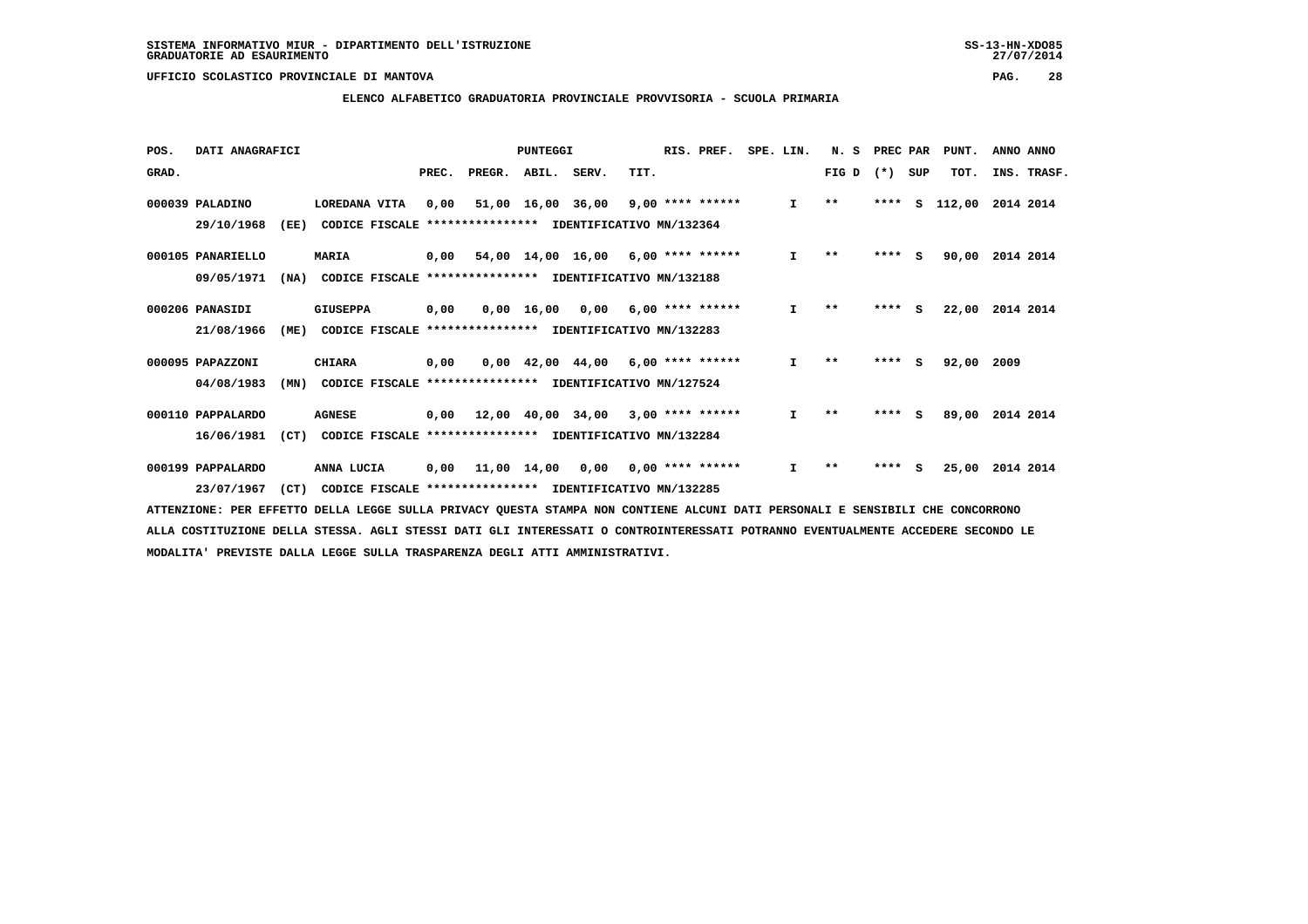### **ELENCO ALFABETICO GRADUATORIA PROVINCIALE PROVVISORIA - SCUOLA PRIMARIA**

| POS.         | DATI ANAGRAFICI  |      |                                                                                                                      |       |                                           | PUNTEGGI     |                                                                     |      | RIS. PREF.         | SPE. LIN.    | N.S                   |              | PREC PAR |          | PUNT.      | ANNO ANNO   |
|--------------|------------------|------|----------------------------------------------------------------------------------------------------------------------|-------|-------------------------------------------|--------------|---------------------------------------------------------------------|------|--------------------|--------------|-----------------------|--------------|----------|----------|------------|-------------|
| GRAD.        |                  |      |                                                                                                                      | PREC. | PREGR.                                    | ABIL. SERV.  |                                                                     | TIT. |                    |              | FIG D                 |              | $(* )$   | SUP      | TOT.       | INS. TRASF. |
|              | 000204 PARRINO   |      | PATRIZIA                                                                                                             | 0,00  | 6,00                                      | 16,00        | 0.00                                                                |      | $0.00$ **** ****** | $\mathbf{I}$ | $\star\star$          |              | ****     | <b>S</b> | 22,00      | 2014 2014   |
|              | 25/06/1968       | (RG) | CODICE FISCALE                                                                                                       |       | **************** IDENTIFICATIVO MN/132286 |              |                                                                     |      |                    |              |                       |              |          |          |            |             |
|              | 000180 PATERNO'  |      | <b>MARIANNA</b>                                                                                                      | 0,00  | 24,00 12,00 12,00 0,00 **** ******        |              |                                                                     |      |                    |              | $***$                 |              | ****     | - S      | 48,00      | 2007 2007   |
|              | 07/05/1978       | (CT) | CODICE FISCALE **************** IDENTIFICATIVO MN/026201                                                             |       |                                           |              |                                                                     |      |                    |              |                       |              |          |          |            |             |
| 000124 PELLA |                  |      | MARIA LUISA                                                                                                          | 0,00  |                                           |              | $31,00$ $16,00$ $36,00$ $0,00$ $***$ **** ******                    |      |                    | $\mathbf{F}$ | $* *$                 |              | X **** S |          | 83,00      | 2011 2011   |
|              | 08/05/1970       | (CE) | CODICE FISCALE                                                                                                       |       | **************** IDENTIFICATIVO MN/129584 |              |                                                                     |      |                    |              |                       |              |          |          |            |             |
| 000227 PELLA |                  |      | MARIA ORSOLA                                                                                                         | 0,00  |                                           | $0,00$ 15,00 | 0,00                                                                |      | 0,00 **** ******   | F            | $* *$                 |              | ****     | s.       | 15,00      | 2011 2011   |
|              | 16/11/1960       | (CE) | CODICE FISCALE                                                                                                       |       | *************** IDENTIFICATIVO MN/129834  |              |                                                                     |      |                    |              |                       |              |          |          |            |             |
|              | 000119 PELLADONI |      | <b>ROSSELLA</b>                                                                                                      | 0,00  |                                           |              | $0,00$ 42,00 36,00 6,00 **** ****** J                               |      |                    | $\mathbf{I}$ | $* *$<br>$\mathbf{x}$ |              | **** S   |          | 84,00      | 2009        |
|              | 11/04/1988       | (MN) | CODICE FISCALE **************** IDENTIFICATIVO MN/127525                                                             |       |                                           |              |                                                                     |      |                    |              |                       |              |          |          |            |             |
|              | 000135 PELOSI    |      | LARA                                                                                                                 | 0,00  |                                           |              | $0.00 \quad 42.00 \quad 36.00 \quad 0.00 \quad *** \quad *** \quad$ |      |                    | $\mathbf{I}$ | $***$                 | $\mathbf{x}$ | $***$ S  |          | 78,00 2009 |             |
|              | 02/02/1988       | (MN) | CODICE FISCALE **************** IDENTIFICATIVO MN/127526                                                             |       |                                           |              |                                                                     |      |                    |              |                       |              |          |          |            |             |
|              |                  |      | ADDRESS TO RESPOND A TRACK OUTLY TRACK AND AND AND ARABY AND ACHITERT AT CURT DAT DREAGAINT R CRUCIDITY CUR CONCORDO |       |                                           |              |                                                                     |      |                    |              |                       |              |          |          |            |             |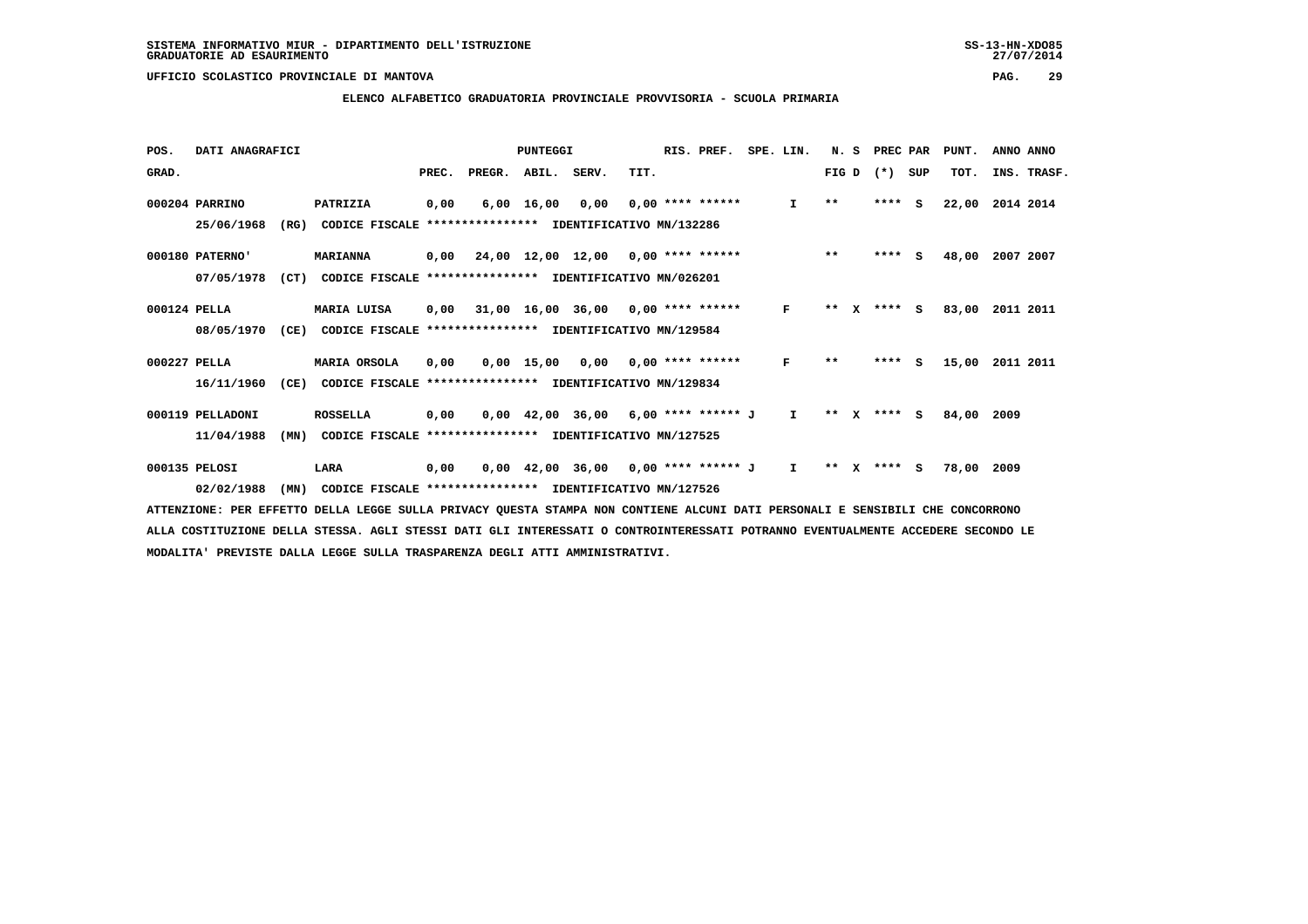### **ELENCO ALFABETICO GRADUATORIA PROVINCIALE PROVVISORIA - SCUOLA PRIMARIA**

| POS.         | DATI ANAGRAFICI   |      |                |       |                    | PUNTEGGI   |                                                                       |      | RIS. PREF.               | SPE. LIN.    | N. S  | PREC PAR |     | PUNT.         | ANNO ANNO   |  |
|--------------|-------------------|------|----------------|-------|--------------------|------------|-----------------------------------------------------------------------|------|--------------------------|--------------|-------|----------|-----|---------------|-------------|--|
| GRAD.        |                   |      |                | PREC. | PREGR. ABIL. SERV. |            |                                                                       | TIT. |                          |              | FIG D | $(*)$    | SUP | TOT.          | INS. TRASF. |  |
|              | 000013 PERSPICACE |      | <b>FLORA</b>   |       |                    |            | $0,00$ 108,00 15,00 18,00 0,00 **** ******                            |      |                          | F            | $* *$ |          |     | **** S 141,00 | 2014 2014   |  |
|              | 19/08/1976        | (CT) | CODICE FISCALE |       |                    |            | **************** IDENTIFICATIVO MN/132222                             |      |                          |              |       |          |     |               |             |  |
|              | 000230 PETRONACI  |      | <b>ANTONIO</b> | 0,00  |                    | 0,00 14,00 |                                                                       |      | 0,00 0,00 **** ****** KL |              | $* *$ | $***$ S  |     | 14,00         | 2003        |  |
|              | 21/04/1962        | (CT) |                |       |                    |            | CODICE FISCALE **************** IDENTIFICATIVO MN/023474              |      |                          |              |       |          |     |               |             |  |
|              | 000155 PEZZALI    |      | LISA           | 0,00  |                    |            | $0.00 \quad 42.00 \quad 24.00 \quad 0.00 \quad *** \quad *** \quad J$ |      |                          | $\mathbf{I}$ | $* *$ | ****     | S.  | 66,00         | 2009        |  |
|              | 03/05/1988        | (MN) |                |       |                    |            | CODICE FISCALE **************** IDENTIFICATIVO MN/127527              |      |                          |              |       |          |     |               |             |  |
| 000060 PEZZO |                   |      | MANUELA        | 0,00  |                    |            | 48,00 16,00 36,00 3,00 **** ******                                    |      |                          |              | $* *$ | ****     | s   | 103,00        | 2014 2014   |  |
|              | 09/04/1971        | (VR) |                |       |                    |            | CODICE FISCALE **************** IDENTIFICATIVO MN/132344              |      |                          |              |       |          |     |               |             |  |
|              | 000092 PICCOLO    |      | <b>FULVIA</b>  |       |                    |            | $0,00$ 12,00 42,00 36,00 3,00 **** ******                             |      |                          | I.           | $* *$ | ****     | s   | 93,00         | 2009        |  |
|              | 09/02/1963        | (MN) |                |       |                    |            | CODICE FISCALE **************** IDENTIFICATIVO MN/127528              |      |                          |              |       |          |     |               |             |  |
|              | 000142 PIERRI     |      | <b>AMALIA</b>  | 0,00  |                    |            | 42,00 13,00 14,00 6,00 **** ******                                    |      |                          |              | $***$ | ****     | - S | 75,00         | 2014 2014   |  |
|              | 12/03/1975        | (BR) |                |       |                    |            | CODICE FISCALE **************** IDENTIFICATIVO MN/132287              |      |                          |              |       |          |     |               |             |  |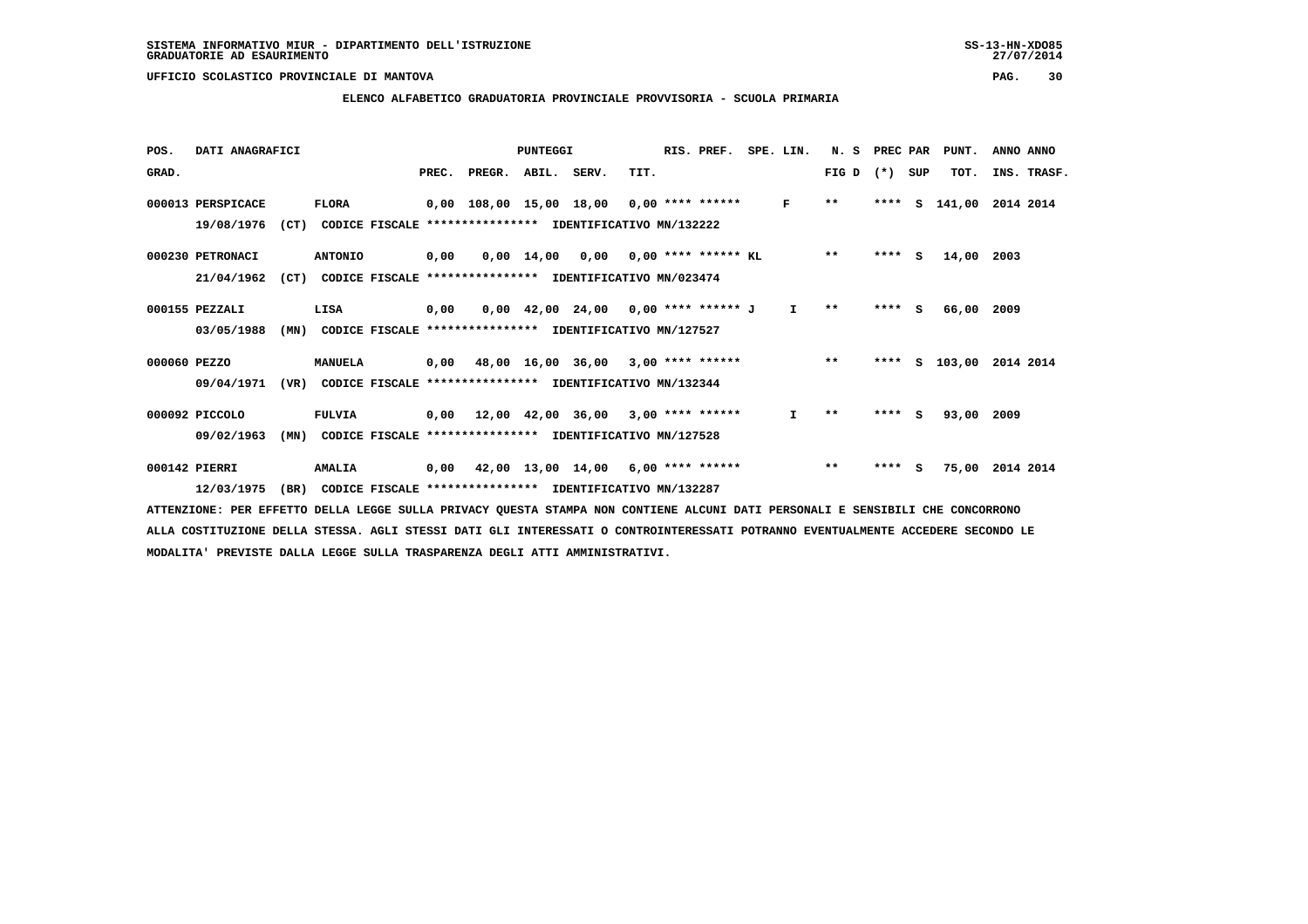### **ELENCO ALFABETICO GRADUATORIA PROVINCIALE PROVVISORIA - SCUOLA PRIMARIA**

| POS.  | DATI ANAGRAFICI  |      |                                                          |       |        | PUNTEGGI    |                                           |      | RIS. PREF.                | SPE. LIN. | N.S   |              | PREC PAR |     | PUNT.    | ANNO ANNO |             |
|-------|------------------|------|----------------------------------------------------------|-------|--------|-------------|-------------------------------------------|------|---------------------------|-----------|-------|--------------|----------|-----|----------|-----------|-------------|
| GRAD. |                  |      |                                                          | PREC. | PREGR. | ABIL. SERV. |                                           | TIT. |                           |           | FIG D |              | $(*)$    | SUP | TOT.     |           | INS. TRASF. |
|       | 000074 PIGNATARO |      | VINCENZA                                                 | 0,00  |        |             | $56,00$ 13,00 32,00 0,00 **** ******      |      |                           |           | $***$ |              | ****     | s   | 101,00   | 2014 2014 |             |
|       | 04/07/1964       | (CT) | CODICE FISCALE                                           |       |        |             | **************** IDENTIFICATIVO MN/132288 |      |                           |           |       |              |          |     |          |           |             |
|       | 000186 PIGNOTTI  |      | <b>ALESSANDRA</b>                                        | 0,00  |        | 0,00 39,00  |                                           |      | $0,00$ $0,00$ **** ****** | I.        | $* *$ |              | $***$ S  |     | 39,00    | 2014 2014 |             |
|       | 15/01/1976       | (BO) | CODICE FISCALE **************** IDENTIFICATIVO MN/132289 |       |        |             |                                           |      |                           |           |       |              |          |     |          |           |             |
|       | 000057 PIROCCHI  |      | <b>FRANCESCA</b>                                         | 0,00  |        |             | 57,00 11,00 36,00 0,00 **** ******        |      |                           |           | $***$ |              | ****     |     | S 104,00 | 2011 2011 |             |
|       | 04/06/1973       | (TE) | CODICE FISCALE **************** IDENTIFICATIVO MN/129586 |       |        |             |                                           |      |                           |           |       |              |          |     |          |           |             |
|       | 000036 PIROZZI   |      | <b>GIUSEPPA</b>                                          |       |        |             | $0,00$ 61,00 18,00 36,00 0,00 **** ****** |      |                           | I.        | $* *$ |              | ****     |     | s 115,00 | 2014 2014 |             |
|       | 15/08/1978       | (NA) | CODICE FISCALE **************** IDENTIFICATIVO MN/132290 |       |        |             |                                           |      |                           |           |       |              |          |     |          |           |             |
|       | 000168 PISERA'   |      | <b>SUSANNA</b>                                           | 0,00  |        |             | $6,00$ 14,00 36,00 3,00 **** ******       |      |                           |           | $* *$ | $\mathbf{x}$ | $***$ S  |     | 59,00    | 2014 2014 |             |
|       | 03/12/1974       | (VV) | CODICE FISCALE **************** IDENTIFICATIVO MN/132356 |       |        |             |                                           |      |                           |           |       |              |          |     |          |           |             |
|       | 000028 POLILLO   |      | <b>MARILISA</b>                                          |       |        |             | $0,00$ 69,00 17,00 36,00 0,00 **** ****** |      |                           | F         | $* *$ |              | ****     |     | S 122,00 | 2014 2014 |             |
|       | 25/10/1967       | (CS) | CODICE FISCALE **************** IDENTIFICATIVO MN/132227 |       |        |             |                                           |      |                           |           |       |              |          |     |          |           |             |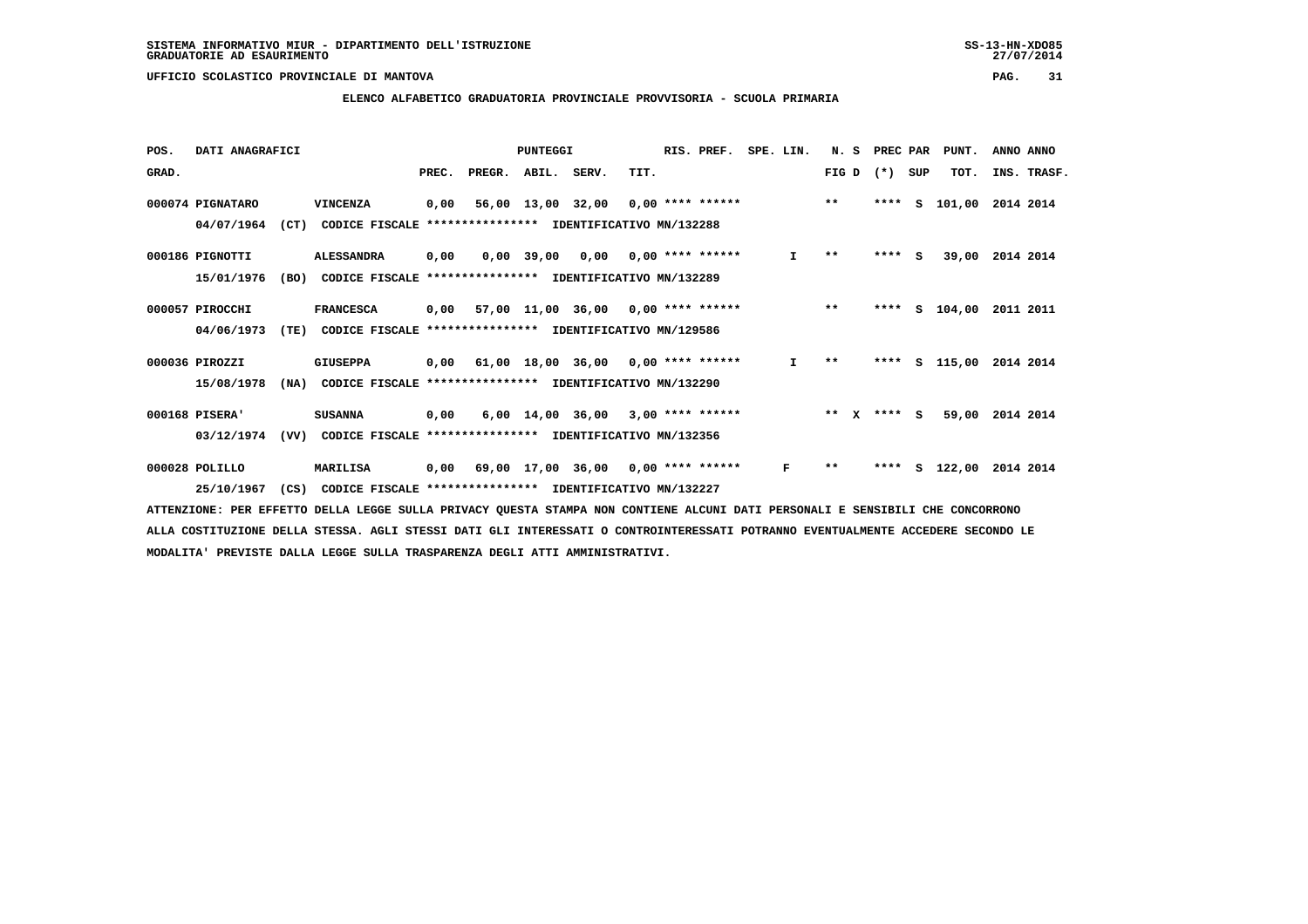### **ELENCO ALFABETICO GRADUATORIA PROVINCIALE PROVVISORIA - SCUOLA PRIMARIA**

| POS.         | DATI ANAGRAFICI   |      |                                                          |       |                    | PUNTEGGI |                                            |      | RIS. PREF.              | SPE. LIN.    | N.S          | PREC PAR |          | PUNT. | ANNO ANNO   |  |
|--------------|-------------------|------|----------------------------------------------------------|-------|--------------------|----------|--------------------------------------------|------|-------------------------|--------------|--------------|----------|----------|-------|-------------|--|
| GRAD.        |                   |      |                                                          | PREC. | PREGR. ABIL. SERV. |          |                                            | TIT. |                         |              | FIG D        | $(* )$   | SUP      | TOT.  | INS. TRASF. |  |
|              | 000151 PRIMON     |      | <b>GIOVANNA</b>                                          | 0,00  |                    |          | $0.00 \quad 42.00 \quad 24.00$             |      | $3,00$ **** ******      |              | $***$        | ****     | <b>S</b> | 69,00 | 2009        |  |
|              | 30/06/1974        | (VR) | CODICE FISCALE                                           |       |                    |          | **************** IDENTIFICATIVO MN/127531  |      |                         |              |              |          |          |       |             |  |
|              | 000167 PROVENZANO |      | MARGHERITA MA                                            |       |                    |          | $0,00$ 36,00 15,00 2,00 6,00 **** ****** L |      |                         | I.           | $\star\star$ | $***$ S  |          | 59,00 | 2014 2014   |  |
|              | 24/10/1964        | (AG) | CODICE FISCALE **************** IDENTIFICATIVO MN/132291 |       |                    |          |                                            |      |                         |              |              |          |          |       |             |  |
|              | 000220 PUGLISI    |      | <b>ANGELA</b>                                            | 0,00  |                    |          | $3,00$ 15,00 0,00 0,00 **** ******         |      |                         |              | $***$        | ****     | <b>S</b> | 18,00 | 2003 2003   |  |
|              | 15/09/1965        | (ME) | CODICE FISCALE **************** IDENTIFICATIVO MN/023561 |       |                    |          |                                            |      |                         |              |              |          |          |       |             |  |
|              | 000145 PUGLISI    |      | <b>SABRINA</b>                                           |       | 0,00 52,00 16,00   |          |                                            |      | $6,00$ 0,00 **** ****** | FI.          | $* *$        | ****     | - 5      | 74,00 | 2014 2014   |  |
|              | 04/04/1974        | (EN) | CODICE FISCALE **************** IDENTIFICATIVO MN/132233 |       |                    |          |                                            |      |                         |              |              |          |          |       |             |  |
| 000140 PULEO |                   |      | <b>DANIELA</b>                                           | 0,00  |                    |          | 21,00 17,00 36,00 3,00 **** ******         |      |                         | I.           | $* *$        | ****     | S.       | 77,00 | 2011 2011   |  |
|              | 05/03/1980        | (PA) | CODICE FISCALE                                           |       |                    |          | **************** IDENTIFICATIVO MN/129782  |      |                         |              |              |          |          |       |             |  |
|              | 000126 QUARATINO  |      | <b>PASQUALE</b>                                          | 0,00  |                    |          | 0,00 40,00 36,00                           |      | 6,00 **** ****** J      | $\mathbf{I}$ | $\star\star$ | ****     | s        | 82,00 | 2011 2011   |  |
|              | 15/11/1986        | (PZ) | CODICE FISCALE **************** IDENTIFICATIVO MN/129562 |       |                    |          |                                            |      |                         |              |              |          |          |       |             |  |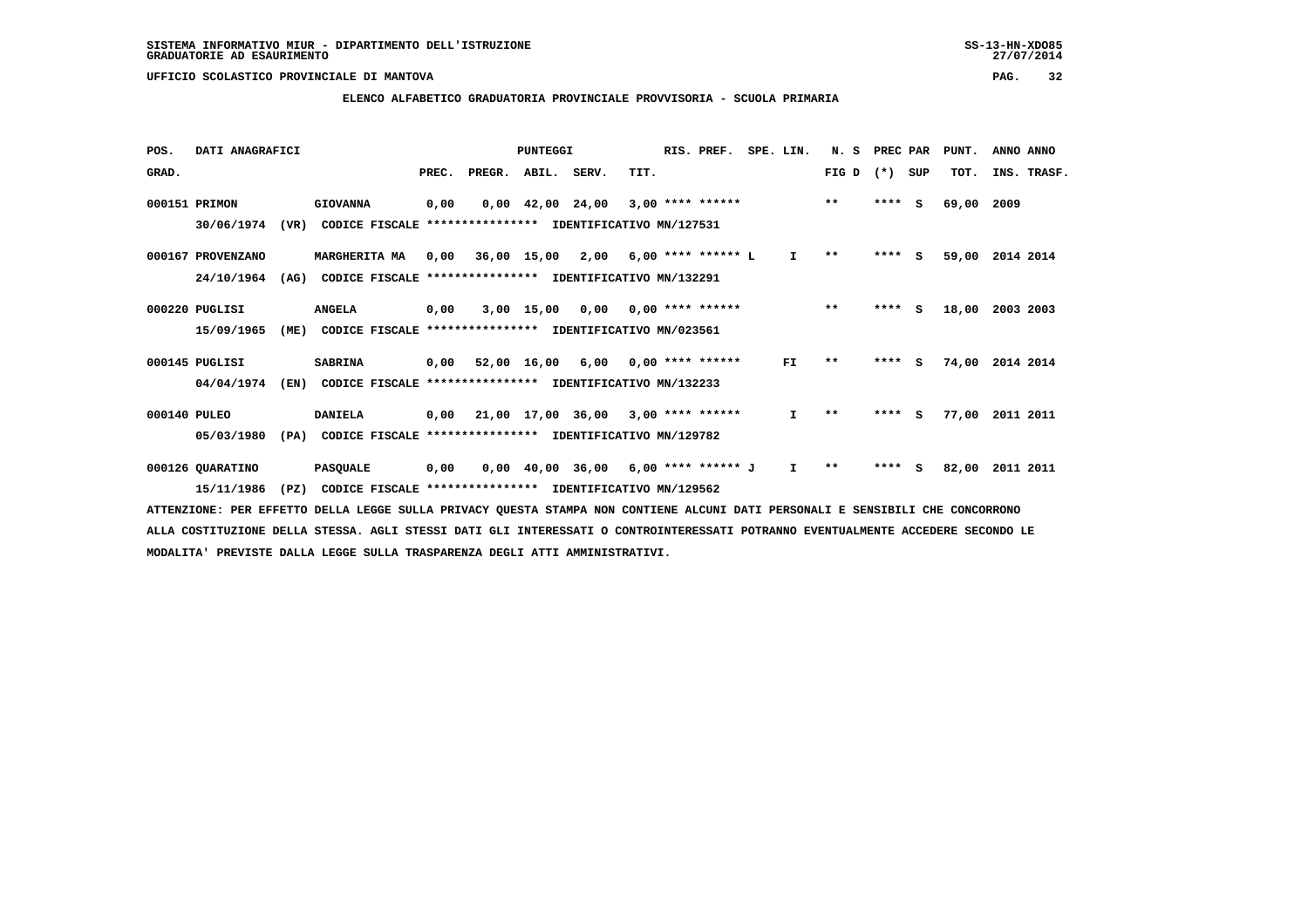### **ELENCO ALFABETICO GRADUATORIA PROVINCIALE PROVVISORIA - SCUOLA PRIMARIA**

| POS.         | DATI ANAGRAFICI |      |                                                          |       |        | PUNTEGGI    |                                           |      | RIS. PREF.         | SPE. LIN. |              | N.S                          | PREC PAR |          | PUNT.    | ANNO ANNO   |
|--------------|-----------------|------|----------------------------------------------------------|-------|--------|-------------|-------------------------------------------|------|--------------------|-----------|--------------|------------------------------|----------|----------|----------|-------------|
| GRAD.        |                 |      |                                                          | PREC. | PREGR. | ABIL. SERV. |                                           | TIT. |                    |           |              | FIG D                        | $(*)$    | SUP      | TOT.     | INS. TRASF. |
|              | 000125 QUERCI   |      | VALENTINA                                                | 0,00  | 4,00   |             | 42,00 36,00                               |      | 0,00 **** ******   |           | $\mathbf{I}$ | $\star\star$                 | ****     | - S      | 82,00    | 2007        |
|              | 21/08/1987      | (MN) | CODICE FISCALE **************** IDENTIFICATIVO MN/026024 |       |        |             |                                           |      |                    |           |              |                              |          |          |          |             |
|              | 000226 RACCUIA  |      | ANNA                                                     | 0,00  |        |             | $0,00$ 15,00 0,00 0,00 **** ******        |      |                    |           | $\mathbf{I}$ | $\star\star$                 | $***$ S  |          | 15,00    | 2011 2011   |
|              | 05/03/1968      | (CT) | CODICE FISCALE **************** IDENTIFICATIVO MN/129862 |       |        |             |                                           |      |                    |           |              |                              |          |          |          |             |
|              | 000232 RASOLO   |      | <b>MARIKA</b>                                            | 0,00  |        | 3,00 10,00  | 0,00                                      |      | 0,00 **** ******   |           |              | $***$                        | ****     | <b>S</b> | 13,00    | 2014 2014   |
|              | 03/04/1975      | (PD) | CODICE FISCALE **************** IDENTIFICATIVO MN/132237 |       |        |             |                                           |      |                    |           |              |                              |          |          |          |             |
| 000149 RENDA |                 |      | ANNA MARIA                                               |       |        |             | $0.00$ 35.00 16.00 12.00 6.00 **** ****** |      |                    |           | S.           | $\star\star$<br>$\mathbf{x}$ | $***$ S  |          | 69,00    | 2002        |
|              | 23/10/1968      | (TP) | CODICE FISCALE **************** IDENTIFICATIVO MN/022562 |       |        |             |                                           |      |                    |           |              |                              |          |          |          |             |
| 000189 RENDE |                 |      | PINA                                                     | 0.00  |        | 10,00 12,00 | 6,00                                      |      | $6,00$ **** ****** |           |              | $***$                        | ****     | <b>S</b> | 34,00    | 2004 2004   |
|              | 20/12/1964      | (CS) | CODICE FISCALE **************** IDENTIFICATIVO MN/024156 |       |        |             |                                           |      |                    |           |              |                              |          |          |          |             |
|              | 000044 RICCIO   |      | <b>ANGELA</b>                                            | 0,00  |        |             | 51,00 15,00 36,00 7,00 **** ******        |      |                    |           | $\mathbf{I}$ | $* *$                        | ****     |          | s 109,00 | 2014 2014   |
|              | 06/11/1969      | (CE) | CODICE FISCALE **************** IDENTIFICATIVO MN/132239 |       |        |             |                                           |      |                    |           |              |                              |          |          |          |             |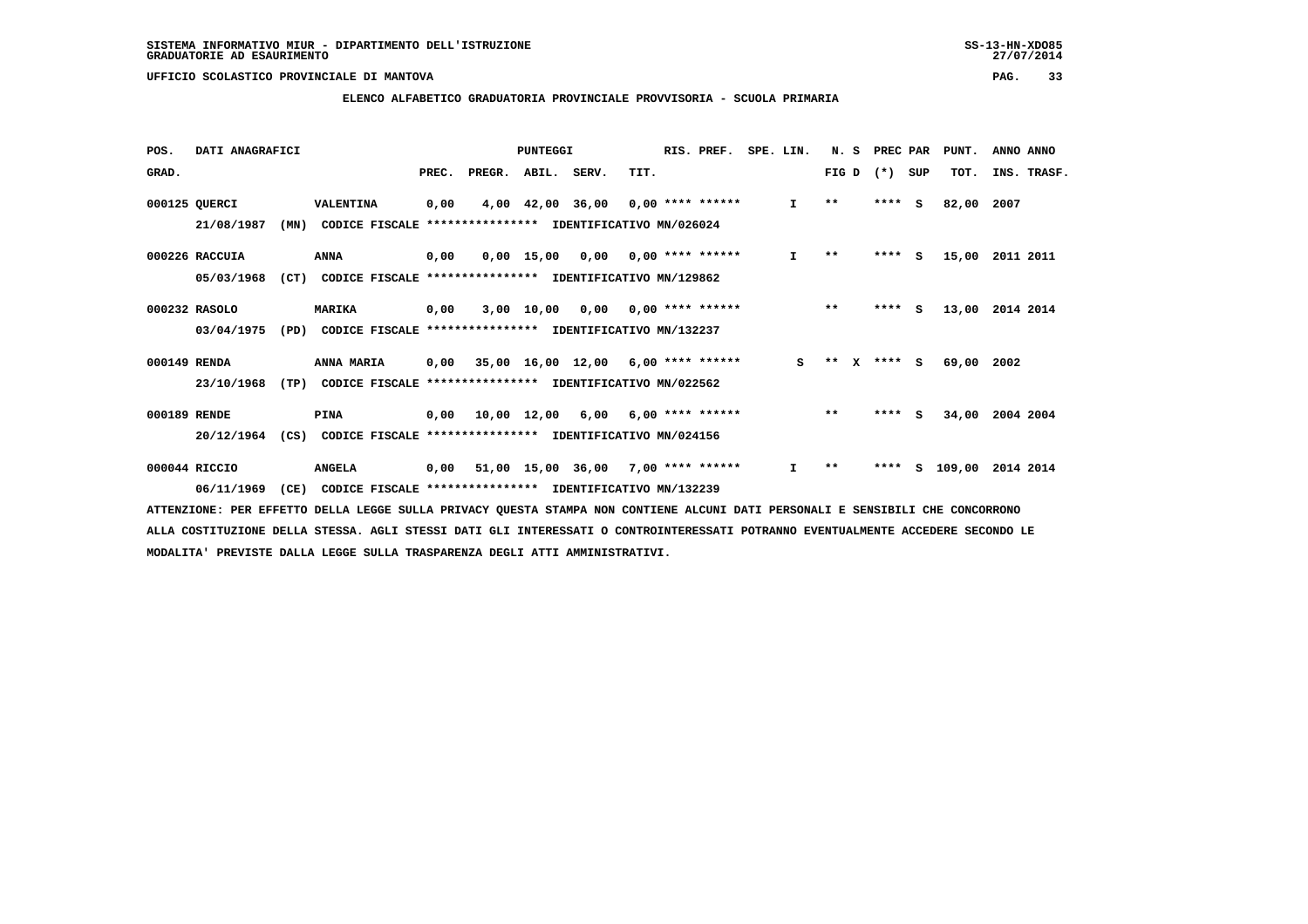### **ELENCO ALFABETICO GRADUATORIA PROVINCIALE PROVVISORIA - SCUOLA PRIMARIA**

| POS.         | DATI ANAGRAFICI |      |                                                          |       |                    | PUNTEGGI    |                                           |      | RIS. PREF.         | SPE. LIN. |              | N.S          | PREC PAR |          | PUNT.      | ANNO ANNO   |
|--------------|-----------------|------|----------------------------------------------------------|-------|--------------------|-------------|-------------------------------------------|------|--------------------|-----------|--------------|--------------|----------|----------|------------|-------------|
| GRAD.        |                 |      |                                                          | PREC. | PREGR. ABIL. SERV. |             |                                           | TIT. |                    |           |              | FIG D        | $(* )$   | SUP      | TOT.       | INS. TRASF. |
|              | 000188 ROMANO   |      | <b>GIOVANNA</b>                                          | 0,00  |                    | 18,00 17,00 | 0,00                                      |      | $0.00$ **** ****** |           | $\mathbf{I}$ | $\star\star$ | ****     | - S      | 35,00      | 2011 2011   |
|              | 12/06/1979      | (PA) | CODICE FISCALE                                           |       |                    |             | *************** IDENTIFICATIVO MN/129796  |      |                    |           |              |              |          |          |            |             |
| 000117 ROSSI |                 |      | <b>SILVIA</b>                                            |       |                    |             | $0,00$ 36,00 12,00 36,00 0,00 **** ****** |      |                    |           |              | $***$        | ****     | <b>S</b> | 84,00      | 2007        |
|              | 17/01/1971      | (MN) | CODICE FISCALE **************** IDENTIFICATIVO MN/020180 |       |                    |             |                                           |      |                    |           |              |              |          |          |            |             |
| 000138 ROSSI |                 |      | SOFIA                                                    | 0,00  |                    |             | $0,00$ 42,00 36,00 0,00 **** ******       |      |                    |           | I.           | $* *$        | ****     | - S      | 78,00      | 2011 2011   |
|              | 26/09/1987      | (MN) | CODICE FISCALE                                           |       |                    |             | *************** IDENTIFICATIVO MN/129593  |      |                    |           |              |              |          |          |            |             |
| 000055 RUCCO |                 |      | ANNA MARIA                                               |       |                    |             | $0,00$ 54,00 14,00 36,00 0,00 **** ****** |      |                    |           |              | $* *$        | ****     |          | $S$ 104,00 | 2011 2011   |
|              | 17/11/1978      | (CE) | CODICE FISCALE **************** IDENTIFICATIVO MN/129860 |       |                    |             |                                           |      |                    |           |              |              |          |          |            |             |
|              | 000166 SACCHI   |      | <b>SILVIA</b>                                            | 0,00  |                    |             | 42,00 15,00 2,00 0,00 **** ******         |      |                    |           |              | $***$        | ****     | S.       | 59,00      | 2007        |
|              | 22/11/1963      | (MN) | CODICE FISCALE                                           |       |                    |             | **************** IDENTIFICATIVO MN/023884 |      |                    |           |              |              |          |          |            |             |
|              | 000078 SALATO   |      | <b>MARIA LUISA</b>                                       | 0,00  |                    |             | 48,00 16,00 36,00 0,00 **** ******        |      |                    |           | $\mathbf{I}$ | $* *$        | ****     | s        | 100,00     | 2014 2014   |
|              | 15/04/1970      | (NA) | CODICE FISCALE **************** IDENTIFICATIVO MN/132292 |       |                    |             |                                           |      |                    |           |              |              |          |          |            |             |
|              |                 |      |                                                          |       |                    |             |                                           |      |                    |           |              |              |          |          |            |             |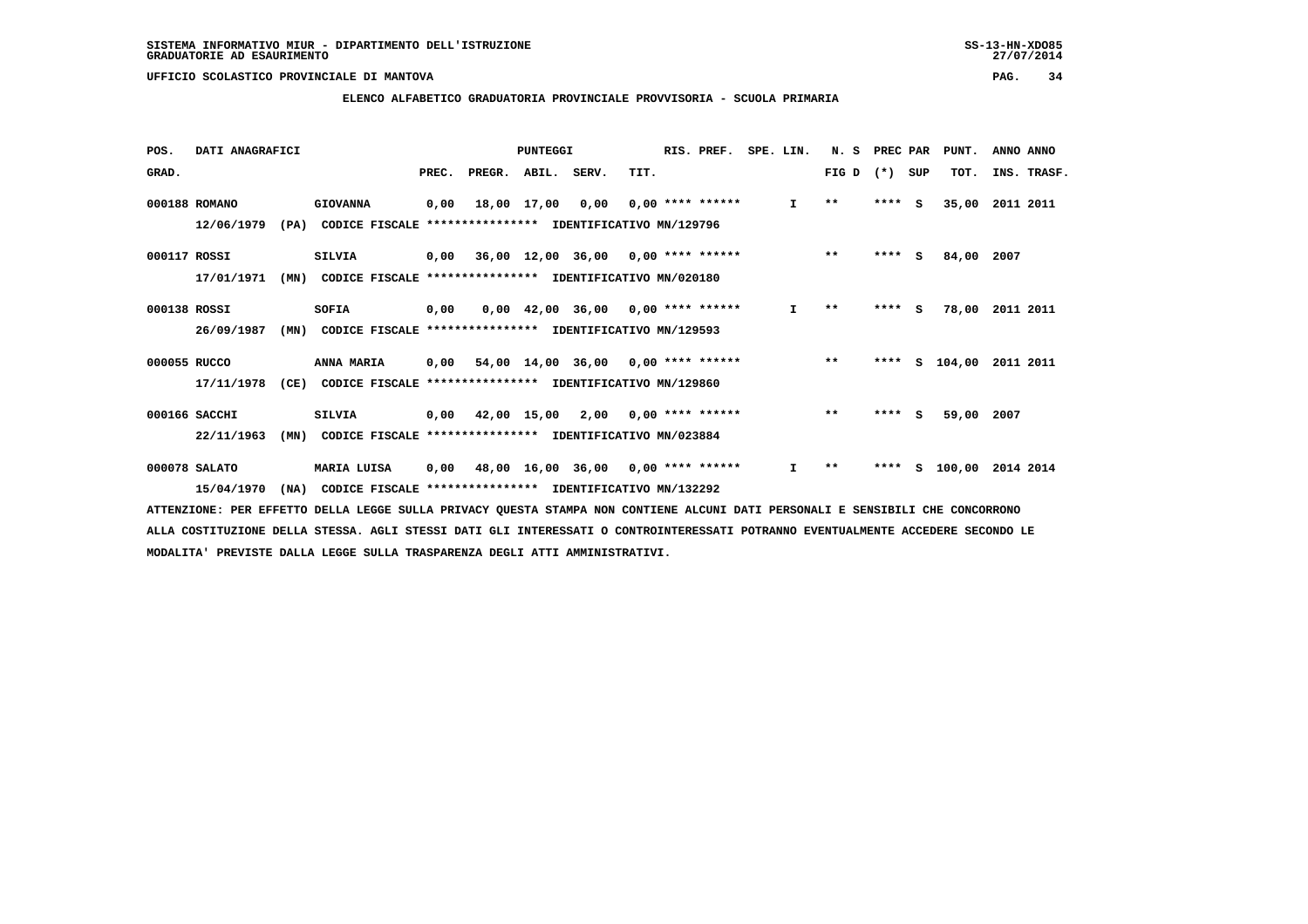### **ELENCO ALFABETICO GRADUATORIA PROVINCIALE PROVVISORIA - SCUOLA PRIMARIA**

|                   |      |                                         |                      |                                  | PUNTEGGI |              |                                  | RIS. PREF. | SPE. LIN.                                                                                                                                                                                                                                                                                                                                                                                          |                                                                                                                                                                     | N.S   | PREC PAR   |                | PUNT.       | ANNO ANNO                        |
|-------------------|------|-----------------------------------------|----------------------|----------------------------------|----------|--------------|----------------------------------|------------|----------------------------------------------------------------------------------------------------------------------------------------------------------------------------------------------------------------------------------------------------------------------------------------------------------------------------------------------------------------------------------------------------|---------------------------------------------------------------------------------------------------------------------------------------------------------------------|-------|------------|----------------|-------------|----------------------------------|
|                   |      |                                         | PREC.                |                                  |          |              | TIT.                             |            |                                                                                                                                                                                                                                                                                                                                                                                                    |                                                                                                                                                                     |       |            |                | TOT.        | INS. TRASF.                      |
| 000016 SANNINO    |      | <b>ANGELA</b>                           |                      |                                  |          |              |                                  |            |                                                                                                                                                                                                                                                                                                                                                                                                    |                                                                                                                                                                     | $* *$ | ****       | s              |             | 2014 2014                        |
| 14/01/1972        |      |                                         |                      |                                  |          |              |                                  |            |                                                                                                                                                                                                                                                                                                                                                                                                    |                                                                                                                                                                     |       |            |                |             |                                  |
| 000224 SAPIENZA   |      | CARMELA                                 | 0,00                 |                                  |          |              |                                  |            |                                                                                                                                                                                                                                                                                                                                                                                                    |                                                                                                                                                                     | $***$ |            | - S            | 15,00       | 2004 2004                        |
| 05/03/1973        |      |                                         |                      |                                  |          |              |                                  |            |                                                                                                                                                                                                                                                                                                                                                                                                    |                                                                                                                                                                     |       |            |                |             |                                  |
| 000242 SASSANELLI |      | LAURA                                   | 0,00                 |                                  |          |              |                                  |            |                                                                                                                                                                                                                                                                                                                                                                                                    | I.                                                                                                                                                                  | $* *$ | ****       | s              | 87,00       | 2012                             |
| 11/12/1986        | (BA) |                                         |                      |                                  |          |              |                                  |            |                                                                                                                                                                                                                                                                                                                                                                                                    |                                                                                                                                                                     |       |            |                |             |                                  |
| 000063 SAVORELLI  |      | <b>SILVIA</b>                           |                      |                                  |          |              |                                  |            |                                                                                                                                                                                                                                                                                                                                                                                                    | $\mathbf{I}$                                                                                                                                                        | $* *$ |            |                |             | 2011 2011                        |
| 06/09/1986        | (MN) |                                         |                      |                                  |          |              |                                  |            |                                                                                                                                                                                                                                                                                                                                                                                                    |                                                                                                                                                                     |       |            |                |             |                                  |
| 000245 SCAGLIONI  |      | <b>ISABELLA</b>                         | 0,00                 |                                  |          |              |                                  |            |                                                                                                                                                                                                                                                                                                                                                                                                    | I.                                                                                                                                                                  | $* *$ | ****       | s              |             |                                  |
| 21/08/1985        | (MN) |                                         |                      |                                  |          |              |                                  |            |                                                                                                                                                                                                                                                                                                                                                                                                    |                                                                                                                                                                     |       |            |                |             |                                  |
| 000089 SCALIA     |      |                                         | 0,00                 |                                  |          |              |                                  |            |                                                                                                                                                                                                                                                                                                                                                                                                    | F                                                                                                                                                                   | $* *$ | ****       |                | 95,00       | 2014 2014                        |
| 12/01/1972        |      |                                         |                      |                                  |          |              |                                  |            |                                                                                                                                                                                                                                                                                                                                                                                                    |                                                                                                                                                                     |       |            |                |             |                                  |
|                   |      | DATI ANAGRAFICI<br>(NA)<br>(CT)<br>(CL) | <b>MARIA RITA GI</b> | CODICE FISCALE<br>CODICE FISCALE | PREGR.   | $3,00$ 12,00 | ABIL. SERV.<br>57,00 17,00 18,00 |            | CODICE FISCALE **************** IDENTIFICATIVO MN/132251<br>CODICE FISCALE **************** IDENTIFICATIVO MN/024167<br>*************** IDENTIFICATIVO MN/132293<br>CODICE FISCALE **************** IDENTIFICATIVO MN/129598<br>$2,00$ 42,00 24,00 0,00 **** ******<br>**************** IDENTIFICATIVO MN/132042<br>$3,00$ **** ******<br>CODICE FISCALE **************** IDENTIFICATIVO MN/132258 | $0,00$ 100,00 14,00 12,00 10,00 **** ******<br>$0,00$ $0,00$ **** ******<br>$12,00$ $42,00$ $24,00$ $9,00$ **** ******<br>$0,00$ 24,00 42,00 36,00 0,00 **** ****** |       | FIG D<br>x | $(* )$<br>**** | SUP<br>**** | 136,00<br>S 102,00<br>68,00 2012 |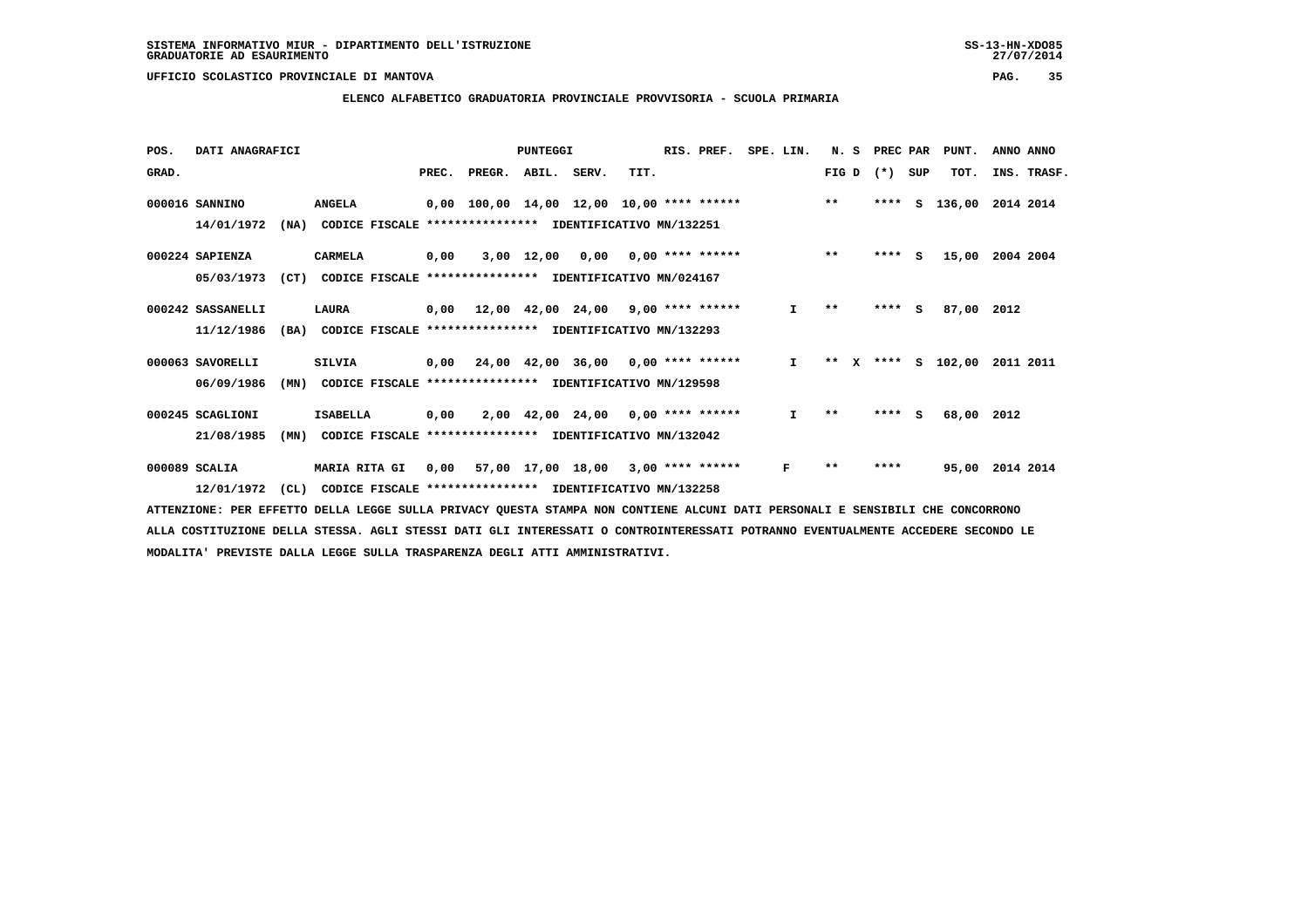### **ELENCO ALFABETICO GRADUATORIA PROVINCIALE PROVVISORIA - SCUOLA PRIMARIA**

| POS.  | DATI ANAGRAFICI  |      |                                                          |       |                    | PUNTEGGI     |                                             |      | RIS. PREF.         | SPE. LIN.    | N.S           | PREC PAR |          | PUNT.    | ANNO ANNO   |
|-------|------------------|------|----------------------------------------------------------|-------|--------------------|--------------|---------------------------------------------|------|--------------------|--------------|---------------|----------|----------|----------|-------------|
| GRAD. |                  |      |                                                          | PREC. | PREGR. ABIL. SERV. |              |                                             | TIT. |                    |              | FIG D         | $(*)$    | SUP      | TOT.     | INS. TRASF. |
|       | 000218 SCALICI   |      | MARIA CONCETT                                            | 0,00  |                    | $5,00$ 13,00 | 0.00                                        |      | $1,00$ **** ****** |              | ** $X$ **** S |          |          | 19,00    | 2014 2014   |
|       | 17/04/1974       | (PA) | CODICE FISCALE                                           |       |                    |              | **************** IDENTIFICATIVO MN/132294   |      |                    |              |               |          |          |          |             |
|       | 000102 SCANSANI  |      | <b>ILARIA</b>                                            |       |                    |              | $0,00$ 12,00 42,00 36,00 0,00 **** ****** J |      |                    | I.           | $\star\star$  | ****     | <b>S</b> | 90,00    | 2007        |
|       | 06/08/1986       | (MN) | CODICE FISCALE **************** IDENTIFICATIVO MN/026035 |       |                    |              |                                             |      |                    |              |               |          |          |          |             |
|       | 000022 SCARFO'   |      | <b>FRANCESCA</b>                                         | 0,00  |                    |              | 74,00 15,00 36,00 4,00 **** ******          |      |                    |              | $***$         | ****     |          | S 129,00 | 2014 2014   |
|       | 02/04/1953       | (RC) | CODICE FISCALE                                           |       |                    |              | **************** IDENTIFICATIVO MN/132260   |      |                    |              |               |          |          |          |             |
|       | 000052 SCEBERRAS |      | <b>ANGELA</b>                                            |       |                    |              | $0,00$ 53,00 15,00 36,00 1,00 **** ******   |      |                    | $\mathbf{I}$ | $* *$         | ****     | S.       | 105,00   | 2007 2007   |
|       | 04/08/1977       | (EN) | CODICE FISCALE **************** IDENTIFICATIVO MN/026226 |       |                    |              |                                             |      |                    |              |               |          |          |          |             |
|       | 000090 SCHIAVONE |      | <b>SABINA</b>                                            | 0,00  |                    |              | 43,00 16,00 36,00 0,00 **** ******          |      |                    | I.           | $* *$         | ****     | S.       | 95,00    | 2014 2014   |
|       | 01/09/1971       | (SR) | CODICE FISCALE                                           |       |                    |              | **************** IDENTIFICATIVO MN/132261   |      |                    |              |               |          |          |          |             |
|       | 000182 SCHILLACI |      | <b>OLGA</b>                                              | 0,00  |                    | 27,00 16,00  | 2,00                                        |      | $3,00$ **** ****** | I.           | $**$          | ****     | s        | 48,00    | 2014 2014   |
|       | 01/08/1974       | (CT) | CODICE FISCALE **************** IDENTIFICATIVO MN/132346 |       |                    |              |                                             |      |                    |              |               |          |          |          |             |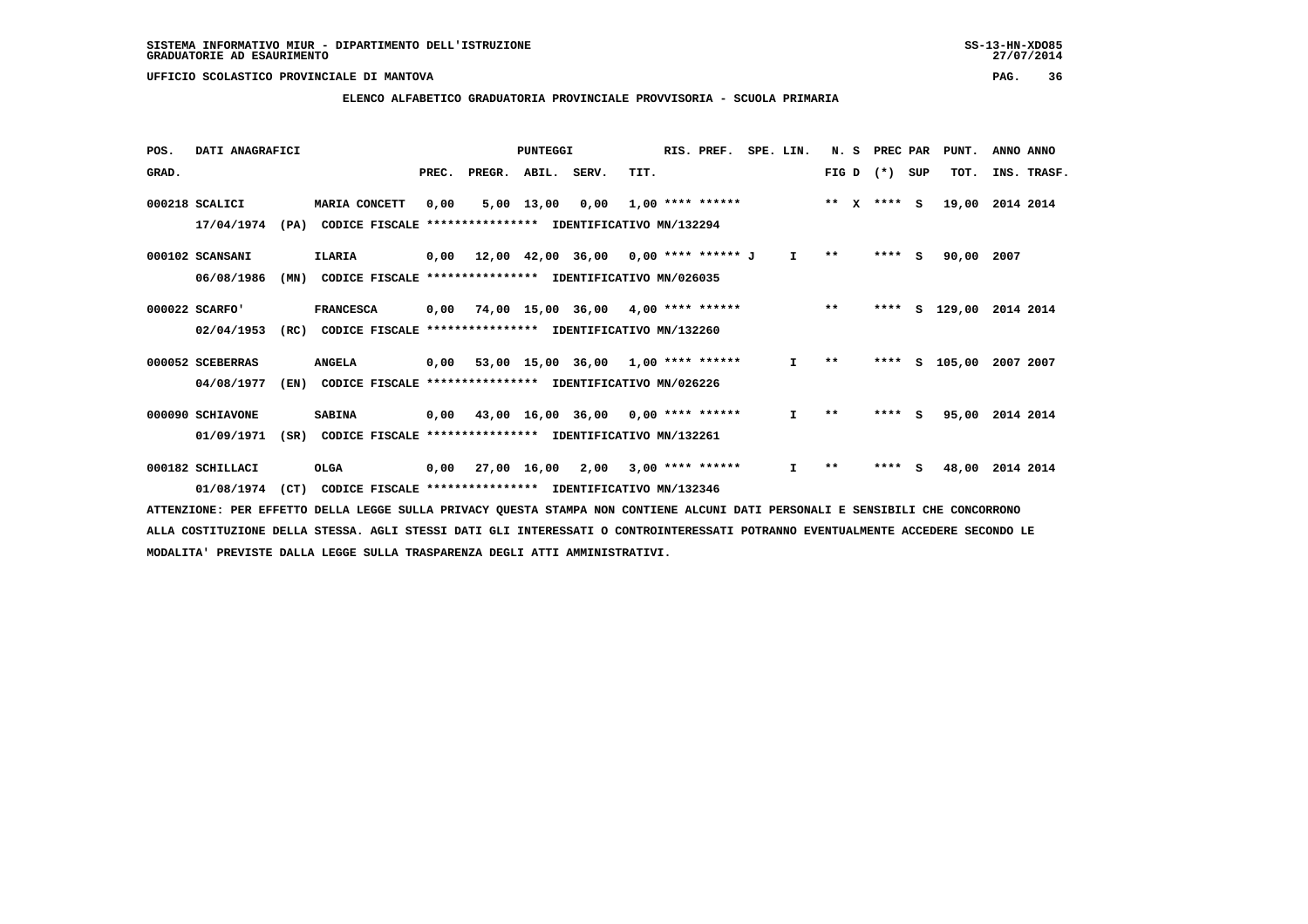### **ELENCO ALFABETICO GRADUATORIA PROVINCIALE PROVVISORIA - SCUOLA PRIMARIA**

| POS.         | DATI ANAGRAFICI   |      |                                                          |       |        | PUNTEGGI          |                                                  |      | RIS. PREF.       | SPE. LIN. |               | N.S          |              | PREC PAR |     | PUNT.    | ANNO ANNO   |  |
|--------------|-------------------|------|----------------------------------------------------------|-------|--------|-------------------|--------------------------------------------------|------|------------------|-----------|---------------|--------------|--------------|----------|-----|----------|-------------|--|
| GRAD.        |                   |      |                                                          | PREC. | PREGR. | ABIL. SERV.       |                                                  | TIT. |                  |           |               | FIG D        |              | $(* )$   | SUP | TOT.     | INS. TRASF. |  |
| 000010 SERIO |                   |      | <b>MARIA GIUSEPP</b>                                     | 0,00  |        | 99,00 15,00 34,00 |                                                  |      | 6,00 **** ****** |           | $\star \star$ |              |              | ****     | s   | 154,00   | 2014 2014   |  |
|              | 04/12/1980        | (BR) | CODICE FISCALE **************** IDENTIFICATIVO MN/132263 |       |        |                   |                                                  |      |                  |           |               |              |              |          |     |          |             |  |
|              | 000198 SICILIANO  |      | <b>MARIA PIA</b>                                         |       |        |                   | $0,00$ 10,00 16,00 0,00 0,00 **** ******         |      |                  |           | $\mathbf{I}$  | $***$        | $\mathbf{x}$ | $***$ S  |     | 26,00    | 2014 2014   |  |
|              | 09/09/1962        | (PA) | CODICE FISCALE **************** IDENTIFICATIVO MN/132265 |       |        |                   |                                                  |      |                  |           |               |              |              |          |     |          |             |  |
|              | 000239 SIMONCELLI |      | <b>SERENA</b>                                            | 0,00  | 0.00   | 6,00              | 0,00                                             |      | 0,00 **** ****** |           |               | $***$        |              | $***5$   |     | 6,00     | 2009        |  |
| s            | 04/11/1988        | (BS) | CODICE FISCALE **************** IDENTIFICATIVO MN/127534 |       |        |                   |                                                  |      |                  |           |               |              |              |          |     |          |             |  |
|              | 000058 SIMONE     |      | <b>DANIELA</b>                                           |       |        |                   | $0,00$ 57,00 11,00 36,00 0,00 **** ******        |      |                  |           |               | $***$        |              | ****     |     | S 104,00 | 2011 2011   |  |
|              | 24/04/1970        | (BR) | CODICE FISCALE **************** IDENTIFICATIVO MN/129604 |       |        |                   |                                                  |      |                  |           |               |              |              |          |     |          |             |  |
|              | 000067 SINAGUGLIA |      | <b>MIRELLA</b>                                           | 0,00  |        |                   | $51,00$ $15,00$ $36,00$ $0,00$ $***$ **** ****** |      |                  |           | I.            | $\star\star$ |              | ****     |     | S 102,00 | 2014 2014   |  |
|              | 18/06/1974        | (AG) | CODICE FISCALE **************** IDENTIFICATIVO MN/132267 |       |        |                   |                                                  |      |                  |           |               |              |              |          |     |          |             |  |
|              | 000139 SPEZZANO   |      | <b>FRANCESCA</b>                                         | 0,00  |        |                   | $0,00$ 41,00 36,00 0,00 **** ****** J            |      |                  |           | Ι.            | $* *$        |              | $***$ S  |     | 77,00    | 2007        |  |
|              | 26/08/1984        | (CS) | CODICE FISCALE **************** IDENTIFICATIVO MN/026229 |       |        |                   |                                                  |      |                  |           |               |              |              |          |     |          |             |  |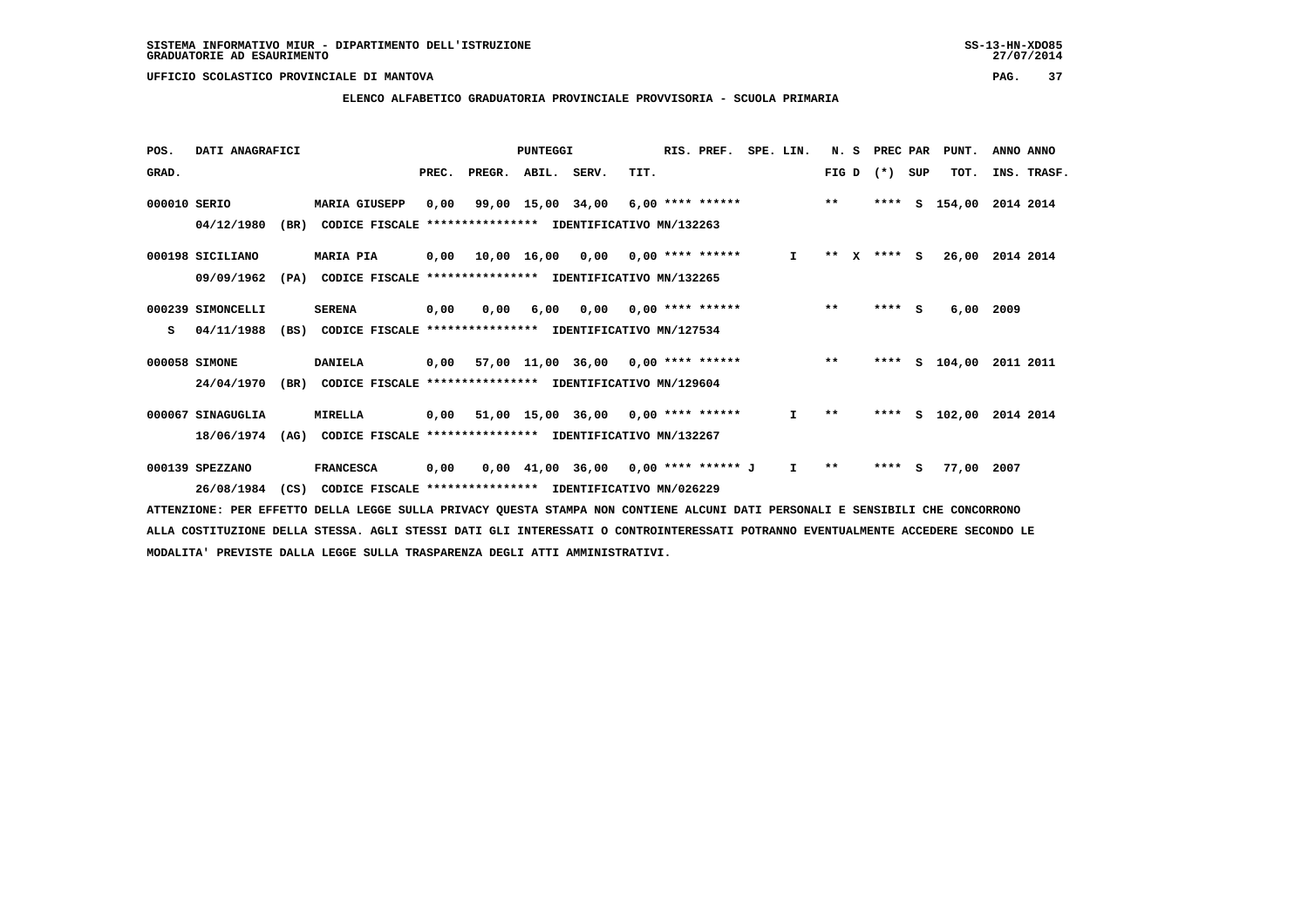### **ELENCO ALFABETICO GRADUATORIA PROVINCIALE PROVVISORIA - SCUOLA PRIMARIA**

| POS.         | DATI ANAGRAFICI  |      |                                                                                                                             |       |                                            | PUNTEGGI |                                                               |      | RIS. PREF. | SPE. LIN.       |              | N. S | PREC PAR |     | PUNT.              | ANNO ANNO |             |
|--------------|------------------|------|-----------------------------------------------------------------------------------------------------------------------------|-------|--------------------------------------------|----------|---------------------------------------------------------------|------|------------|-----------------|--------------|------|----------|-----|--------------------|-----------|-------------|
| GRAD.        |                  |      |                                                                                                                             | PREC. | PREGR. ABIL. SERV.                         |          |                                                               | TIT. |            |                 | FIG D        |      | $(* )$   | SUP | TOT.               |           | INS. TRASF. |
| 000137 SPOTO |                  |      | <b>GIULIA</b>                                                                                                               | 0,00  |                                            |          | $0.00 \quad 42.00 \quad 36.00 \quad 0.00 \quad *** \quad ***$ |      |            | $\mathbf{I}$    | $* *$        |      | $***$ S  |     | 78,00              | 2009      |             |
|              | 17/03/1988       | (MN) | CODICE FISCALE                                                                                                              |       | **************** IDENTIFICATIVO MN/127535  |          |                                                               |      |            |                 |              |      |          |     |                    |           |             |
|              | 000059 TABARELLI |      | <b>TANIA</b>                                                                                                                | 0,00  | 41,00 17,00 36,00 9,00 **** ******         |          |                                                               |      |            | $\star \star$ x |              |      |          |     | **** S 103,00 2007 |           |             |
|              | 11/12/1973       | (MN) | CODICE FISCALE **************** IDENTIFICATIVO MN/025931                                                                    |       |                                            |          |                                                               |      |            |                 |              |      |          |     |                    |           |             |
|              | 000128 TADIELLO  |      | <b>ELISABETTA</b>                                                                                                           | 0,00  |                                            |          | $0,00$ 42,00 36,00 3,00 **** ****** J                         |      |            | $\mathbf{I}$    | $\star\star$ |      | $***$ S  |     | 81,00              | 2009      |             |
|              | 04/01/1988       | (MN) | CODICE FISCALE **************** IDENTIFICATIVO MN/127537                                                                    |       |                                            |          |                                                               |      |            |                 |              |      |          |     |                    |           |             |
|              | 000004 TAVERNESE |      | <b>CONCETTA</b>                                                                                                             |       | $0,00$ 109,00 15,00 36,00 0,00 **** ****** |          |                                                               |      |            | $***$ X         |              |      |          |     | **** S 160,00      | 2014 2014 |             |
|              | 19/07/1969       | (CS) | CODICE FISCALE **************** IDENTIFICATIVO MN/132295                                                                    |       |                                            |          |                                                               |      |            |                 |              |      |          |     |                    |           |             |
| 000053 TERZI |                  |      | MARIA LETIZIA                                                                                                               |       | $0,00$ 24,00 42,00 36,00 3,00 **** ******  |          |                                                               |      |            | Ι.              | $\star\star$ |      | ****     |     | s 105,00           | 2009      |             |
|              | 11/06/1980       | (MN) | CODICE FISCALE **************** IDENTIFICATIVO MN/127545                                                                    |       |                                            |          |                                                               |      |            |                 |              |      |          |     |                    |           |             |
|              | 000024 TESONE    |      | <b>MARIA</b>                                                                                                                | 0,00  |                                            |          | $87,00$ 14,00 24,00 3,00 **** ******                          |      |            | $\mathbf{I}$    | $**$         |      | ****     |     | S 128,00           | 2014 2014 |             |
|              | 06/09/1973       | (MA) | CODICE FISCALE **************** IDENTIFICATIVO MN/132296                                                                    |       |                                            |          |                                                               |      |            |                 |              |      |          |     |                    |           |             |
|              |                  |      | AMMONICIANO, ADA DODOMNA ADILA IDAGO AULIA ANTUAR AULANA AMANAA NAN GANWIDUD ALANI AARI ADAGANALI O GONGIALI AUD GANGAARANA |       |                                            |          |                                                               |      |            |                 |              |      |          |     |                    |           |             |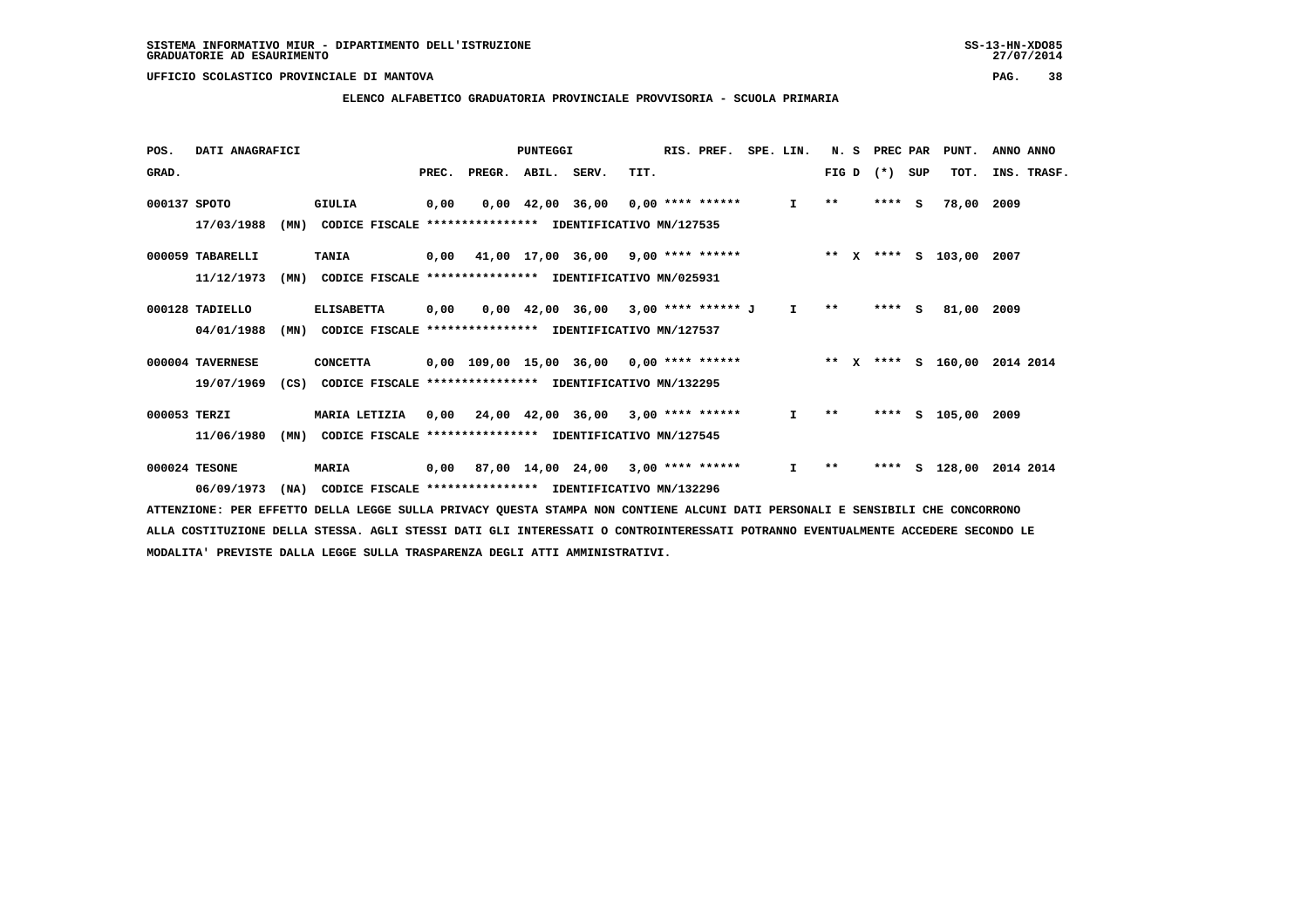### **ELENCO ALFABETICO GRADUATORIA PROVINCIALE PROVVISORIA - SCUOLA PRIMARIA**

| POS.         | DATI ANAGRAFICI  |      |                                                               | <b>PUNTEGGI</b> |                          |  |                                                           |      |  | RIS. PREF.<br>SPE. LIN. |  |              |              | N. S<br>PREC PAR |     | PUNT.         | ANNO ANNO               |
|--------------|------------------|------|---------------------------------------------------------------|-----------------|--------------------------|--|-----------------------------------------------------------|------|--|-------------------------|--|--------------|--------------|------------------|-----|---------------|-------------------------|
| GRAD.        |                  |      |                                                               |                 | PREC. PREGR. ABIL. SERV. |  |                                                           | TIT. |  |                         |  |              | $FIG D (*)$  |                  | SUP | TOT.          | INS. TRASF.             |
|              | 000014 TIRENDI   |      | <b>NUNZIATA</b>                                               | 0,00            |                          |  | 87,00 16,00 36,00 0,00 **** ****** K I                    |      |  |                         |  |              | $***$        | ****             | s   | 139,00        | 2014 2014               |
|              | 28/10/1973       |      | (CT) CODICE FISCALE **************** IDENTIFICATIVO MN/132205 |                 |                          |  |                                                           |      |  |                         |  |              |              |                  |     |               |                         |
|              | 000023 TOMASELLO |      | LUCIA                                                         |                 |                          |  | 0,00 72,00 15,00 36,00 6,00 **** ******                   |      |  |                         |  | $\mathbf{F}$ | $\star\star$ |                  |     | **** S 129,00 | 2014 2014               |
|              | 15/03/1965       | (CT) | CODICE FISCALE **************** IDENTIFICATIVO MN/132297      |                 |                          |  |                                                           |      |  |                         |  |              |              |                  |     |               |                         |
|              | 000003 TOMASINO  |      | CRISTINA                                                      |                 |                          |  | $0,00$ $114,00$ $14,00$ $36,00$ $0,00$ **** ****** *** ** |      |  |                         |  |              |              | ****             |     | s 164,00      | 2014 2014               |
|              | 14/11/1971       |      | (PA) CODICE FISCALE **************** IDENTIFICATIVO MN/132202 |                 |                          |  |                                                           |      |  |                         |  |              |              |                  |     |               |                         |
| 000042 TONDO |                  |      | <b>MARIA ROSA</b>                                             |                 |                          |  | 0,00 60,00 14,00 36,00 0,00 **** ******                   |      |  |                         |  |              | $***$        |                  |     |               | **** S 110,00 2014 2014 |
|              | 22/06/1973       | (BR) | CODICE FISCALE **************** IDENTIFICATIVO MN/132357      |                 |                          |  |                                                           |      |  |                         |  |              |              |                  |     |               |                         |
|              | 000101 TREVISAN  |      | <b>CARMEN</b>                                                 |                 | 0,00 48,00               |  | $6,00$ 36,00 0,00 **** ******                             |      |  |                         |  |              | $***$        | $***$ S          |     | 90,00 2007    |                         |
| s            | 06/08/1978       |      | (SA) CODICE FISCALE **************** IDENTIFICATIVO MN/025934 |                 |                          |  |                                                           |      |  |                         |  |              |              |                  |     |               |                         |
|              | 000062 TROMBIN   |      | CRISTINA                                                      |                 |                          |  | 0,00 21,00 42,00 36,00 3,00 **** ******                   |      |  |                         |  | $\mathbf{I}$ | $* *$        | ****             | s   | 102,00 2009   |                         |
|              | 23/10/1968       | (MN) | CODICE FISCALE **************** IDENTIFICATIVO MN/127546      |                 |                          |  |                                                           |      |  |                         |  |              |              |                  |     |               |                         |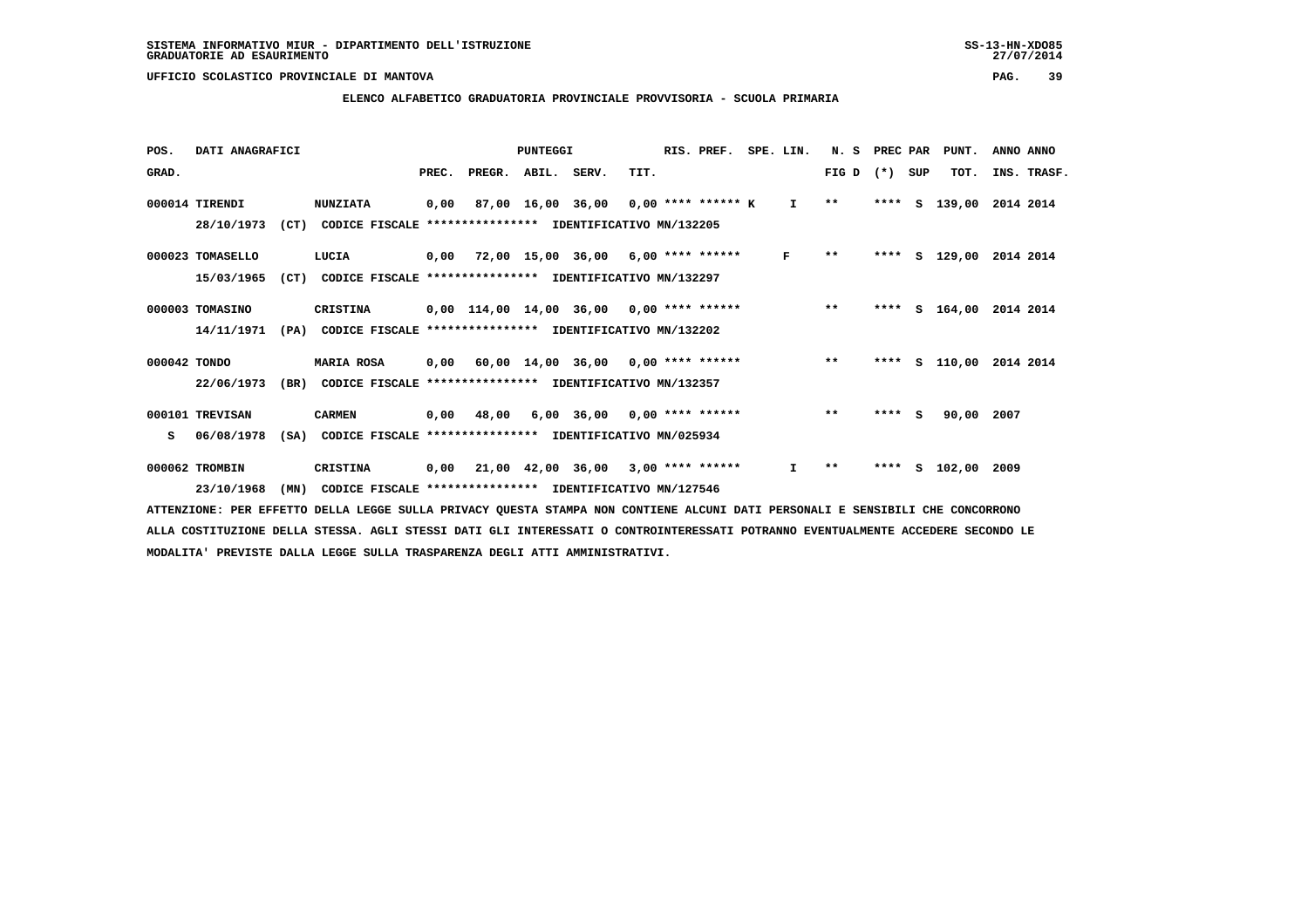### **ELENCO ALFABETICO GRADUATORIA PROVINCIALE PROVVISORIA - SCUOLA PRIMARIA**

| POS.         | DATI ANAGRAFICI   |      |                                                          | <b>PUNTEGGI</b> |        |             |                                     |      | RIS. PREF.         | SPE. LIN. |              | N. S                     | PREC PAR |          | PUNT. | ANNO ANNO   |
|--------------|-------------------|------|----------------------------------------------------------|-----------------|--------|-------------|-------------------------------------|------|--------------------|-----------|--------------|--------------------------|----------|----------|-------|-------------|
| GRAD.        |                   |      |                                                          | PREC.           | PREGR. | ABIL. SERV. |                                     | TIT. |                    |           |              | FIG D                    | $(* )$   | SUP      | TOT.  | INS. TRASF. |
|              | 000177 TUMBARELLO |      | <b>GIUSEPPA MARI</b>                                     | 0,00            |        | 33,00 14,00 | 0,00                                |      | $3,00$ **** ****** |           |              | $***$                    | ****     | - S      | 50,00 | 2014 2014   |
|              | 04/06/1974        | (TP) | CODICE FISCALE **************** IDENTIFICATIVO MN/132198 |                 |        |             |                                     |      |                    |           |              |                          |          |          |       |             |
| 000181 TURCO |                   |      | LEONORA DANIE                                            | 0,00            |        |             | 22,00 15,00 2,00 9,00 **** ******   |      |                    |           | I.           | $\pmb{\star}\pmb{\star}$ | $***$ S  |          | 48,00 | 2014 2014   |
|              | 19/02/1975        | (AG) | CODICE FISCALE **************** IDENTIFICATIVO MN/132298 |                 |        |             |                                     |      |                    |           |              |                          |          |          |       |             |
|              | 000215 VASSALLO   |      | <b>MARIA VALERIA</b>                                     | 0,00            |        | 6,00 14,00  | 0,00                                |      | $0.00$ **** ****** |           |              | $***$                    | ****     | <b>S</b> | 20,00 | 2014 2014   |
|              | 28/04/1976        | (PA) | CODICE FISCALE **************** IDENTIFICATIVO MN/132197 |                 |        |             |                                     |      |                    |           |              |                          |          |          |       |             |
|              | 000118 VENTRICE   |      | <b>ELISA</b>                                             | 0,00            |        |             | $3,00$ 42,00 36,00 3,00 **** ****** |      |                    |           | $\mathbf{I}$ | $* *$                    | ****     | <b>S</b> | 84,00 | 2007        |
|              | 20/10/1975        | (TN) | CODICE FISCALE **************** IDENTIFICATIVO MN/025885 |                 |        |             |                                     |      |                    |           |              |                          |          |          |       |             |
|              | 000160 VIRZI'     |      | <b>ANNA MARIA</b>                                        | 0,00            |        |             | 9,00 15,00 36,00                    |      | $3,00$ **** ****** |           | F            | $* *$                    | ****     | - 5      | 63,00 | 2011 2011   |
|              | 26/08/1967        | (CT) | CODICE FISCALE **************** IDENTIFICATIVO MN/129647 |                 |        |             |                                     |      |                    |           |              |                          |          |          |       |             |
|              | 000087 VITAGLIANO |      | <b>ANNA</b>                                              | 0,00            |        |             | 54,00 18,00 24,00 0,00 **** ******  |      |                    |           | $\mathbf{I}$ | $* *$                    | ****     | s        | 96,00 | 2014 2014   |
|              | 23/07/1982        | (NA) | CODICE FISCALE **************** IDENTIFICATIVO MN/132299 |                 |        |             |                                     |      |                    |           |              |                          |          |          |       |             |